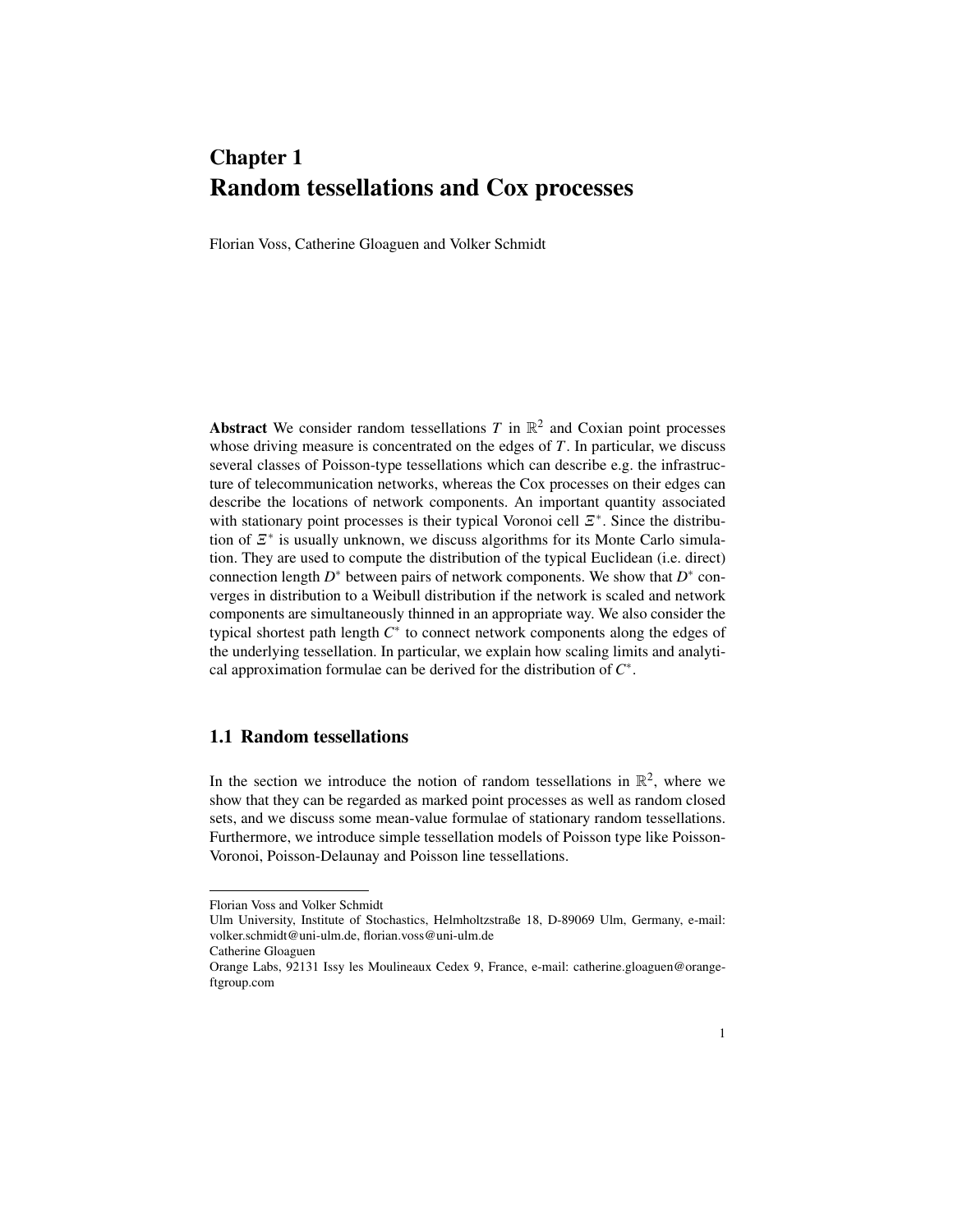### *1.1.1 Basis definitions, results and notation*

To begin with, we briefly summarize the basic notation and mathematical background from point process theory which we are using throughout this chapter. For more details and further information about these topics and stochastic geometry in general see for example [3, 16, 17] and the other chapters of the present book. Note that we only regard the planar case in the following, although most of the results presented here can be generalized easily to  $\mathbb{R}^d$  for  $d > 2$ .

Let  $N = N(\mathbb{R}^2)$  denote the family of simple and locally finite counting measures on the Borel  $\sigma$ –algebra  $\mathscr{B}(\mathbb{R}^2)$ . Then we define the  $\sigma$ –algebra  $\mathscr{N} = \mathscr{N}(\mathbb{R}^2)$  on N as the  $\sigma$ –algebra generated by all sets of the form  $\{\phi \in \mathbb{N} : \phi(B) = j\}$  with  $j \in \mathbb{N}_0$ and  $B \in \mathscr{B}_0(\mathbb{R}^2)$ , where  $\mathscr{B}_0(\mathbb{R}^2)$  denotes the family of bounded Borel sets. In the following,  $t_x : N \to N$  denotes the shift operator defined by  $t_x \varphi(B) = \varphi(B + x)$  for any  $x \in \mathbb{R}^2$  and  $B \in \mathcal{B}(\mathbb{R}^2)$ . Thus,  $t_x$  translates all atoms of  $\varphi \in N$  by  $-x$ .

A measurable mapping  $X : \Omega \to \mathbb{N}$  from some probability space  $(\Omega, \mathscr{A}, \mathbb{P})$  into the measurable space  $(N, \mathcal{N})$  is called a *random point process* in  $\mathbb{R}^2$ . There are different ways to look at point processes. We interpret  $X = \{X_n\}$  either as a random counting measure using the notation  $X(B)$  for the (random) number of atoms of X in  $B \in \mathscr{B}(\mathbb{R}^2)$  or as a random (finite or countably infinite) sequence  $X_1, X_2, \ldots$  of (2-dimensional) random variables  $X_n : \Omega \to \mathbb{R}^2$ .

The probability measure  $P_X$  defined on N by  $P_X(A) = \mathbb{P}(X \in A)$  for  $A \in \mathcal{N}$  is called the *distribution* of *X*. A point process *X* is called *stationary* if  $P_X = P_{t \cdot X}$  for any  $x \in \mathbb{R}^2$ . We define the *intensity measure*  $\mu : \mathscr{B}(\mathbb{R}^2) \to [0, \infty]$  of a point process *X* by  $\mu(B) = \mathbb{E}X(B), B \in \mathcal{B}(\mathbb{R}^2)$ . In the following we will always assume that  $\mu$ is locally finite. If *X* is stationary, we additionally assume that  $P(X(\mathbb{R}^2) > 0) = 1$ . Then, for some constant  $\lambda > 0$  which is called the *intensity* of *X*, we have  $\mu(B) =$  $\lambda v_2(B)$  for any  $B \in \mathscr{B}(\mathbb{R}^2)$ , where  $v_2$  denotes the 2-dimensional Lebesgue measure.

Point processes can be generalized by adding a (random) mark from some mark space M to each point. Such generalizations are called marked point processes. In the following, the *mark space* M is assumed to be a Polish space which is equipped with the Borel– $\sigma$ –algebra  $\mathscr{B}(\mathbb{M})$  on M. Let  $\mathsf{N}_{\mathbb{M}} = \mathsf{N}(\mathbb{R}^2 \times \mathbb{M})$  denote the set of all measures  $\psi : \mathscr{B}(\mathbb{R}^2) \otimes \mathscr{B}(\mathbb{M}) \to \mathbb{N}_0 \cup \{ \infty \}$  which are simple and locally finite in the first component, i.e.,  $\psi({x} \times \mathbb{M}) \in \{0,1\}$  for all  $x \in \mathbb{R}^2$  and  $\psi(B \times \mathbb{M}) < \infty$ for all  $B \in \mathscr{B}_0(\mathbb{R}^2)$ . Now let  $\mathscr{N}_{\mathbb{M}}$  be the  $\sigma$ -algebra generated by the subsets of N<sub>M</sub> of the form  $\{\psi \in \mathsf{N}_\mathbb{M} : \psi(B \times G) = j\}$  for  $B \in \mathscr{B}_0(\mathbb{R}^2)$ ,  $G \in \mathscr{B}(\mathbb{M})$  and  $j \in \mathbb{N}_0$ . We then call a measurable mapping  $X_M : \Omega \to \mathbb{N}_M$  from some probability space  $(\Omega, \mathscr{A}, \mathbb{P})$  into the measurable space  $(N_M, \mathscr{N}_M)$  a *random marked point process* in  $\mathbb{R}^2$  with mark space  $(\mathbb{M}, \mathscr{B}(\mathbb{M}))$ . Again, often alternative representations of  $X_M$  are convenient. For instance, *X<sup>M</sup>* can be represented as a sequence of random marked points written as  $X_M = \{(X_n, M_n)\}\$ . Here both  $X_n : \Omega \to \mathbb{R}^2$  and  $M_n : \Omega \to \mathbb{M}$  are measurable mappings. In the following we use the notation  $X_M = \{(X_n, M_n)\}\$ and we regard  $X_M$  as a random sequence of marked points or a random element of  $N_M$ .

The distribution  $P_{X_M}$  of  $X_M$  is given by  $P_{X_M}(A) = \mathbb{P}(X_M \in A)$  for any  $A \in \mathcal{N}_{M}$ . Stationarity is now defined with respect to the first component of  $X_M$ , where the shift operator  $t_x : N_M \to N_M$  is considered with  $t_x \psi = \{(x_n - x, m_n)\}\$ for  $\psi = \{(x_n, m_n)\}.$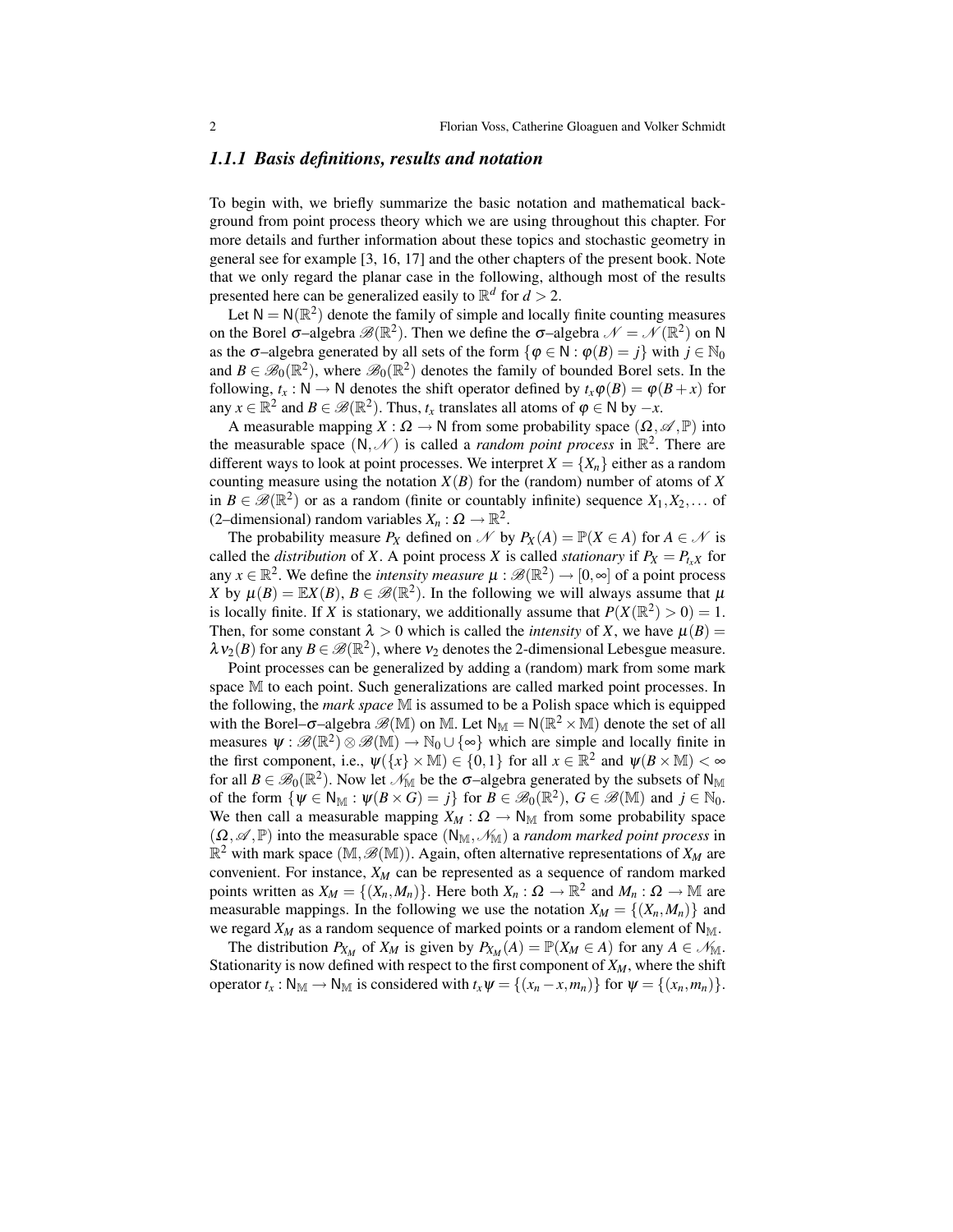#### 1 Random tessellations and Cox processes 3

The marked point process  $X_M$  is called *stationary* if  $P_{X_M} = P_{t_X X_M}$  for all  $x \in \mathbb{R}^2$ . Then  $\lambda = \mathbb{E} X_M([0,1)^2 \times \mathbb{M}) > 0$  is called the *intensity* of  $X_M^{\mathcal{A}}$  and the probability measure  $P^o_{X_M} : \mathscr{B}(\mathbb{M}) \to [0,1]$  defined by

$$
P_{X_M}^o(G) = \frac{1}{\lambda} \mathbb{E} \# \{ n \in \mathbb{N} : X_n \in [0,1)^2, D_n \in G \}, \quad G \in \mathscr{B}(\mathbb{M}), \qquad (1.1)
$$

is called the *Palm mark distribution* of  $X_M$ . A random variable  $M^*$ :  $\Omega \to \mathbb{M}$  distributed according to  $P_{X_M}^o$  is called the *typical mark* of  $X_M$ . It can be interpreted as the conditional distribution of the mark at the origin *o* given that there is a point of *X<sup>M</sup>* located at *o*. Moreover, for any stationary marked point process *XM*, the *Palm distribution*  $P_{X_M}^*$  is the probability measure on  $\mathcal{N}_{\mathbb{M}} \otimes \mathcal{B}(\mathbb{M})$  given by

$$
P_{X_M}^*(A \times G) = \frac{1}{\lambda} \mathbf{E} \# \{ n \in \mathbb{N} : X_n \in [0,1)^2, M_n \in G, t_{X_n} X_{\mathbb{M}} \in A \}
$$
(1.2)

for  $A \in \mathcal{N}_M$ ,  $G \in \mathcal{B}(\mathbb{M})$ . It can be interpreted as conditional distribution of  $X_M$ under the condition that there is a point of  $X_M$  at  $o$ . A marked point process with distribution  $P_{X_M}^*$  (· × M) is denoted by  $X_M^*$  and called the *Palm version* of  $X_M$ . The next result is called the *refined Campbell theorem*, see e.g. Theorem 3.5.3 in [16].

**Theorem 1.** Let  $X_M$  be a stationary marked point process in  $\mathbb{R}^2$  with mark space  $\mathbb M$  and intensity  $\lambda > 0$ . Furthermore, let  $f : \mathbb R^2 \times \mathbb M \times \mathsf{N}_\mathbb M \to [0,\infty)$  be measurable. *Then*  $\sum_{(x,m)\in X_M} f(x,m,t_xX_M)$  is a well-defined random variable and

$$
\mathbf{E} \sum_{(x,m)\in X_M} f(x,m,t_x X_M) = \lambda \int_{\mathbb{R}^2} \int_{\mathsf{N}_M \times \mathbb{M}} f(x,m,\psi) P_{X_M}^*(d(\psi,m)) \nu_2(dx). \tag{1.3}
$$

Ergodic and mixing marked point processes are defined in the following way. We define the shift  $t_x A$  of a set  $A \in \mathcal{N}_M$  by  $t_x A = \{t_x \psi : \psi \in A\}$  for all  $x \in \mathbb{R}^2$ . Then, a stationary marked point process  $X_M$  is called *ergodic* if  $\mathbb{P}(X_M \in A) \in \{0,1\}$  for all  $A \in \mathcal{I}$ , where  $\mathcal{I} = \{A \in \mathcal{N}_{\mathbb{M}} : A = t_x A$  for all  $x \in \mathbb{R}^2\}$  denotes the  $\sigma$ -algebra of shift invariant sets in  $\mathcal{N}_M$ . A stationary marked point process  $X_M$  is called *mixing* if lim<sub>|*x*|→∞</sub>  $\mathbb{P}(X_M \in A, X_M \in t_x B) = \mathbb{P}(X_M \in A) \mathbb{P}(X_M \in B)$  for  $A, B \in \mathcal{N}_M$ . If  $A \in \mathcal{I}$  and *X* is mixing, then  $\mathbb{P}(X \in A) = \lim_{|x| \to \infty} \mathbb{P}(X \in A, X \in t_x A) = \mathbb{P}(X \in A) \mathbb{P}(X \in A) =$  $P(X \in A)^2$ . This shows that *X* is ergodic if *X* is mixing.

We now state still another basic result which is a version of the individual and statistical ergodic theorem applied to marked point processes, see Theorem 12.2.IV and Corollary 12.2.V in [3]. It connects spatial averages of the marks of an ergodic marked point process with statistical averages of the typical mark.

Theorem 2. *Let X<sup>M</sup> be an ergodic marked point process with intensity* λ *and mark space* M*, and let M*<sup>∗</sup> *be the typical mark of XM. Then, for any convex averaging sequence*  ${W_n}_{n>1}$  *and for any measurable function*  $h : \mathbb{M} \to [0, \infty)$ *, it holds that* 

$$
\mathbf{E}h(M^*) = \lim_{n \to \infty} \frac{1}{\lambda \mathbf{v}_2(W_n)} \sum_{i=1}^{\infty} \mathbf{1}_{W_n}(X_i) h(M_i)
$$
(1.4)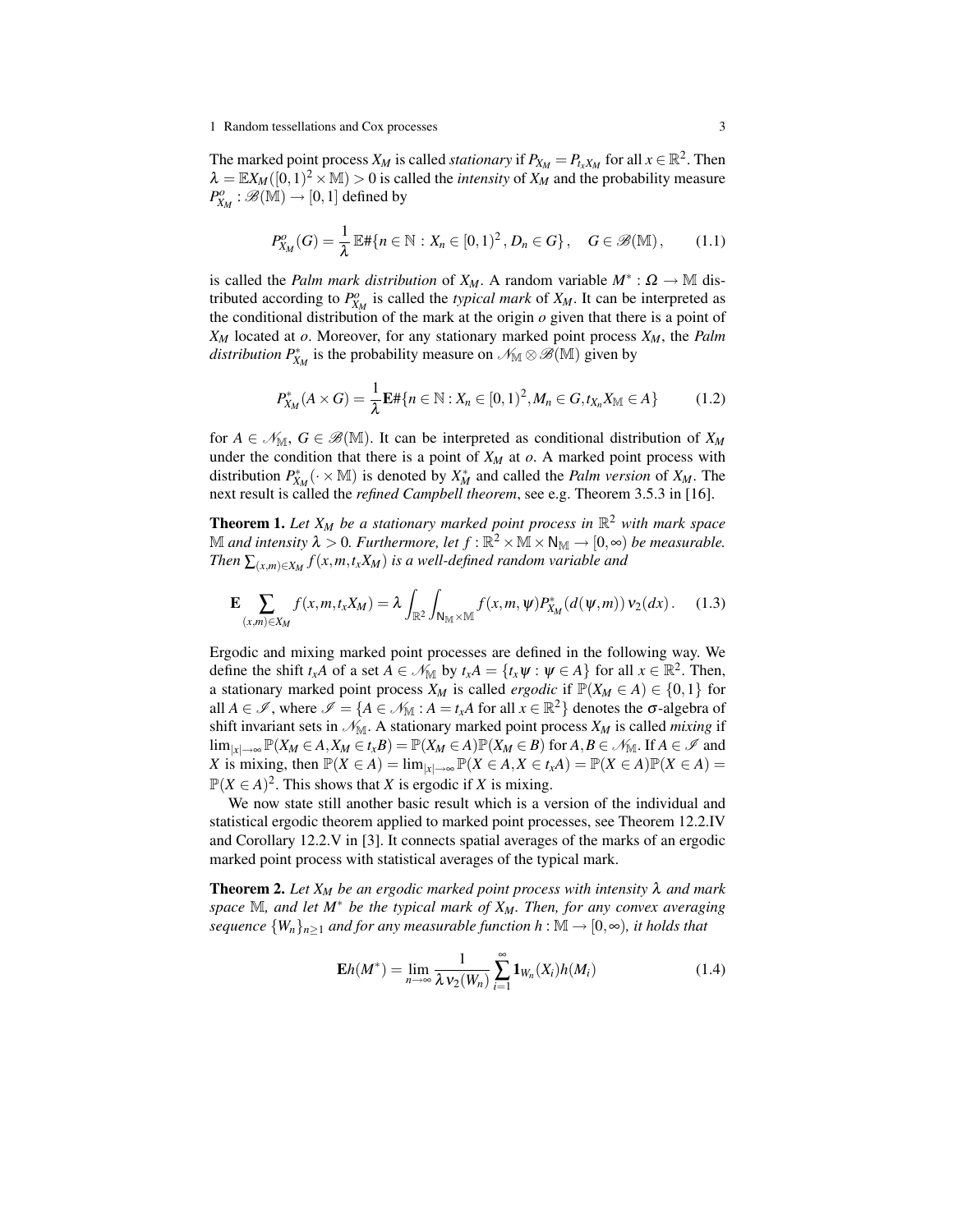*almost surely and in L*<sup>1</sup> *. Furthermore, with probability* 1*, it holds that*

$$
\mathbf{E}h(M^*) = \lim_{n \to \infty} \frac{1}{\#\{i : X_i \in W_n\}} \sum_{i=1}^{\infty} \mathbf{1}_{W_n}(X_i) h(M_i).
$$
 (1.5)

By the result of Theorem 2 it becomes clear why we are interested in the typical mark of ergodic marked point processes: For  $h = 1<sub>G</sub>$ , formula (1.5) implies that

$$
P_{X_M}^o(G) = \lim_{n \to \infty} \frac{\#\{i \in \mathbb{N}_0 : X_i \in [-n, n]^2, M_i \in G\}}{X_M([-n, n]^2 \times \mathbb{M})}.
$$
 (1.6)

Thus, the typical mark can be seen as the mark at a point chosen at random among all points, i.e., at the typical point of the "unmarked" point process  $\{X_n\}$ .

### *1.1.2 Deterministic tessellations*

Intuitively speaking, a tessellation is a subdivision of  $\mathbb{R}^2$  into a sequence of convex polygons. However, a tessellation can also be identified with the segment system consisting of the boundaries of these polygons. Because of these different viewpoints, random tessellations introduced later on in Section 1.1.3 are flexible models which can be applied in many different fields of science.

We start with the definition of deterministic planar tessellations. A *tessellation*  $\tau$  in  $\mathbb{R}^2$  is a countable family  $\{\xi_n\}_{n\geq 1}$  of convex bodies  $\xi_n$  fulfilling the conditions  $\ddot{\xi}_n \neq \emptyset$  for all  $n, \, \dot{\xi}_n \cap \ddot{\xi}_m = \emptyset$  for all  $n \neq m$ ,  $\bigcup_{n \geq 1} \xi_n = \mathbb{R}^2$  and  $\sum_{n \geq 1} \mathbf{1}_{\{\xi_n \cap C \neq \emptyset\}} < \infty$ for any  $C \in \mathscr{C}$ , where  $\dot{\xi}$  denotes the interior of the set  $\xi \subset \mathbb{R}^2$ , and  $\mathscr{C}$  is the family of compact sets in  $\mathbb{R}^2$ . The sets  $\xi_n$  are called the *cells* of the tessellation  $\tau$  and are bounded polygons in  $\mathbb{R}^2$ . In the following, we use the notation  $\mathbb T$  for the family of all tessellations in  $\mathbb{R}^2$ . Note that we can identify a tessellation  $\tau$  with the segment system  $\tau^{(1)} = \bigcup_{n=1}^{\infty} \partial \xi_n$  constructed from the boundaries of the cells of  $\tau$ . Thus, a tessellation can be identified with a closed subset of  $\mathbb{R}^2$  and hence we can regard  $\mathbb T$ as a subset of the family  $\mathscr F$  of all closed subsets of  $\mathbb R^2$ . We use this connection in order to define the  $\sigma$ -algebra  $\mathscr T$  on  $\mathbb T$  as the trace- $\sigma$ -algebra of  $\mathscr B(\mathscr F)$  in  $\mathbb T$ .

With each cell  $\xi_n$  of  $\tau$  we can associate some "marker point" in the following way. Consider a mapping  $\alpha : \mathscr{C} \backslash \{0\} \rightarrow \mathbb{R}^2$  which satisfies

$$
\alpha(\xi + x) = \alpha(\xi) + x \quad \text{for all } \xi \in \mathscr{C}, \xi \neq \emptyset \text{ and } x \in \mathbb{R}^2,
$$
 (1.7)

where  $\alpha(\xi)$  is called the *nucleus* of  $\xi$  and can be e.g. the center of gravity of  $\xi$ .

There are various ways to generate tessellations based on sets of points and lines. Particular models are Voronoi tessellations and Delaunay tessellations as well as line tessellations which are introduced in the following.

Let  $\mathbf{x} = \{x_1, x_2, \dots\} \subset \mathbb{R}^2$  be a locally finite set with  $conv(\mathbf{x}) = \mathbb{R}^2$ , where  $conv(\mathbf{x})$ denotes the convex hull of the family x. Then the *Voronoi tessellation* τ induced by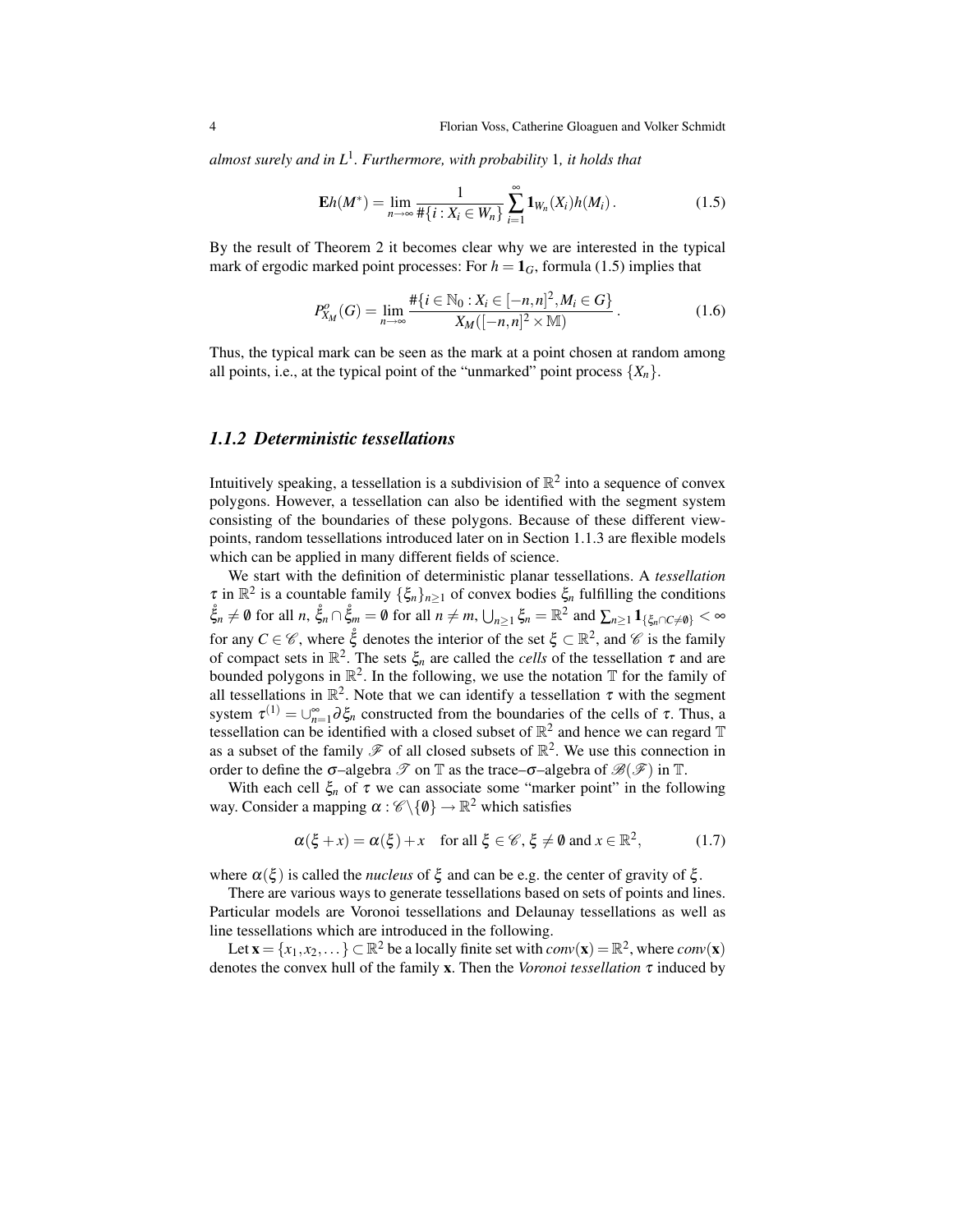x is defined by the nearest–neighbor principle, i.e., the cells  $\xi_n$  of  $\tau$  are given by

$$
\xi_n = \{ x \in \mathbb{R}^2 : |x - x_n| \le |x - x_m| \text{ for all } m \ne n \}.
$$
 (1.8)

Note that  $\xi_n = \bigcap_{m \neq n} H(x_n, x_m)$ , i.e. the cell  $\xi_n$  can be represented as intersection of the half-planes  $H(x_n, x_m) = \{x \in \mathbb{R}^2 : |x - x_n| \le |x - x_m|\}$  for  $m \ne n$ , where the half-planes  $H(x_n, x_m)$  are also called *bisectors*. Since **x** is locally finite it is clear that the cells of  $\tau$  have non–empty interior. Moreover, their union covers  $\mathbb{R}^2$  and two different cells can only intersect at their boundaries. Using that  $conv(\mathbf{x}) = \mathbb{R}^2$ , it can be shown that the cells are convex polygons which are bounded and locally finite. Thus, the family  $\tau = {\xi_n}$  constructed in this way is indeed a tessellation. A Voronoi tessellation together with the generating point set is displayed in Figure 1.1(a).



Fig. 1.1 Different types of tessellation models

Now assume that four cocircular points do not exist in  $x$ , i.e., we assume that there are no pairwise different points  $x_i, x_j, x_k, x_l \in \mathbf{x}$  which are located on a circle. In this case, the *Delaunay tessellation*  $\tau'$  induced by **x** can be generated uniquely as the dual tessellation of the Voronoi tessellation  $\tau$  which is induced by **x**. The cells of  $\tau'$  are triangles which are constructed in the following way. Three points  $x_i, x_j, x_k \in \mathbf{x}$ form a triangle of τ' if the corresponding Voronoi cells  $\xi_i$ ,  $\xi_j$  and  $\xi_k$  have a common intersection point. This rule is equivalent to the empty circle criterion: three points of x are the vertices of a triangle of  $\tau'$  if and only if the circumcircle of these three points does not contain other points of x. It can be shown that the resulting sequence of triangles forms a tessellation in  $\mathbb{R}^2$ . In Figure 1.1(b) a Delaunay tessellation is displayed together with its generating points and the dual Voronoi tessellation.

Consider a set  $\ell = \{\ell_1, \ell_2, ...\}$  of lines in  $\mathbb{R}^2$  and let  $p_i \in \mathbb{R}^2$  denote the orthogonal projection of  $o$  onto  $\ell_i$ , where it is assumed that  $conv({p_1, p_2,...}) = \mathbb{R}^2$ . Furthermore, we assume that  $\#\{i : \ell_i \cap B \neq \emptyset\} < \infty$  for all  $B \in \mathscr{C}$ . Then, in a natural way, we can generate a tessellation with respect to the intersecting lines of  $\ell$ . Recall that we can identify a tessellation  $\tau$  with the edge set  $\tau^{(1)} = \bigcup_{n=1}^{\infty} \partial \xi_n$  given by the union of the cell boundaries. Thus, we define the *line tessellation*  $\tau$  induced by  $\ell$  via the edge set  $\tau^{(1)} = \bigcup_{i=1}^{\infty} \ell_i$  formed by the union of the lines  $\ell_1, \ell_2, \ldots$  If the family  $\ell$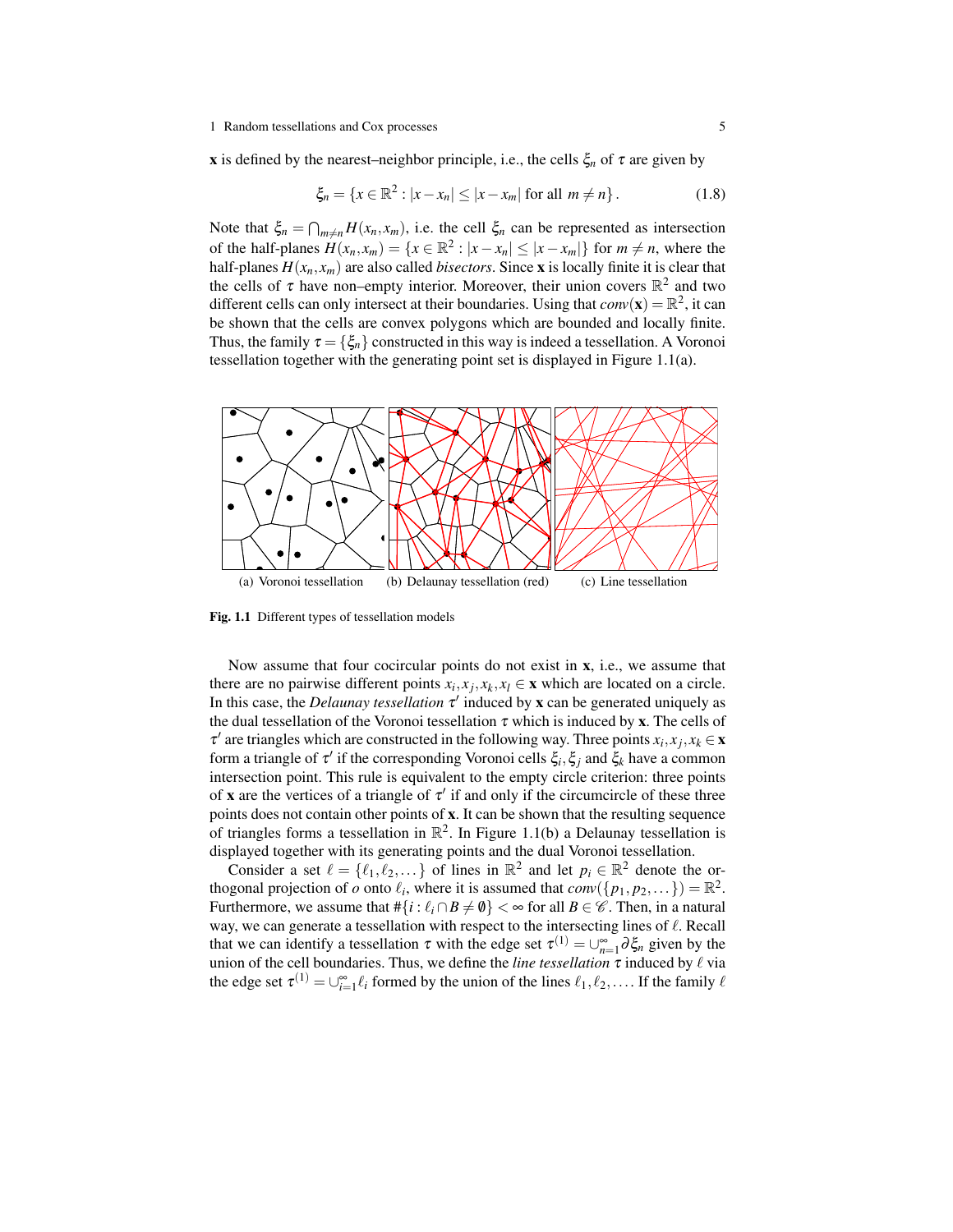fulfills the assumptions above, then it is ensured that the resulting cells possess the properties of a tessellation of  $\mathbb{R}^2$ , see also Figure 1.1(c).

## *1.1.3 Random tessellations*

Usually, a *random tessellation* in  $\mathbb{R}^2$  is defined as a measurable mapping  $T : \Omega \to \mathbb{T}$ , i.e. as a sequence  $T = \{ \Xi_n \}$  of random convex bodies  $\Xi_n$  such that  $\mathbb{P}(\{\Xi_n\} \in \mathbb{T}) = 1$ . Notice that there are various ways to look at tessellations. In particular, they can be viewed as marked point processes and random closed sets. Each of these different points of view leads to new characteristics that can be associated with a tessellation. The tessellation *T* is said to be stationary and isotropic if  $t_xT = \{t_x \Xi_n\} \stackrel{d}{=} T$  for all  $x \in \mathbb{R}^2$  and  $\vartheta_R T = \{ \vartheta_R \Xi_n \} \stackrel{d}{=} T$  for all rotations  $\vartheta_R$  around the origin, respectively.

## 1.1.3.1 Random tessellations as marked point processes

It is often convenient to represent a random tessellation  $T = {\{\overline{\Sigma}_n\}}$  as a marked point process with an appropriate mark space. Note that we can associate various point processes with *T*, e.g. the point processes of cell nuclei, vertices and edge midpoints. If these point processes are marked with suitable marks, then we can identify *T* with the corresponding marked point process.

We first consider the *point process of cell nuclei* marked with the cells. Let  $\alpha$ :  $\mathscr{C}\backslash\{\emptyset\} \to \mathbb{R}^2$  be a mapping such that (1.7) holds. Let  $\mathscr{P}^o$  denote the family of all convex and compact polygons  $\xi$  with their nucleus  $\alpha(\xi)$  at the origin. Then  $\mathcal{P}^o \subset$  $\mathscr F$  is an element of  $\mathscr B(\mathscr F)$  and we can define the  $\sigma$ -algebra  $\mathscr B(\mathscr P^0) = \mathscr B(\mathscr F) \cap \mathscr P^0$ . Furthermore, the random tessellation  $T = \{\Xi_n\}$  can be identified with the marked point process  $\{(\alpha(\mathcal{Z}_n), \mathcal{Z}_n^o)\}\)$ , where  $\mathcal{Z}_n^o = \mathcal{Z}_n - \alpha(\mathcal{Z}_n)$  is the *n*-th cell shifted to the origin. If *T* is stationary, then  $\{ (\alpha(\mathcal{Z}_n), \mathcal{Z}_n^o) \}$  is also stationary and we denote its intensity by  $\lambda^{(2)}$ , where we always assume that  $0 < \lambda^{(2)} < \infty$ . The typical mark  $\mathcal{Z}^*: \Omega \to \mathcal{P}^o$  of  $\{(\alpha(\mathcal{Z}_n), \mathcal{Z}_n^o)\}\$ is a random polygon distributed according to the Palm mark distribution of  $\{(\alpha(\mathcal{Z}_n), \mathcal{Z}_n^o)\}\$ as defined in (1.1). We call the random polygon Ξ ∗ the *typical cell* of the tessellation *T*, see also CALKA and HUG.

Another possibility to represent *T* by a marked point process is the following. Consider the *point process of vertices*  $V = \{V_n\}$  of *T*. For each vertex  $V_n$  we define the *edge star*  $E_n$  as the union of all edges of *T* emanating from  $V_n$ . Thus,  $E_n^o = E_n - E_n$  $V_n$  is an element of the family  $\mathcal{L}^o$  of finite segment systems containing the origin. Since  $\mathcal{L}^o \in \mathcal{B}(\mathcal{F})$  we can consider the  $\sigma$ -algebra  $\mathcal{B}(\mathcal{L}^o) = \mathcal{B}(\mathcal{F}) \cap \mathcal{L}^o$  on  $\mathcal{L}^o$ . Hence, we can represent the random tessellation *T* by the marked point process  $\{(V_n, E_n^o)\}\$  with mark space  $\mathcal{L}^o$ . If *T* is stationary, then  $\{(V_n, E_n^o)\}\$ is stationary and its intensity is denoted by  $\lambda^{(0)}$ , where we assume that  $0 < \lambda^{(0)} < \infty$ . The *typical edge star*  $E^*$ :  $\Omega \to \mathscr{L}^o$  of *T* is defined as a random segment system distributed according to the Palm mark distribution of  $\{(V_n, E_n^o)\}.$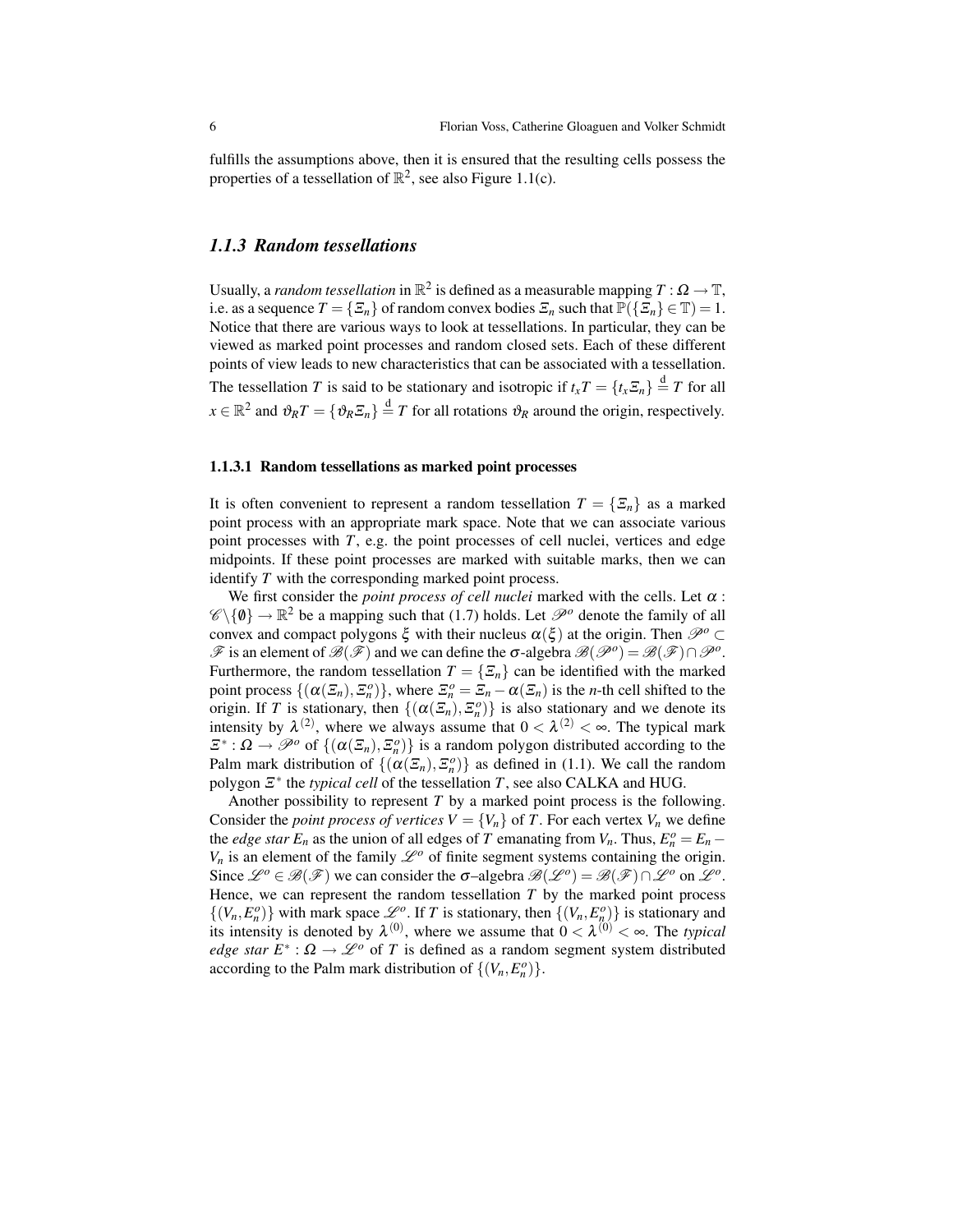The random tessellation *T* can also be represented by the marked *point process of edge midpoints*  $\{(Y_n, S_n^0)\}\$ , where each midpoint  $Y_n$  is marked with the centered version  $S_n^o = S_n - Y_n \in \mathcal{L}^o$  of the edge  $S_n$  corresponding to  $Y_n$ . If *T* is stationary, then it is easy to see that  $\{(Y_n, S_n^o)\}\$ is stationary. The intensity of edge midpoints is denoted by  $\lambda^{(1)}$ , where we again assume that  $0 < \lambda^{(1)} < \infty$ . The *typical edge*  $S^* : \Omega \to \mathcal{L}^o$ is defined as the typical mark of the stationary marked point process  $\{(Y_n, S_n^o)\}.$ 

#### 1.1.3.2 Random tessellations as random closed sets

In the preceding section random tessellations have been represented as marked point processes. Alternatively, random tessellations can be regarded as random closed sets, see MOLCHANOV for their definition and basic properties. Recall that deterministic tessellations can be identified with their edge sets. Thus, in the random setting, we can identify a random tessellation  $T = \{\Xi_n\}$  with the corresponding *random closed set* of its edges which is defined by  $T^{(1)} = \bigcup_{n=1}^{\infty} \partial \mathcal{F}_n$ . If *T* is stationary and isotropic, then the random closed set  $T^{(1)}$  is stationary and isotropic, respectively. Since, almost surely,  $T^{(1)}$  is a locally finite system of line segments, we can consider the 1-dimensional Hausdorff measure  $v_1$  on  $T^{(1)}$ . Furthermore, if *T* is stationary, then it is not difficult to see that  $\mathbf{E}v_1(B \cap T^{(1)}) = \gamma v_2(B)$  for any  $B \in \mathscr{B}(\mathbb{R}^2)$  and some constant  $\gamma$  which is called the *length intensity* of  $T^{(1)}$ . As for the intensities  $\lambda^{(0)}, \lambda^{(1)}$  and  $\lambda^{(2)}$  regarded above, we always assume that  $0 < \gamma < \infty$ .

### 1.1.3.3 Mean-value formulae

We now discuss mean-value formulae for stationary tessellations. These are relationships connecting the intensities of vertices  $\lambda^{(0)}$ , edge midpoints  $\lambda^{(1)}$  and cell nuclei λ<sup>(2)</sup>, the length intensity  $\gamma = \mathbf{E} \nu_1(T^{(1)} \cap [0,1)^2)$ , the expected area  $\mathbf{E} \nu_2(\mathcal{Z}^*),$ perimeter  $\mathbf{E}v_1(\partial \mathbf{\Xi}^*)$  and number of vertices  $\mathbf{E}v_0(\mathbf{\Xi}^*)$  of the typical cell  $\mathbf{\Xi}^*$ , the expected length of the typical edge  $\mathbf{E}v_1(S^*)$ , and the expected length  $\mathbf{E}v_1(E^*)$  and number of edges  $\mathbf{E}v_0(E^*)$  of the typical edge star  $E^*$ . It turns out that all these characteristics can be expressed by e.g. the three parameters  $\lambda^{(0)}, \lambda^{(2)}$  and γ.

Theorem 3. *It holds that*

$$
\lambda^{(1)} = \lambda^{(0)} + \lambda^{(2)}, \qquad \mathbf{E} \mathbf{v}_0(E^*) = 2 + 2 \frac{\lambda^{(2)}}{\lambda^{(0)}}, \qquad \mathbf{E} \mathbf{v}_1(E^*) = 2 \frac{\lambda^{(1)}}{\lambda^{(0)}} \mathbf{E} \mathbf{v}_1(S^*),
$$

$$
\mathbf{E} \mathbf{v}_0(\Xi^*) = 2 + 2 \frac{\lambda^{(0)}}{\lambda^{(2)}}, \qquad \mathbf{E} \mathbf{v}_2(\Xi^*) = \frac{1}{\lambda^{(2)}}, \qquad \mathbf{E} \mathbf{v}_1(\partial \Xi^*) = 2 \frac{\lambda^{(1)}}{\lambda^{(2)}} \mathbf{E} \mathbf{v}_1(S^*),
$$

$$
\gamma = \lambda^{(1)} \mathbf{E} \mathbf{v}_1(S^*) = \frac{\lambda^{(2)}}{2} \mathbf{E} \mathbf{v}_1(\partial \Xi^*), \qquad 3 \leq \mathbf{E} \mathbf{v}_0(\Xi^*), \mathbf{E} \mathbf{v}_0(E^*) \leq 6.
$$

*Proof.* We show how some of the formulae stated above can be proven using Campbell's theorem for stationary marked point processes; see Theorem 1. For example, consider the marked point process  $\{(Y_n, S_n^o)\}\$  of edge midpoints  $Y_n$  marked with the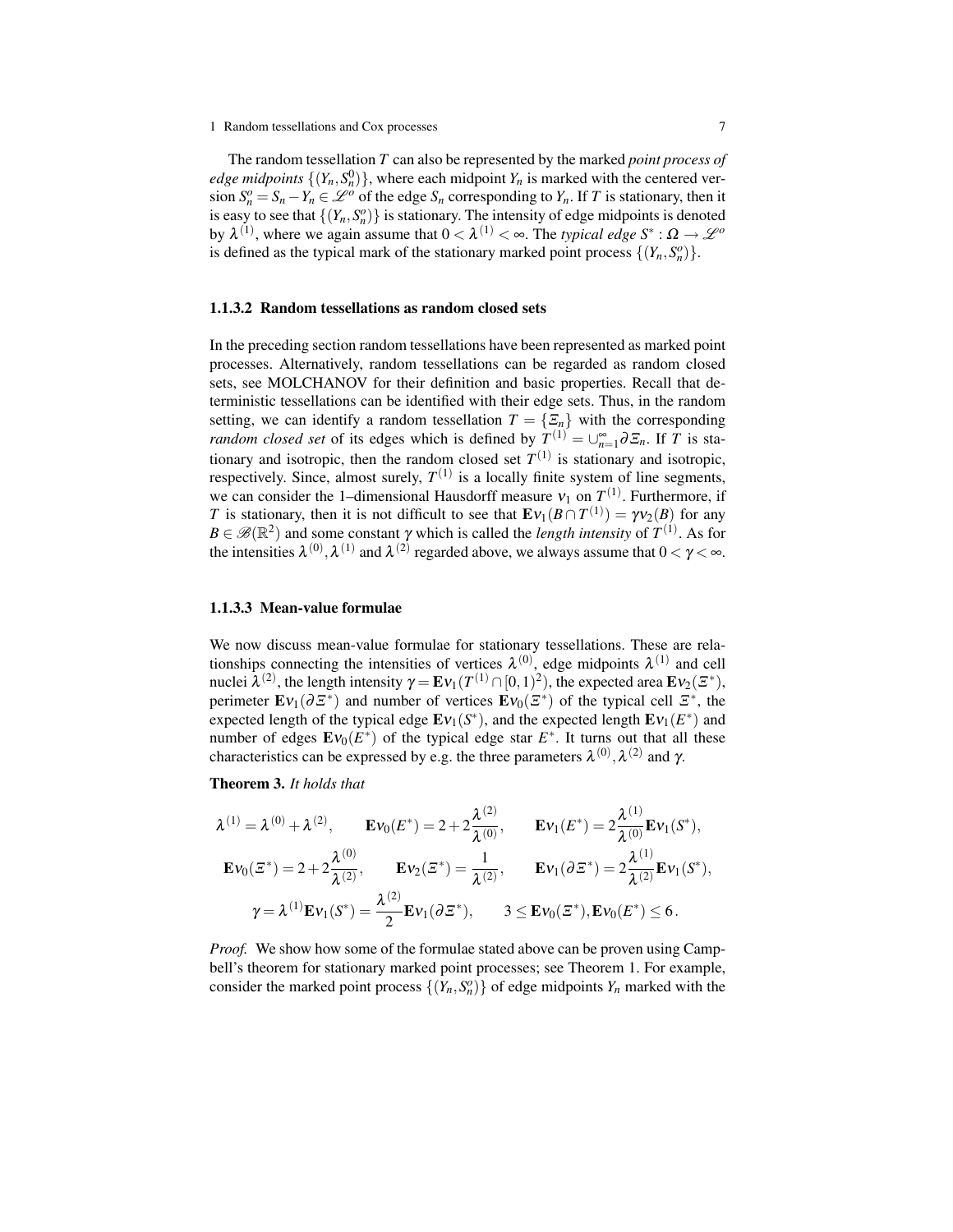centered edges  $S_n^o$ . Then, Theorem 1 yields

$$
\gamma = \mathbf{E} \mathbf{v}_1(T^{(1)} \cap [0, 1)^2) = \mathbf{E} \sum_{n=1}^{\infty} \mathbf{v}_1(S_n^o + Y_n \cap [0, 1)^2)
$$
  
=  $\lambda^{(1)} \int_{\mathbb{R}^2} \mathbf{E} \underbrace{\mathbf{v}_1(S^* \cap [0, 1)^2 - x)}_{= \int_{S^*} \mathbf{1}_{[0, 1)^2 - x}(y) \mathbf{v}_1(dy)} \mathbf{v}_2(dx)$   
=  $\lambda^{(1)} \mathbf{E} \int_{S^*} \int_{\mathbb{R}^2} \mathbf{1}_{[0, 1)^2 - y}(x) \mathbf{v}_2(dx) \mathbf{v}_1(dy) = \lambda^{(1)} \mathbf{E} \mathbf{v}_1(S^*),$ 

thus  $\gamma = \lambda^{(1)} \mathbf{E} \mathbf{v}_1(S^*)$ . Furthermore,

$$
\lambda^{(2)}\mathbf{E}\mathbf{v}_2(\mathbf{\Xi}^*) = \lambda^{(2)}\mathbf{E} \int_{\mathbb{R}^2} \mathbf{1}_{\mathbf{\Xi}^*}(-x) \mathbf{v}_2(dx)
$$
  
= 
$$
\mathbf{E} \sum_{(\alpha(\mathbf{\Xi}_n), \mathbf{\Xi}_n^o) \in T} \underbrace{\mathbf{1}_{\mathbf{\Xi}_n^o}(-\alpha(\mathbf{\Xi}_n))}_{= \mathbf{1}_{\mathbf{\Xi}_n}(o)} = 1,
$$

which yields  $\mathbf{E}v_2(\mathcal{Z}^*) = 1/\lambda^{(2)}$ . The other statements can be proven similarly. For a complete proof of Theorem 3, see e.g.  $[2, 13]$ .

## *1.1.4 Tessellation models of Poisson type*

In this section we consider several tessellation models of Poisson type, like Poisson-Voronoi, Poisson-Delaunay and Poisson line tessellations. They are based on planar or linear Poisson point processes, where a point process  $X = \{X_n\}$  in  $\mathbb{R}^2$ with intensity measure  $\mu$  is called a *Poisson process* if the random variables *X*(*B*) = #{*n* ∈ N : *X<sub>n</sub>* ∈ *B*} are Poisson-distributed with *X*(*B*) ∼ Poi( $\mu$ (*B*)) for each  $B \in \mathscr{B}_0(\mathbb{R}^2)$  and if  $X(B_1),...,X(B_k)$  are independent for any pairwise disjoint sets  $B_1, \ldots, B_k \in \mathscr{B}_0(\mathbb{R}^2)$ . Note that Poisson processes on the real line are defined in the same way.

#### 1.1.4.1 Poisson–Voronoi tessellation

In Section 1.1.2 the notion of a deterministic Voronoi tessellation has been introduced for a certain class of locally finite point sets. Since almost every realization of a stationary point process  $X = \{X_n\}$  with  $\mathbb{P}(X(\mathbb{R}^2) = \infty) = 1$  is a locally finite point set such that  $conv(X) = \mathbb{R}^2$ , we can regard the random Voronoi tessellation  $\{\mathcal{Z}_n\}$ with respect to the point process  $\{X_n\}$ . Thus, in accordance with (1.8), the cells  $\mathcal{Z}_n$ are defined as the random closed sets  $\mathcal{Z}_n = \{x \in \mathbb{R}^2 : |x - X_n| \leq |x - X_m| \forall m \neq n\}.$ We call  $T = \{\overline{\Sigma}_n\}$  the Voronoi tessellation induced by *X*. Note that we can consider the point  $X_n$  as nucleus of the cell  $\mathcal{Z}_n$ . If the underlying point process X is stationary,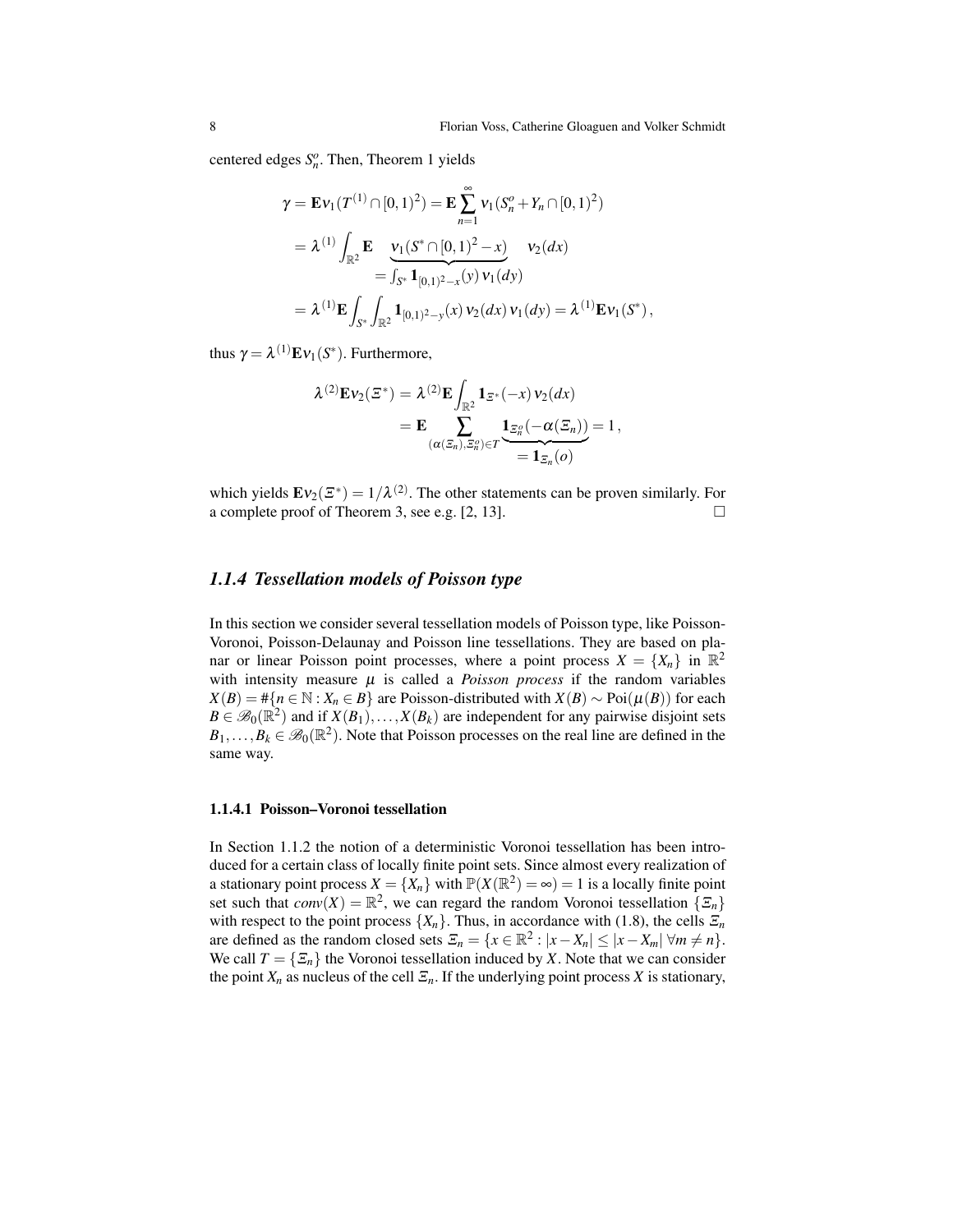then the Voronoi tessellation induced by *X* is also stationary, In particular, if *X* is a stationary Poisson process with intensity  $\lambda > 0$ , then we call the induced Voronoi tessellation a *Poisson–Voronoi tessellation* (PVT). Realizations of PVT are shown in Figures 1.2 and 1.3(a). Note that  $v_0(E_n) = 3$  for all  $n \in \mathbb{N}$ ,  $\lambda^{(0)} = \lambda$ , and the intensities  $\lambda^{(1)}$ ,  $\lambda^{(2)}$  and  $\gamma$  can be computed in the following way.

Theorem 4. *Let T be a PVT induced by a Poisson process with intensity* λ*. Then*

 $\lambda^{(0)} = 2\lambda, \qquad \lambda^{(1)} = 3\lambda, \qquad \lambda^{(2)} = \lambda, \qquad \gamma = 2\sqrt{2}$ λ .

*Proof.* Applying Theorem 3 with  $\lambda^{(2)} = \lambda$  and  $\text{Ev}_0(E^*) = 3$  yields  $\lambda^{(0)} = 2\lambda$ ,  $\lambda^{(1)} = 3\lambda$ , and  $\lambda^{(2)} = \lambda$ . For the proof of  $\gamma = 2\sqrt{\lambda}$  see e.g. [16], Chapter 10.

Consider the random Voronoi tessellation *T* induced by any stationary (not necessarily Poisson) point process  $X$ . Then, the distribution of the typical cell of  $T$  is given by the distribution of the Voronoi cell at *o* with respect to the Palm version *X* ∗ of *X*. In particular, due to Slivnyak's theorem for stationary Poisson processes (see e.g. [16]), we get that the typical cell of a PVT is obtained as the Voronoi cell at *o* with respect to the point process  $X^* = X \cup \{o\}$ , see Figure 1.2(b).



Fig. 1.2 Realization of a PVT and its typical cell

### 1.1.4.2 Poisson–Delaunay tessellation

In the same way as in Section 1.1.2 for deterministic Voronoi tessellations, we can construct the dual Delaunay tessellation corresponding to a random Voronoi tessellation. If, almost surely, the underlying point process  $X$  is locally finite, where  $conv(X) = \mathbb{R}^2$  and no four points of *X* are cocircular, then the random Delaunay tessellation  $T$  induced by  $X$  is well-defined. Furthermore,  $T$  is stationary if  $X$  is stationary. In particular, if *X* is a stationary Poisson process with intensity  $\lambda > 0$ , we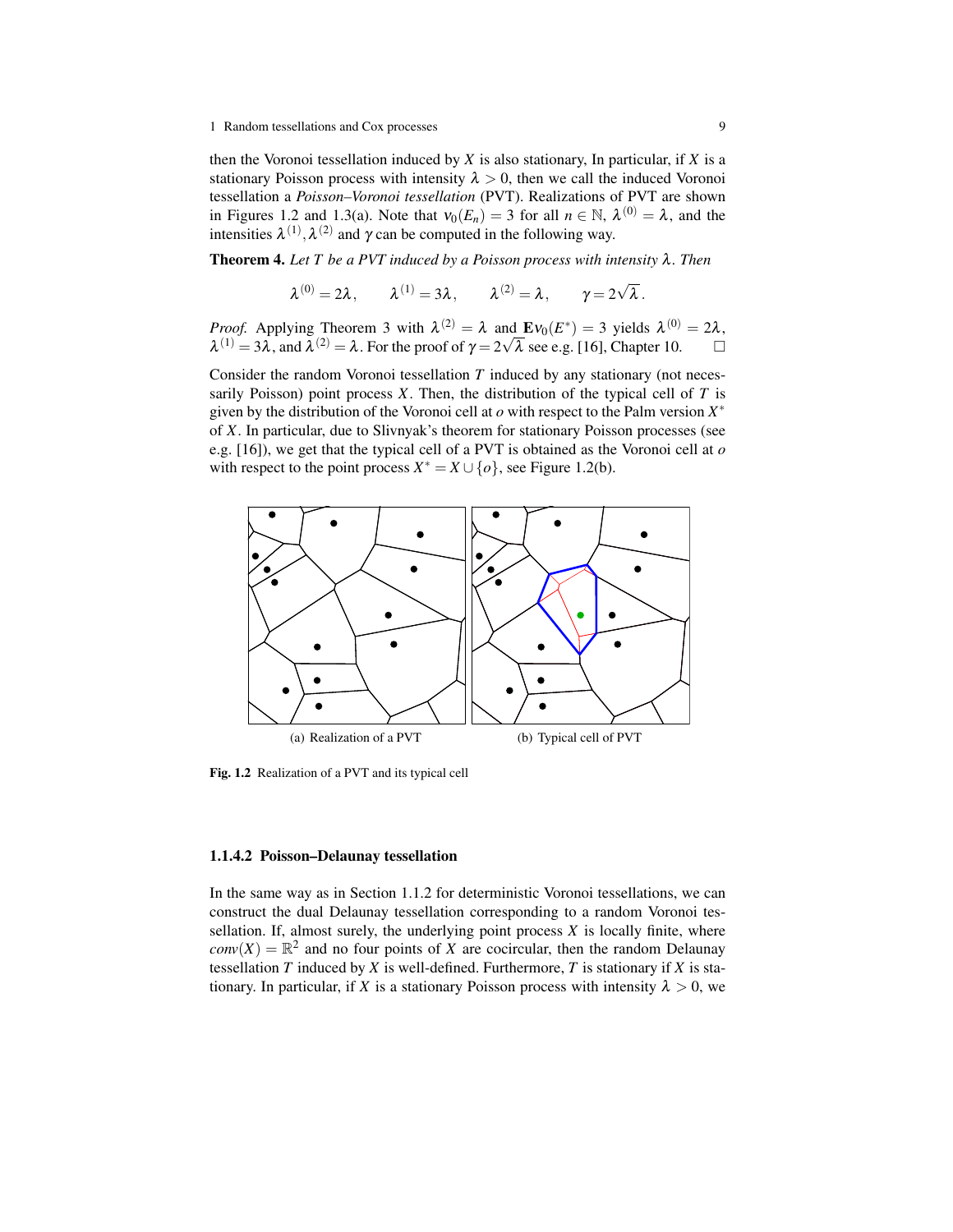can generate the Delaunay tessellation  $T = \{ \Xi_n \}$  of *X* as the dual tessellation of the PVT induced by *X*, where *T* is called a *Poisson–Delaunay tessellation* (PDT). In Figure 1.3(b) a realization of a PDT is shown.

Theorem 5. *Let T be a PDT induced by a Poisson process with intensity* λ*. Then*

$$
\lambda^{(0)} = \lambda, \qquad \lambda^{(1)} = 3\lambda, \qquad \lambda^{(2)} = 2\lambda, \qquad \gamma = \frac{32}{3\pi}\sqrt{\lambda}.
$$

*Proof.* Since  $\lambda^{(0)} = \lambda$  and  $\mathbf{E}v_0(\mathcal{Z}^*) = 3$  we get with Theorem 3 that  $\lambda^{(1)} =$  $3\lambda, \lambda^{(2)} = 2\lambda$ . For the proof of  $\gamma = \frac{32}{3\pi}$ = 3 we get with Theorem 3 that  $\lambda^{(1)} = \sqrt{\lambda}$  see e.g. [16], Chapter 10.

If  $T = \{\Xi_n\}$  is a PDT induced by the stationary Poisson process *X*, then the vertices of *T* are given by the points of *X*. Moreover, due to Slivnyak's theorem, the random Delaunay tessellation  $T^*$  with respect to the Palm version  $X^*$  of  $X$  is given by the dual Delaunay tessellations corresponding to the Voronoi tessellations induced by  $X^* = X \cup \{o\}$ . Thus, the union of edges of  $T^*$  emanating from *o* can be regarded as the typical edge star  $E^*$  of  $T$ .



Fig. 1.3 Realizations of tessellation models of Poisson type

#### 1.1.4.3 Poisson line tessellation

Consider a stationary Poisson process  $\{R_n\}$  on the real line R with (linear) intensity  $\widetilde{\gamma} > 0$ . Each point  $R_n$  is independently marked with a random angle  $\Phi_n \sim U[0, \pi)$ . Then we can identify each pair  $(R_i, \Phi_i)$  with the line  $\ell_{(R_n, \Phi_n)} = \{(x, y) \in \mathbb{R}^2$ .  $x \cos \Phi_n + y \sin \Phi_n = R_n$ . The resulting stationary random closed set  $\bigcup_{n \geq 1} \ell_{(R_n, \Phi_n)}$ is called a *Poisson line process* with intensity  $\widetilde{\gamma}$ . It can be regarded as the edge set  $T^{(1)} = \bigcup_{n \geq 1} \ell_{(R_n, \Phi_n)}$  of a stationary tessellation *T* which is called a *Poisson line tessellation* (PLT). A realization of a PLT is displayed in Figure 1.3(c).

**Theorem 6.** Let T be a PLT induced by a Poisson line process with intensity  $\tilde{\gamma}$ . Then

$$
\gamma = \tilde{\gamma},
$$
\n $\lambda^{(0)} = \frac{1}{\pi} \gamma^2,$ \n $\lambda^{(1)} = \frac{2}{\pi} \gamma^2,$ \n $\lambda^{(2)} = \frac{1}{\pi} \gamma^2.$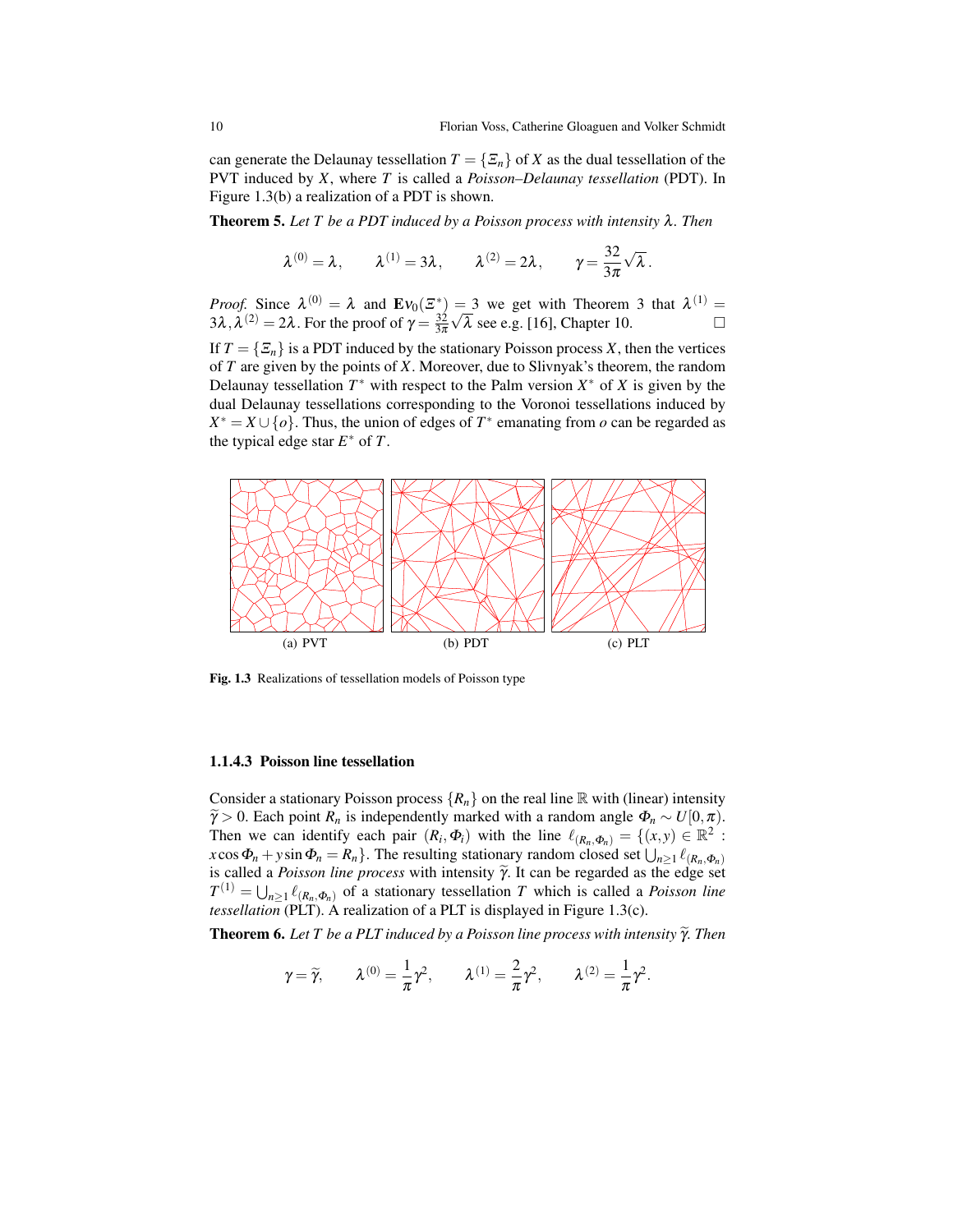*Proof.* Note that  $\gamma = \mathbf{E} \nu_1(B_1(o) \cap \bigcup_{n \geq 1} \ell_{(R_n, \Phi_n)}) / \pi$  does not depend on the distribution of  $\Phi_1, \Phi_2, \ldots$ , where  $B_r(x) = \{y \in \mathbb{R}^2 : |x - y| \le r\}$  denotes the ball with midpoint  $x \in \mathbb{R}^2$  and radius  $r > 0$ . Thus,

$$
\gamma = \mathbf{E} \nu_1(B_1(o) \cap \bigcup_{n \geq 1} \ell_{(R_n,0)})/\pi = \mathbf{E} \nu_1([0,1)^2 \cap \bigcup_{n \geq 1} \ell_{(R_n,0)}) = \widetilde{\gamma}.
$$

Theorem 3 with  $\mathbf{E}v_0(E^*)=4$  yields  $\lambda^{(0)}=\lambda^{(2)}$  and  $\lambda^{(1)}=2\lambda^{(0)}$ . Furthermore, it holds that  $\mathbf{E}v_1(S^*) = \gamma/\lambda^{(1)} = \pi/(2\gamma)$ , see e.g. [17]. Thus  $\lambda^{(1)} = \frac{2}{\pi}\gamma^2$ .

## 1.2 Cox processes

In this section we introduce the notions of Cox processes and random measures associated with this class of point processes. Particular emphasis is put on the case that the driving measure of a Cox process  $\{X_n\}$  is concentrated on the edge set  $T^{(1)}$ of a stationary tessellation *T*, i.e., we assume that  $\mathbb{P}(X_n \in T^{(1)}$  for all  $n \in \mathbb{N}) = 1$ .

## *1.2.1 Cox processes and random measures*

Cox processes can be regarded as generalizations of Poisson processes, containing them as a special case. The difference is that we now consider a random measure instead of the deterministic intensity measure  $\mu$  of Poisson processes. Thus, in order to define Cox processes we first have to introduce the notion of (locally finite) random measures, which can be seen as a generalization of random counting measures.

Let  $M = M(\mathbb{R}^2)$  denote the set of all locally finite measures on  $\mathscr{B}(\mathbb{R}^2)$ . On M we define the  $\sigma$ -algebra  $\mathcal{M} = \mathcal{M}(\mathbb{R}^2)$  as the smallest  $\sigma$ -algebra such that the mappings  $\eta \mapsto \eta(B)$  are  $(\mathcal{M}, \mathcal{B}(\mathbb{R}^2))$ -measurable for all  $B \in \mathcal{B}_0(\mathbb{R}^2)$ . Thus, we obtain the measurable space  $(M, \mathcal{M})$ . The shift operator  $t_x : M \to M$  on M is defined in the same way as for counting measures, i.e.  $t_x \eta(B) = \eta(B+x)$  for all  $B \in \mathscr{B}(\mathbb{R}^2)$  and  $x \in \mathbb{R}^2$ , and we define the rotation operator  $\vartheta_R : M \to M$  by  $\vartheta_R \eta(B) = \eta(\vartheta_R^{-1}B) = \eta(\vartheta_{R^{-1}}B)$  for all rotations  $R : \mathbb{R}^2 \to \mathbb{R}^2$  around the origin.

A measurable mapping  $\Lambda : \Omega \to M$  from some probability space  $(\Omega, \mathscr{A}, \mathbb{P})$ into the measurable space  $(M, \mathcal{M})$  is then called *random measure* on  $\mathscr{B}(\mathbb{R}^2)$ . The random measure  $\Lambda$  is called *stationary* if  $t_x \Lambda \stackrel{d}{=} \Lambda$  for all  $x \in \mathbb{R}^2$ . In this case  $\mathbf{E}\Lambda(B) = \lambda v_2(B)$  for  $B \in \mathcal{B}(\mathbb{R}^2)$ , where  $\lambda \ge 0$  is some constant which is called the intensity of  $\Lambda$ . Notice that  $\lambda = \mathbb{E}\Lambda([0,1]^2)$ . If  $0 < \lambda < \infty$ , we define the *Palm distribution* of  $\Lambda$  as the probability measure  $P_{\Lambda}^* : \mathcal{M} \to [0,1]$  given by

$$
P_{\Lambda}^*(A) = \frac{1}{\lambda} \mathbb{E}\left(\int_{[0,1]^2} \mathbf{1}_A(t_x \Lambda) \Lambda(dx)\right), \quad A \in \mathcal{M}.
$$
 (1.9)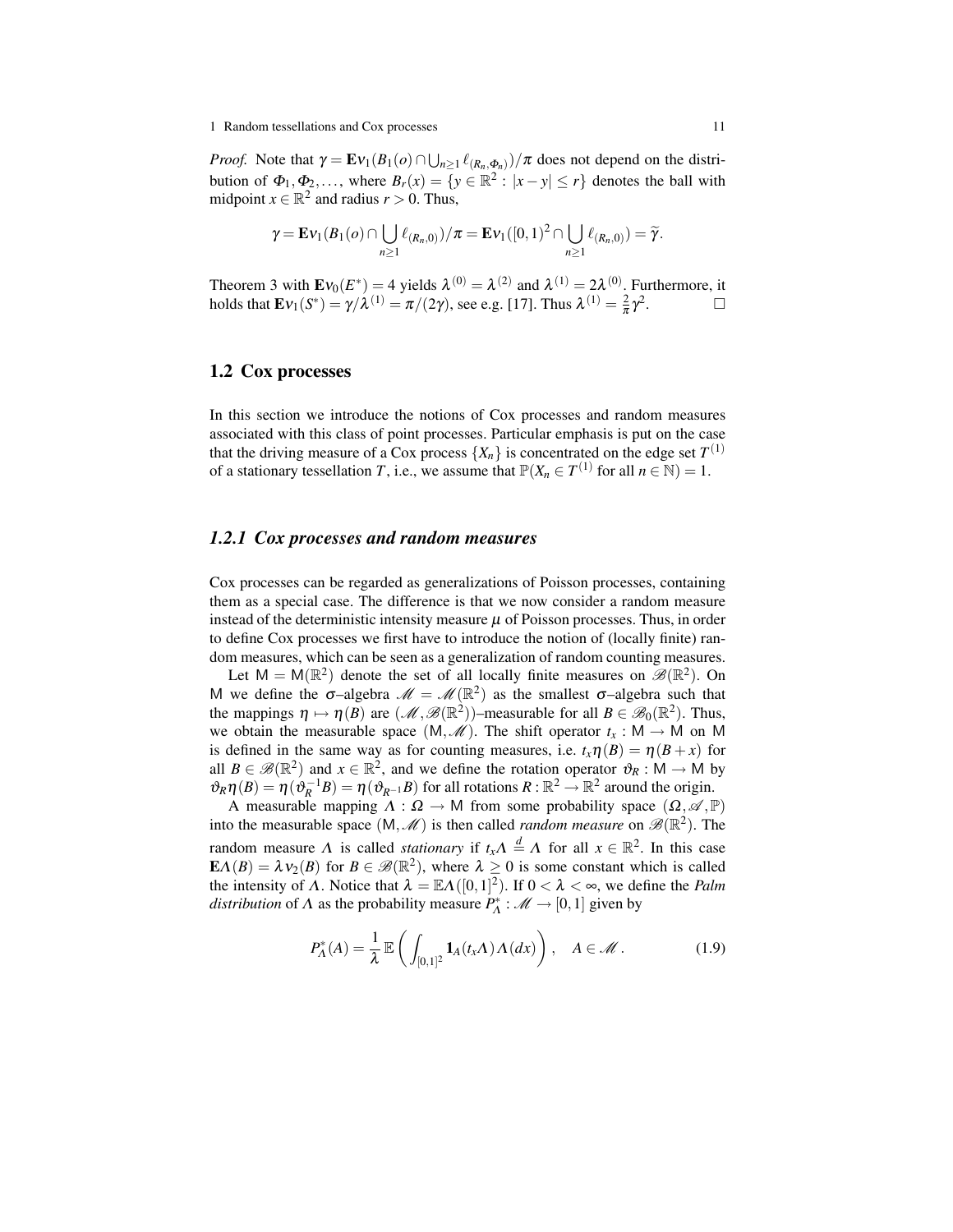Assume now that a random measure Λ is given. The point process *X* is called a *Cox process* with random *driving measure* Λ if

$$
\mathbb{P}(X(B_1)=k_1,\ldots,X(B_n)=k_n)=\mathbf{E}\left(\prod_{i=1}^n\frac{\Lambda(B_i)^{k_i}e^{-\Lambda(B_i)}}{k_i!}\right) \qquad (1.10)
$$

for any  $k_1, \ldots, k_n \in \mathbb{N}_0$  and pairwise disjoint  $B_1, \ldots, B_n \in \mathscr{B}_0(\mathbb{R}^2)$ . Thus, given that  $\Lambda = \eta$  for some  $\eta \in M$ , a Cox process *X* can be seen as a (conditional) Poisson process with intensity measure  $\eta$ , i.e., the distribution of a Cox process is a mixture of the distributions of (not necessarily stationary) Poisson processes. This is the reason why a Cox process is sometimes called a *doubly stochastic Poisson process*.

Note that the definition of Cox processes directly leads to a simulation method based on a two step procedure. First, a realization  $\eta$  of  $\Lambda$  is generated. Then, in the second step, a Poisson process with intensity measure  $\eta$  is simulated.

Now we summarize some basic properties of Cox processes. The following result is an immediate consequence of (1.10).

Theorem 7. *Let X be a Cox process with random driving measure* Λ*. Then X is stationary (resp. isotropic) if and only if* Λ *is stationary (resp. isotropic). If X is stationary, then its intensity is equal to the intensity*  $\lambda$  *of*  $\Lambda$ *.* 

Classical examples of Cox processes are the Neyman-Scott process and the modulated Poisson process ([4]), see also HEINRICH (?) for further examples.

Recall that the Palm version  $X^* = X \cup \{o\}$  of a stationary Poisson process *X* is obtained by adding the origin *o* to *X*. This property of Poisson processes can be generalized to get the following result, which is called *Slivnyak's theorem* for Cox processes. Namely, the Palm distribution  $P_X^*$  of a stationary Cox process *X* with random driving measure  $\Lambda$  can be characterized as follows, see e.g. [17], p. 156.

Theorem 8. *Let X be a Cox process with stationary driving measure* Λ*. Then*  $P_X^*(A) = \mathbb{P}(\widetilde{X} \cup \{o\} \in A)$  *for all A* ∈ N, where  $\widetilde{X}$  *is a Cox process with random driving measure*  $\Lambda^*$  *distributed according to the Palm distribution*  $P_{\Lambda}^*$  *of*  $\Lambda$ .

Thus, to simulate the Palm version  $X^*$  of a stationary Cox process  $X$ , we can use a two-step procedure. First, we generate a realization  $\eta^*$  of  $\Lambda^*$ . Afterwards, adding a point at the origin  $o$ , we simulate a Poisson process with intensity measure  $\eta^*$ .

## *1.2.2 Cox processes on the edges of random tessellations*

In this section, we introduce a class of Cox processes *X* whose random driving measures are concentrated on the edge sets of random tessellations. Let *T* be a stationary random tessellation with length intensity  $\gamma = \mathbb{E} \nu_1([0,1]^2 \cap T^{(1)})$  and, for some  $\lambda_{\ell} > 0$ , define the random measure  $\Lambda : \mathscr{B}(\mathbb{R}^2) \to [0, \infty]$  by

$$
\Lambda(B) = \lambda_{\ell} v_1(B \cap T^{(1)}), \quad B \in \mathscr{B}(\mathbb{R}^2). \tag{1.11}
$$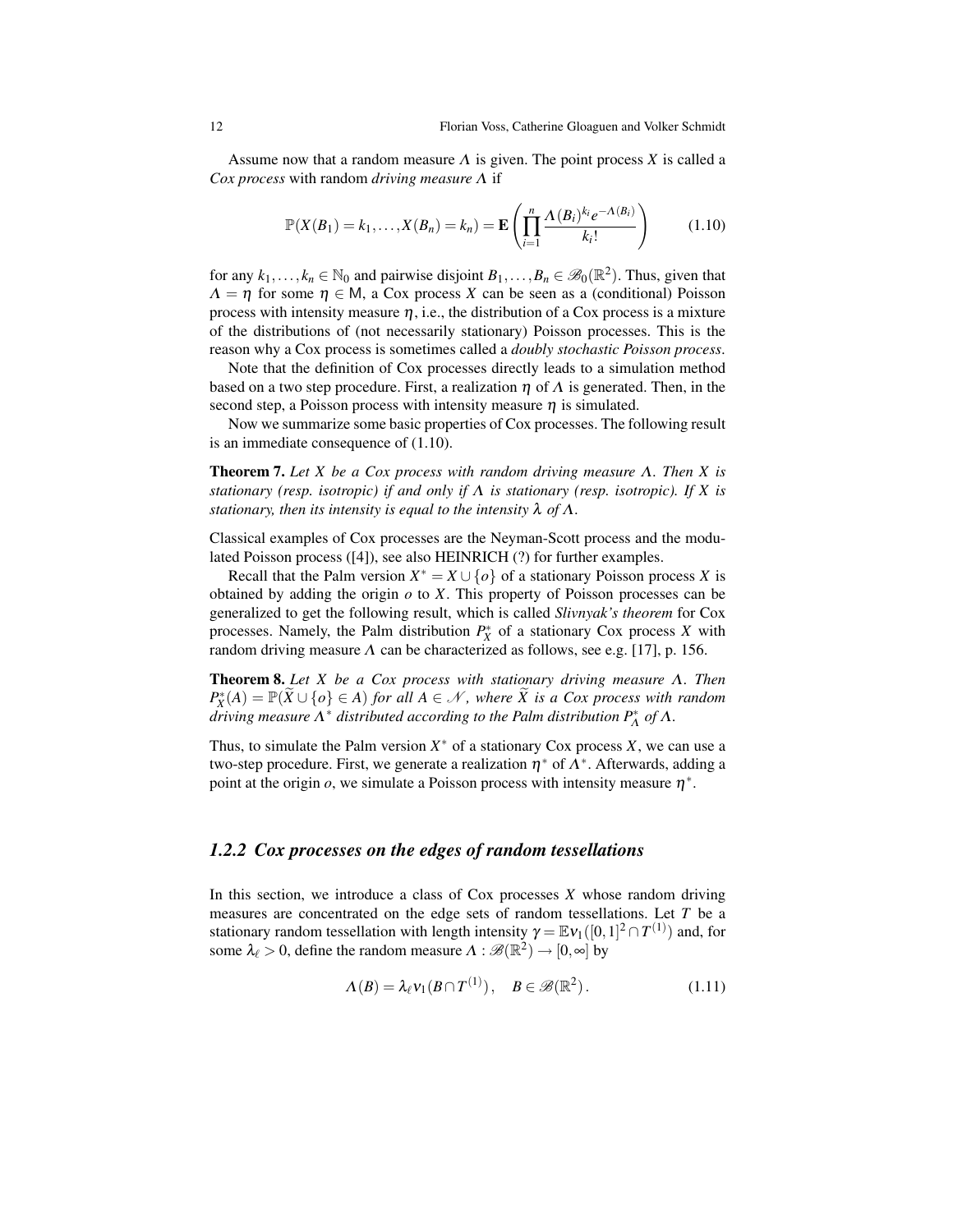Notice that  $\Lambda$  is stationary. Its intensity is given by

$$
\lambda = \lambda_{\ell} \mathbf{E} \mathbf{v}_1([0,1)^2 \cap T^{(1)}) = \lambda_{\ell} \gamma.
$$
 (1.12)

Let *X* be a Cox process whose random driving measure  $\Lambda$  is given by (1.11). Then, a direct application of Theorem 7 yields that *X* is stationary with intensity  $\lambda$  given in (1.12). Furthermore, *X* is isotropic if *T* is isotropic. Realizations of *X* can be generated by simulating first *T* and then simulating Poisson processes with (linear) intensity  $\lambda_{\ell}$  on each segment of  $T^{(1)}$ . In Figure 1.4 realizations of Cox processes on  $T^{(1)}$  are shown for *T* being a PDT and PVT, respectively.



Fig. 1.4 Realizations of Cox processes on PDT and PVT.

Recall that in Theorem 8 the Palm distribution of stationary Cox processes is characterized, which is uniquely determined by the Palm version  $\Lambda^*$  of the stationary driving measure  $\Lambda$ . For Cox processes on the edge set of stationary tessellations, the result of Theorem 8 can be specified in the following way.

**Theorem 9.** Let  $\Lambda$  be the stationary random measure given in (1.11). Then  $\Lambda^*(B)$  =  $\lambda_\ell v_1(B \cap \widetilde{T}^{(1)})$  for each  $B \in \mathscr{B}(\mathbb{R}^2)$ , where the tessellation  $\widetilde{T}$  is distributed according *to the Palm distribution*  $P_{T^{(1)}}^{*}$  *with respect to the* 1*-dimensional Hausdorff measure on*  $T^{(1)}$ *.* 

*Proof.* Let  $\tau \in \mathbb{T}$  be an arbitrary tessellation. Then we can identify the measure  $\eta$ given by  $\eta(\cdot) = \lambda_\ell v_1(\cdot \cap \tau^{(1)})$  with  $\tau$ , writing  $\eta_\tau$ . It is easy to see that  $\eta_{t_x\tau} = t_x \eta_\tau$  for all  $x \in \mathbb{R}^2$ . Furthermore, using the definition of the Palm distribution  $P_A^*$  of  $\Lambda$  given in (1.9), we get for each  $A \in \mathcal{M}$  that  $P_{\Lambda}^*(A) = \lambda^{-1} \int_M \int_{[0,1]^2} \mathbf{1}_A(t_x \eta) \eta(dx) P_{\Lambda}(d\eta)$ , i.e.

$$
P_{\Lambda}^{*}(A) = \frac{1}{\gamma} \int_{\mathbb{T}} \int_{[0,1]^2 \cap \tau^{(1)}} \mathbf{1}_{A}(t_{x} \eta_{\tau}) \nu_{1}(dx) P_{T}(d\tau) = P_{T^{(1)}}^{*}(\{\tau \in \mathbb{T} : \eta_{\tau} \in A\}),
$$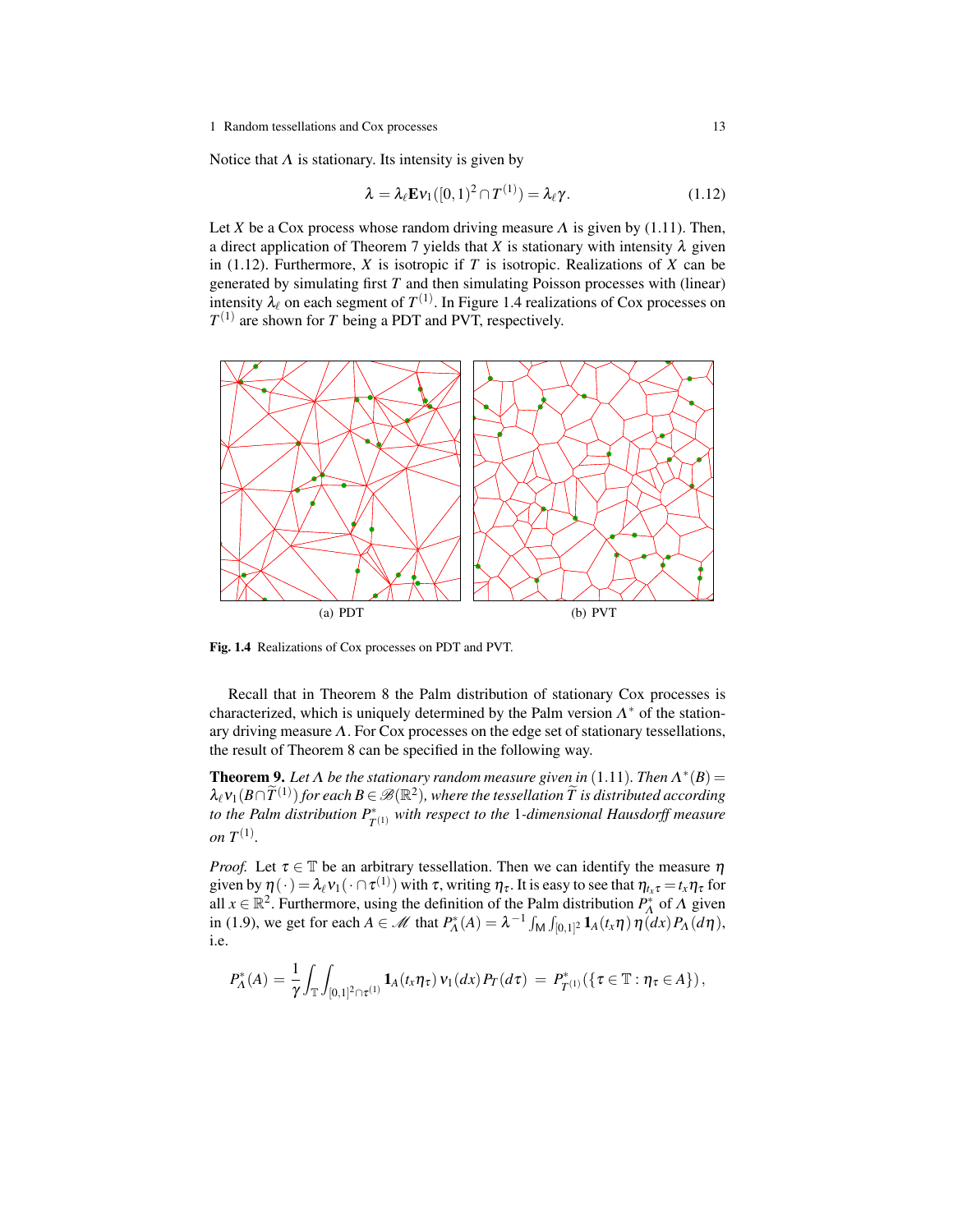where the latter equality immediately follows from the definition of the Palm distribution  $P^*_{\tau}$  $T_{T^{(1)}}$  since  $\gamma = \mathbf{E} \mathbf{v}_1(T^{(1)} \cap [0,1)^2)$ . This means that the distributions of  $\Lambda^*$ and  $\eta_{\tilde{T}}(\cdot) = \lambda_{\ell} v_1(\cdot \cap \tilde{T}^{(1)})$  are equal.

Note that  $\widetilde{T}$  can be viewed as the random tessellation  $T$  under the condition that  $o \in T^{(1)}$ . Thus, under  $P^*$  $T(T^{(1)})$ , there is an edge *S* of *T* through *o* with probability 1. However, the distributions of  $\widetilde{S}$  and the typical edge  $S^*$  do not coincide. This can be seen as follows. Assume that  $h : \mathcal{L}^{\circ} \to [0, \infty)$  is a translation-invariant measurable function and let *S*(*x*) denote the segment of  $T^{(1)}$  through *x* for  $x \in T^{(1)}$ . Then,

$$
\mathbf{E}h(\widetilde{S}) = \frac{1}{\gamma} \mathbf{E} \int_{T^{(1)} \cap [0,1)^2} h(S(x) - x) v_1(dx)
$$
  
\n
$$
= \frac{1}{\gamma} \mathbf{E} \sum_{(Y_i, S_i^o) \in T} h(S_i^o) \int_{S_i} \mathbf{1}_{[0,1)^2}(x) v_1(dx)
$$
  
\n
$$
= \frac{\lambda^{(1)}}{\gamma} \mathbf{E}h(S^*) \int_{\mathbb{R}^2} \int_{S^*} \mathbf{1}_{[0,1)^2 - y}(x) v_1(dx) v_2(dy) = \frac{1}{\mathbf{E}v_1(S^*)} \mathbf{E}v_1(S^*)h(S^*),
$$

where we used the refined Campbell theorem for stationary marked point processes (Theorem 1) and the mean-value formulae given in Theorem 3. Thus, the distribution of  $\widetilde{S}$  can be represented as a length-weighted distribution of  $S^*$ .

For Cox processes on the edges of random tessellations the following scaling invariance can be observed. Let *T* be a stationary random tessellation with length intensity 1. Then we define the scaled tessellation  $T<sub>\gamma</sub>$  as the random tessellation whose edge set is given by  $T_{\gamma}^{(1)} = \frac{1}{\gamma} T^{(1)}$ . Thus, the length intensity of  $T_{\gamma}$  is  $\gamma$  since  $\mathbf{E}\mathbf{\nu}_1(T^{(1)}_Y\cap [0,1)^2)=\mathbf{E}\mathbf{\nu}_1(T^{(1)}\cap [0,\gamma)^2)/\gamma=\gamma$  due to the homogeneity of the Hausdorff measure  $v_1$ , see also KIDERLEN, Section 2.1.1.

Now let  $X = \{X_n\}$  be a Cox process on  $T_\gamma$  with linear intensity  $\lambda_\ell$  and let  $X' = \{X'_n\}$  be a Cox process on  $T_\gamma$  whose linear intensity is given by  $\lambda'_\ell$ . Moreover, assume that the intensity quotients  $\kappa = \gamma/\lambda_{\ell}$  and  $\kappa' = \gamma'/\lambda'_{\ell}$  are equal, i.e.,  $\kappa = \kappa'$ . Then we get for any  $C \in \mathscr{C}$  that

$$
\mathbb{P}(X(C) = 0) = \mathbf{E} \exp (\lambda_{\ell} v_1(C \cap T_{\gamma}^{(1)}))
$$
  
= 
$$
\mathbf{E} \exp \left(\frac{\lambda_{\ell} \gamma'}{\gamma} v_1 \left(\frac{\gamma}{\gamma} C \cap T_{\gamma}^{(1)}\right)\right)
$$
  
= 
$$
\mathbb{P}\left(X'(\frac{\gamma}{\gamma} C) = 0\right) = \mathbb{P}\left((\frac{\gamma'}{\gamma} X')(C) = 0\right),
$$

where the scaled point process  $\frac{\gamma'}{n}$  $\frac{\gamma'}{\gamma}X'$  is defined by  $\frac{\gamma'}{\gamma}$  $\frac{\gamma'}{\gamma}X' = \{\frac{\gamma'}{\gamma}$  $\frac{\gamma}{\gamma}X_{n}^{\prime}$ . Since the distribution of a point process *X* is uniquely determined by its void probabilities  $\mathbb{P}(X(C) = 0), C \in \mathscr{C}$ , we have that  $X \stackrel{d}{=} \frac{\gamma'}{\gamma}$  $\frac{\gamma}{\gamma}X'$ . Thus, for a given tessellation type *T*, the intensity quotient *κ* defines the Cox process *X* on the scaled tessellation  $T_\gamma$ with linear intensity  $\lambda_{\ell}$  uniquely up to a certain scaling. We therefore call  $\kappa$  the *scaling factor* of *X*. For numerical results it is therefore sufficient to focus on single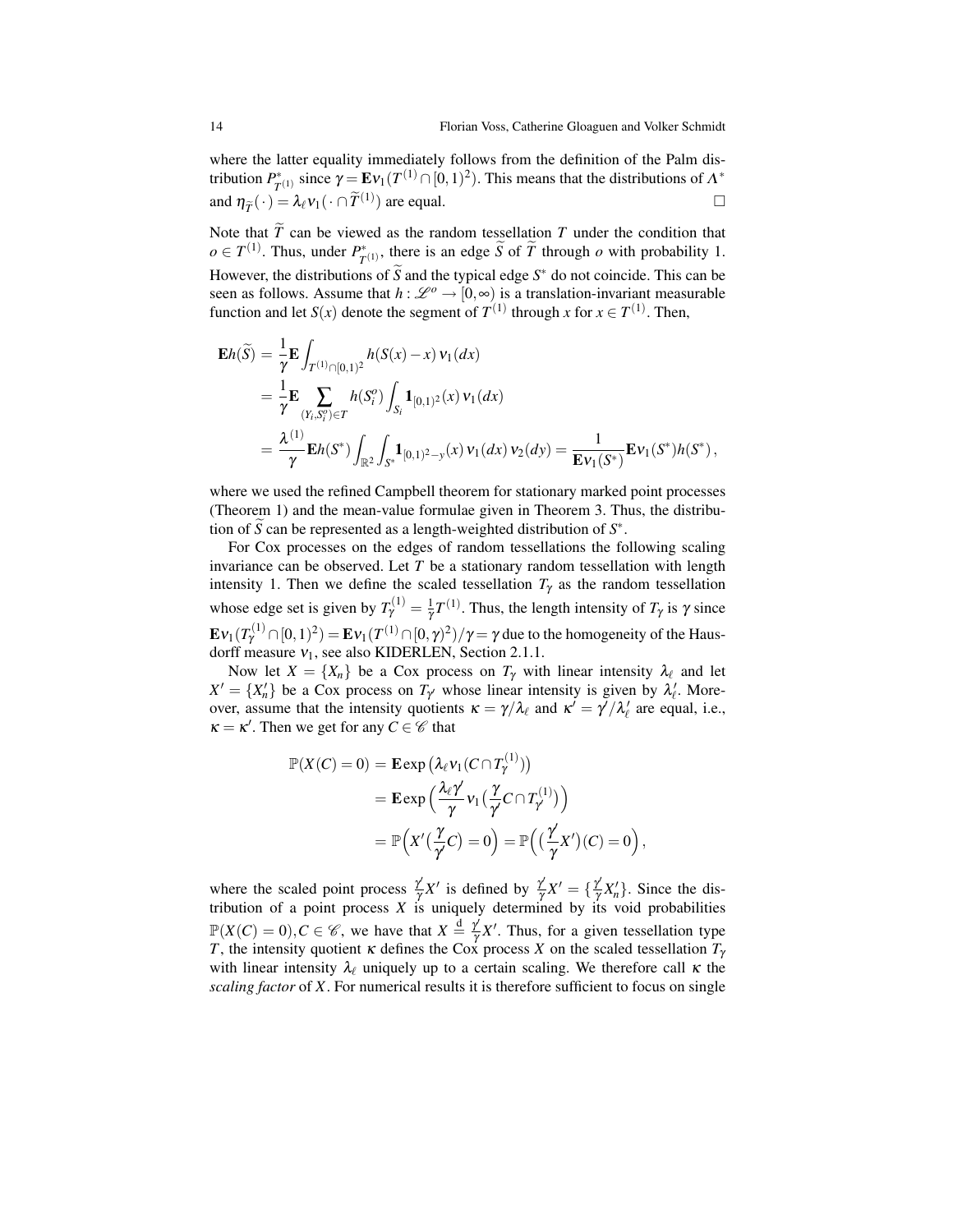parameter pairs  $\gamma$  and  $\lambda_\ell$  for each value of  $\kappa$ . For other parameters with the same scaling factor  $\kappa$  the corresponding results can then be obtained by a suitable scaling.

## 1.3 Cox-Voronoi tessellations

In this section we consider Voronoi tessellations induced by stationary Coxian point processes. The typical cell of these so-called *Cox-Voronoi tessellations* can describe e.g. the typical serving zone of telecommunication networks. Unfortunately, its distribution is not known analytically. Even for the typical cell of PVT it is hard to obtain closed analytical expressions for the distribution of cell characteristics like the perimeter, the number of vertices, or the area. On the other hand, it is often possible to develop simulation algorithms for the typical Voronoi cell, which can be used to determine the distribution of cell characteristics approximatively. We discuss such simulation algorithms for two examples of Voronoi tessellations. To begin with, in Section 1.3.1, we first consider the case of the typical Poisson-Voronoi cell. Then, in Section 1.3.2, we show how the typical cell of a Cox-Voronoi tessellation  $T_X$  can be simulated if the random driving measure of the underlying Cox process *X* is concentrated on the edge set of a certain stationary tessellation *T*, where we assume that *T* is a PLT, see Figure 1.6(a).

In the ergodic case, the distribution of the typical cell can be obtained as the limit of empirical distributions of cells observed in a sequence of unboundedly increasing sampling windows, see Theorem 2. Thus, in order to approximate the distribution of the typical cell, we can simulate the random tessellation in a large sampling window *W*, considering spatial averages of those cells whose associated points belong to *W*. Alternatively, we can approximate this distribution by simulating independent copies of the typical cell and by taking sample means instead of spatial averages.

Note that there are several advantages of the latter approach. If we simulate the tessellation in a large sampling window, then the cells are correlated and there are edge effects which may be significant if *W* is not large enough. On the other hand, for large *W*, runtime and memory problems occur. However, these problems can be avoided if independent copies of the typical cell are simulated locally, but the challenge is then to develop such simulation algorithms. Recall that the typical Voronoi cell  $\mathcal{Z}_X^*$  of any stationary point process *X* can be (locally) represented as  $\mathbb{E}_X^* = \bigcap_{n \in \mathbb{N}} H(o, X_n^*)$ , where  $X^* = \{X_n^*\}$  is the Palm version of *X*. Thus, suitable simulation algorithms for the points of  $X^*$  have to be developed.

### *1.3.1 The Poisson case*

We first show how stationary Poisson processes in  $\mathbb{R}^2$  can be simulated radially. Then, we use this result in order to develop a local simulation algorithm for the typical cell of PVT.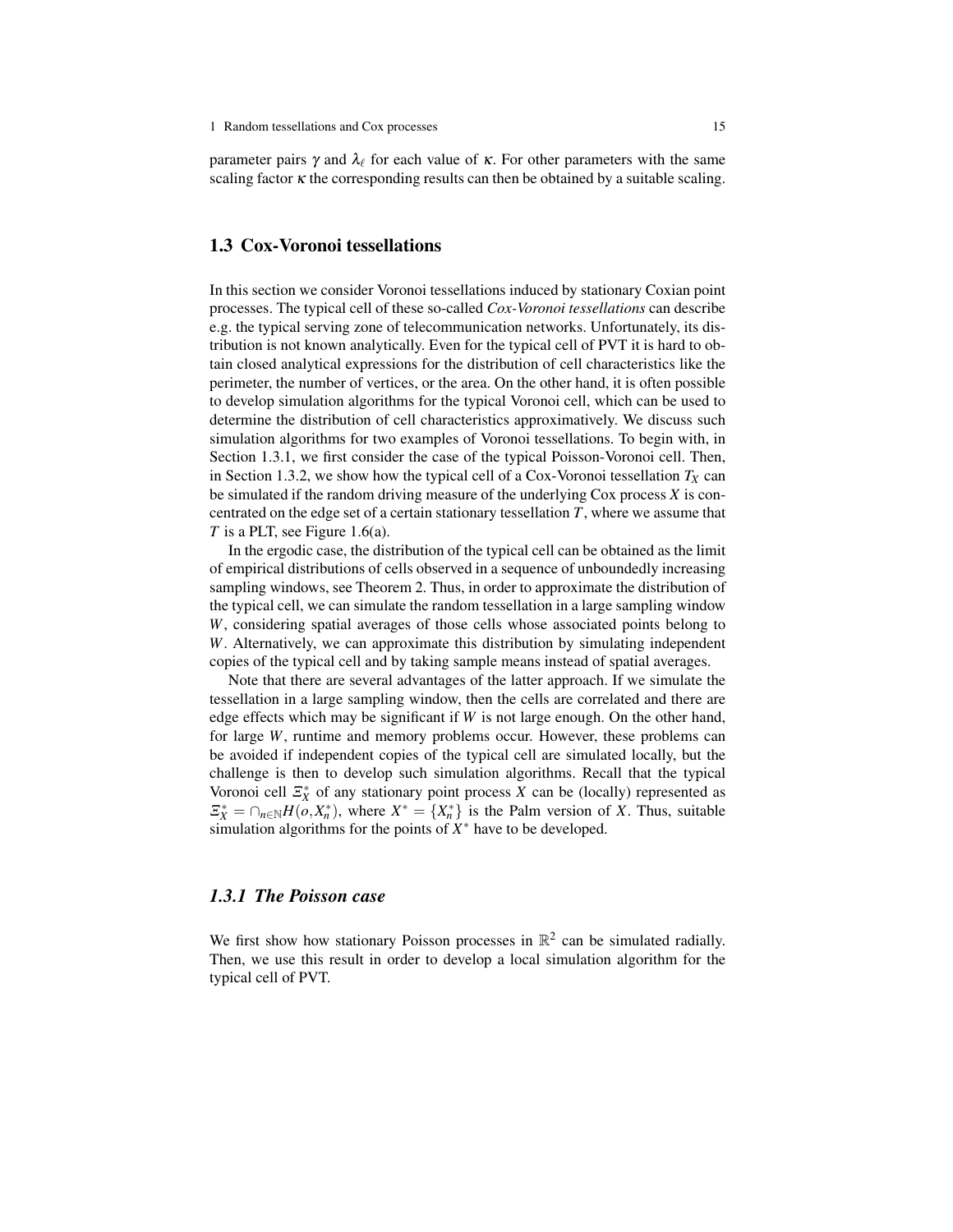#### 1.3.1.1 Simulation of stationary Poisson processes

In many applications it is useful to simulate the points of stationary Poisson processes in  $\mathbb{R}^2$  radially, i.e. with increasing distance to the origin. For this purpose, we first consider a stationary Poisson process  $Z = \{Z_n\}$  on the nonnegative halfline  $[0, \infty)$  denoting its (linear) intensity by  $\lambda > 0$ . Then, the points  $Z_n$  of  $Z$  can be given by  $Z_n = \lambda^{-1} \sum_{i=1}^n Y_i$  for each  $n \ge 1$ , where  $Y_1, Y_2, \ldots$  is a sequence of independent and exponentially distributed random variables with  $Y_i \sim \text{Exp}(1)$  for each  $i \geq 1$ . This representation of *Z* can be used in order to radially simulate a stationary Poisson process in  $\mathbb{R}^2$  with the (planar) intensity  $\lambda$ .

Note that each point  $x = (x_1, x_2) \in \mathbb{R}^2$  can be represented by its polar coordinates, i.e.  $x = (r \cos \varphi, r \sin \varphi)$  with  $r \in [0, \infty)$  and  $\varphi \in [0, 2\pi)$ . Furthermore, consider a sequence  $\Phi_1, \Phi_2, \ldots$  of independent and uniformly distributed random variables with  $\Phi_i \sim U[0, 2\pi)$  for each *i* ≥ 1, assuming that  $\{\Phi_i\}$  and  $\{Y_i\}$  are independent. For each  $n \geq 1$ , put

$$
X_n = (R_n \cos \Phi_n, R_n \sin \Phi_n), \quad \text{where } R_n = \sqrt{\sum_{i=1}^n Y_i / (\pi \lambda)}.
$$
 (1.13)

Then, the following result is true, see e.g. [15].

**Theorem 10.** *The point process*  $X = \{X_n\}$  *given by* (1.13) *is a stationary Poisson process in*  $\mathbb{R}^2$  *with intensity*  $\lambda$ .

Thus, based on the statement of Theorem 10, stationary Poisson processes in  $\mathbb{R}^2$  can be radially simulated just by simulating U[0,2 $\pi$ )- and Exp(1)-distributed random variables, respectively. Note that Theorem 10 can easily be generalized to Poisson processes in  $\mathbb{R}^d$  for any  $d \geq 1$ .

Besides radial simulation, there are further algorithms to simulate stationary Poisson processes in a sampling window  $W \in \mathscr{B}_0(\mathbb{R}^2)$  such that  $0 < v_2(W) < \infty$ . For instance, we can simulate a stationary Poisson process  $X$  with intensity  $\lambda$  in *W* by first simulating the random variable  $X(W) \sim \text{Poi}(\lambda v_2(W))$  and then, given  $X(W) = n$ , by simulating the *n* points  $X_1, \ldots, X_n$  of *X* in the window *W* as independent and uniformly distributed random variables in *W*. Although this procedure, based on so-called *complete spatial randomness* of stationary Poisson processes, seems to be easy, it is not suitable in order to simulate the typical cell of PVT. On the one hand, it is not known in advance how large the sampling window *W* has to be chosen in order to construct the typical cell. On the other hand, this procedure is computationally inefficient since often too many points are simulated in advance.

#### 1.3.1.2 Local simulation of the typical Poisson-Voronoi cell

Recall that due to Slivnyak's theorem, the typical cell of a PVT can be regarded as the Voronoi cell at the origin with respect to  $X^* = X \cup \{o\}$ , where  $X = \{X_n\}$  is the underlying stationary Poisson process. Thus, we can place a point at *o*, simulate further points  $X_n$  of  $X$  radially and then construct the typical cell  $\mathcal{Z}_X^* = \cap_{n \in \mathbb{N}} H(o, X_n)$ as intersection of the bisectors  $H(o, X_n)$  for  $n \geq 1$ .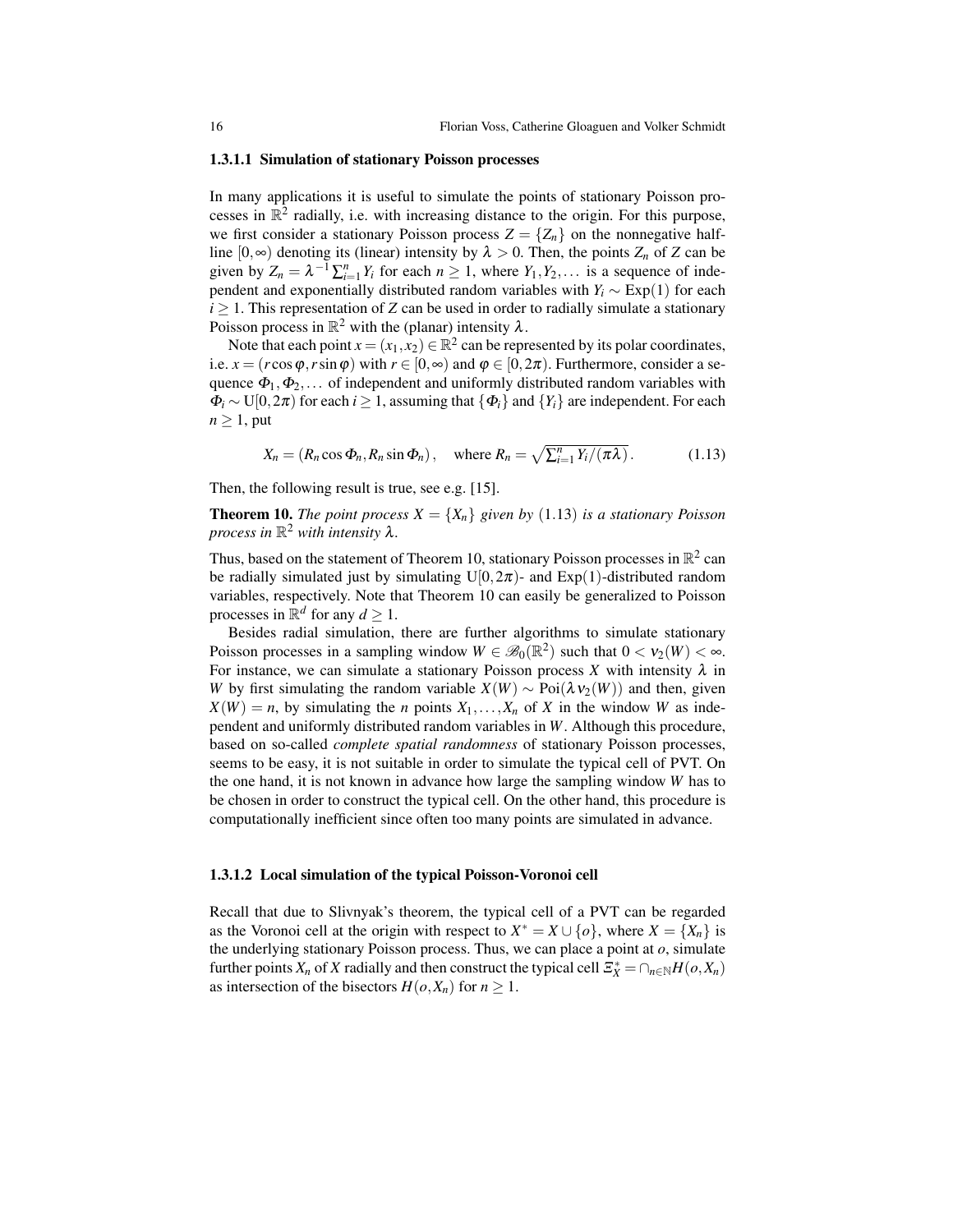#### 1 Random tessellations and Cox processes 17

More precisely, we simulate the points  $X_1, X_2, \ldots$  successively, with increasing distance to the origin, until a bounded Voronoi cell at *o* can be constructed by the simulated points. We call this cell the *initial cell*. Afterwards, we check for each newly simulated point if the initial cell is influenced by points with larger distances from  $\sigma$  than the latest generated point. If this is not the case, we stop the algorithm. Otherwise we simulate a further point. This local *simulation algorithm* of the typical Poisson-Voronoi cell is summarized below, where the points  $X_1, X_2, \ldots$  are sampled using the random variables  $\Phi_1, \Phi_2, \ldots, Y_1, Y_2, \ldots$ , and  $R_1, R_2, \ldots$  introduced in Section 1.3.1.1. The main steps of the algorithm are visualized in Figure 1.5.

- 1. Put  $X^* = \{o\}.$
- 2. Simulate independent random variables  $\Phi_1, \Phi_2, \ldots$  and  $Y_1, Y_2, \ldots$  such that  $U_i \sim$  $U[0,2\pi)$  and  $Y_i \sim \text{Exp}(1)$  for  $i = 1,2,...$ .
- 3. Compute the points  $X_1, \ldots, X_n$  by (1.13) and add them to  $X^*$  until an (compact) initial cell  $\mathcal{Z}_X^*$  at *o* can be constructed from  $X^*$ .
- 4. If  $R_n \ge r_{max} = 2 \max\{|v_i|\}$ , were  $\{v_i\}$  is the set of vertices of  $\mathcal{Z}_X^*$ , then stop, else add further points to  $X^*$  and update  $\Xi_X^*$ .



(a) Origin (black) and radially simulated points  $X_1, X_2, X_3$ (gray). Initial cell incomplete.

(b) Initial cell  $\mathcal{Z}_X^*$  around *o* is constructed using the radially simulated points  $X_1, \ldots, X_7$ .

(c) Point *X*<sup>8</sup> is simulated radially and  $\mathcal{Z}_X^*$  is cut by the bisector  $H(o, X_8)$ .



(d) Point *X*<sup>9</sup> is simulated radially and  $\mathbb{Z}_X^*$  is cut by  $H(o, X_9)$ . lated radially until  $|X_n| \ge r_{max}$ . cell  $\mathbb{Z}_X^*$  of PVT. (e) Further points  $X_n$  are simu- (f) Realization of the typical

Fig. 1.5 Simulation of the typical cell of PVT

When implementing this simulation algorithm we have to take into account some technical details. First, a rule for constructing the initial cell has to be implemented. If for some  $n \geq 3$  the points  $X_1, \ldots, X_n$  have been generated, then we can use a cone criterion in order to check if a bounded Voronoi cell can be constructed around *o* by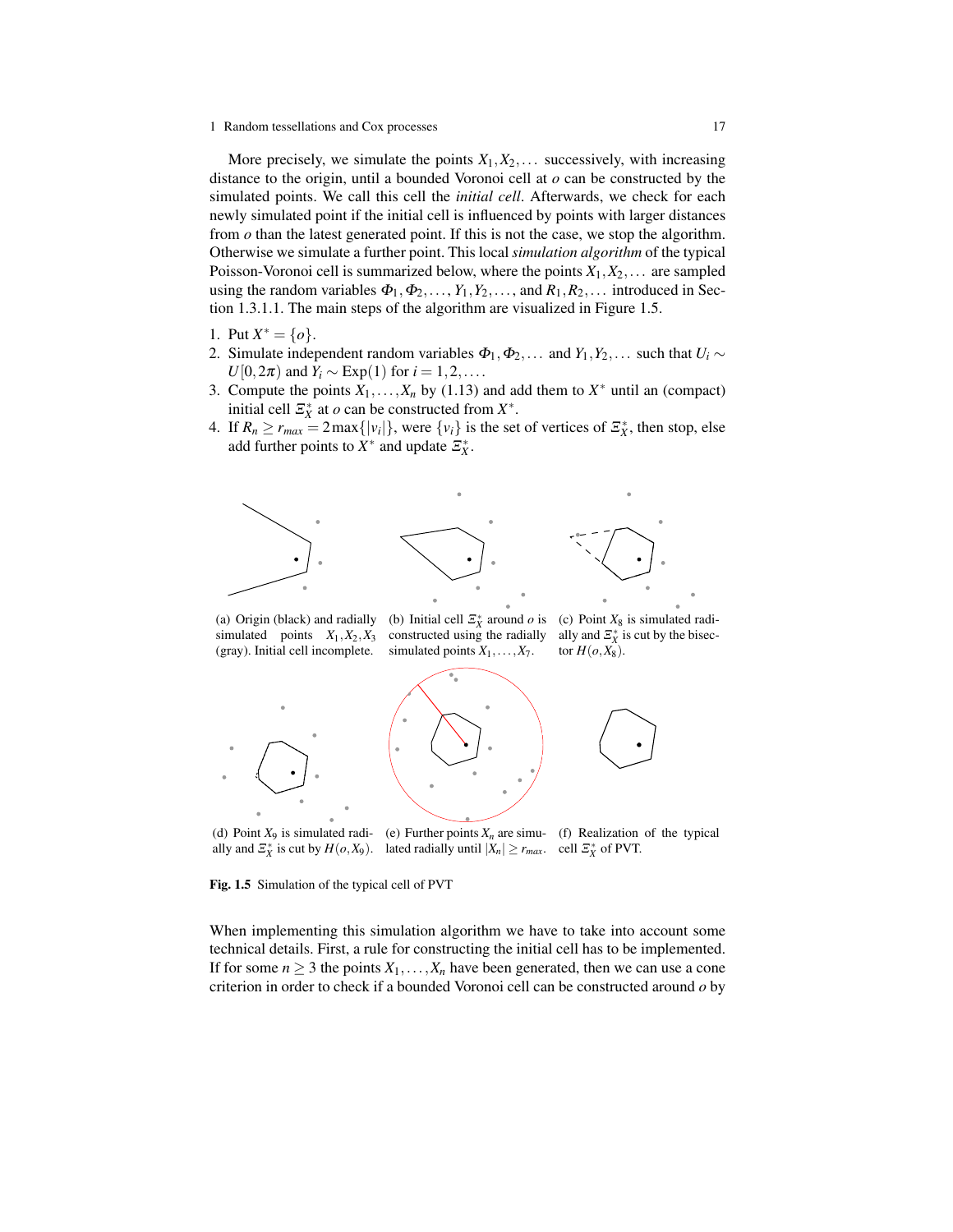these points. Once the initial cell  $\mathcal{Z}_X^*$  has been generated, points of  $X^*$  outside the ball  $B_{r_{max}}(o)$  cannot influence the typical cell anymore since the bisector between  $o$ and any  $x \in B_{r_{max}}(o)^c$  does not intersect  $\mathcal{Z}_X^*$ . Thus, the simulation stops if  $R_n \ge r_{max}$ .

## *1.3.2 Cox processes on the edges of PLT*

We now consider Cox processes  $X = \{X_n\}$  whose random driving measure  $\Lambda$  is concentrated on the edges of a stationary random tessellation *T*, where we assume that  $\Lambda$  is given by (1.11). In particular, the typical cell  $\mathcal{Z}_X^*$  of the Voronoi tessellation  $T_X = \{ \mathcal{Z}_{X,n} \}$  induced by *X* will be investigated. Recall that  $T_X$  can be identified with the marked point process  $\{(X_n, \Xi_{X,n}^o)\}\)$ , where  $\Xi_{X,n}^o = \Xi_{X,n} - X_n$  denotes the centered version of the Voronoi cell  $\Xi_{X,n}$  at  $X_n$  with respect to *X*, see Figure 1.6.



Fig. 1.6 Realizations of *T<sup>X</sup>* for Cox processes on PLT and PVT.

If the Cox process *X* models the locations of network components in telecommunication networks, then  $\mathcal{Z}_{X,n}$  can be regarded as the area of influence of the network component at  $X_n$ , where  $\mathcal{Z}_{X,n}$  is called the *serving zone* of  $X_n$ . Thus, the typical cell  $\mathbb{Z}_X^*$  of  $T_X$  is an important characteristic in global econometric analysis and planning of telecommunication networks, because various cost functionals of hierarchical network models can be represented as expectations of functionals of  $\mathcal{Z}_X^*$ , see also Section 1.4.

As we already mentioned at the beginning of Section 1.3, suitable simulation algorithms for the points of the Palm version  $X^*$  of  $X$  have to be developed in order to locally simulate the typical cell  $\mathcal{Z}_X^*$  of the Cox-Voronoi tessellation  $T_X$ . However, in contrast to the situation discussed in Section 1.3.1.2, we do not simulate the points of *X* ∗ radially, at least not at once, when considering Cox processes on PDT, PLT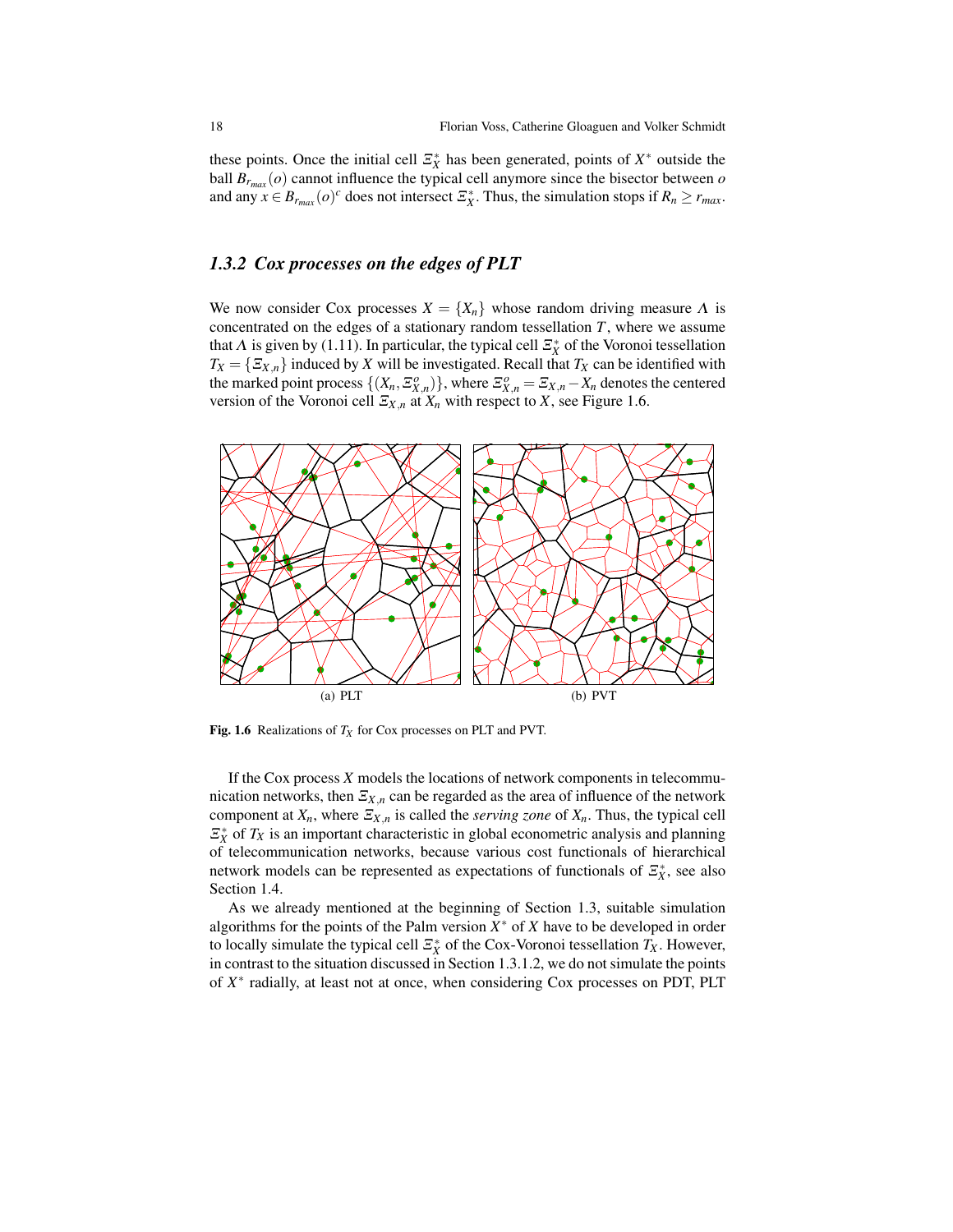and PVT, respectively. But we simulate the points of the Poisson process radially which induces the Palm version of the underlying tessellation (regarded as random Hausdorff measure), alternatingly with the points of the (linear) Poisson processes on the edges of this tessellation. As an example, we show how this can be done for Cox processes on PLT.

#### 1.3.2.1 Palm version of PLT

Let *X* be a stationary Cox process with linear intensity  $\lambda_\ell$  on a stationary PLT *T* with length intensity  $\gamma$ . Note that due to Theorems 8 and 9 it holds that  $X^* = \widetilde{X} \cup \{o\}$ , where  $\overline{X}$  is a Cox process on the Palm version  $\overline{T}$  of  $T$  regarded as the random Hausdorff measure  $v_1(\cdot \cap T^{(1)})$  on  $T^{(1)}$ . Thus, in a first step, T has to be simulated according to its Palm distribution with respect to  $v_1(\cdot \cap T^{(1)})$ , i.e., under the condition that  $o \in T^{(1)}$ . It turns out that the edge set  $\widetilde{T}^{(1)}$  of this conditional PLT can be constructed just by adding an isotropic line through  $\varrho$  to  $T^{(1)}$ .

**Theorem 11.** Let  $T^{(1)}$  be the edge set of a stationary PLT with intensity  $\gamma$  and let  $\ell(\Phi)$  *be a line through the origin with random direction*  $\Phi \sim U[0,\pi)$  *which is independent of*  $T^{(1)}$ *. Then*  $\widetilde{T}^{(1)} \stackrel{d}{=} T^{(1)} \cup \ell(\Phi)$ *.* 

*Proof.* Since the distribution of a random closed set is uniquely determined by its capacity functional (MOLCHANOV), we show that the capacity functionals of  $\widetilde{T}^{(1)}$ and  $T^{(1)} \cup \ell(\Phi)$  coincide. With the notation  $T^{(1)} = \bigcup_{n \geq 1} \ell_{(R_n, \Phi_n)}$  introduced in Section 1.1.4.3, the definition of the Palm distribution of stationary random measures (see (1.9)) gives that for each  $C \in \mathscr{C}$ 

$$
\mathbb{P}(\widetilde{T}^{(1)}\cap C\neq\emptyset)=\frac{1}{\pi\gamma}\mathbf{E}\int_{T^{(1)}\cap B_{1}(o)}\mathbf{1}_{\{\bigcup_{n\geq 1}(\ell_{(R_n,\Phi_n)}-x)\cap C\neq\emptyset\}}\mathsf{v}_{1}(dx).
$$

Note that the number *N* of lines of a Poisson line process which intersect a convex compact set  $W \subset \mathbb{R}^2$  is Poi $(\lambda)$ -distributed with  $\lambda = \gamma v_1(\partial W)/\pi$  and, given  $N = k$ , these *k* lines  $\ell_1, \ldots, \ell_k$  are independent and isotropic uniform random (IUR), see KIDERLEN. Thus, for  $W = B_{R(C)+1}(o)$ , where  $R(C) = \sup_{x \in C} \{ |x| \}$ , we get

$$
\mathbb{P}(\widetilde{T}^{(1)} \cap C \neq \emptyset) = \sum_{k=0}^{\infty} \frac{\mathbb{P}(N=k)}{\pi \gamma} \sum_{i=1}^{k} \mathbf{E} \Big( \int_{\ell_{i} \cap B_{1}(o)} \mathbf{1}_{\{U_{i=1}^{k}(\ell_{i}-x) \cap C \neq \emptyset\}} v_{1}(dx) \mid N=k \Big)
$$
  
\n
$$
= \frac{1}{\pi \gamma} \sum_{k=0}^{\infty} \frac{e^{-\lambda} \lambda^{k}}{k!} k \mathbf{E} \Big( \int_{\ell_{1} \cap B_{1}(o)} \mathbf{1}_{\{U_{i=1}^{k}(\ell_{i}-x) \cap C \neq \emptyset\}} v_{1}(dx) \mid N=k \Big)
$$
  
\n
$$
= \frac{\lambda}{\pi \gamma} \sum_{k=0}^{\infty} \frac{e^{-\lambda} \lambda^{k}}{k!} \mathbf{E} \Big( \int_{\ell_{1} \cap B_{1}(o)} \mathbf{1}_{\{U_{i=1}^{k+1}(\ell_{i}-x) \cap C \neq \emptyset\}} v_{1}(dx) \mid N=k+1 \Big).
$$

Since the lines  $\ell_1, \ell_2, \ldots, \ell_{k+1}$  are independent and IUR, we can consider  $\ell_1$  separately, where the remaining  $\ell_2, \ldots, \ell_{k+1}$  still are independent of each other, IUR, and independent of  $\ell_1$ . This gives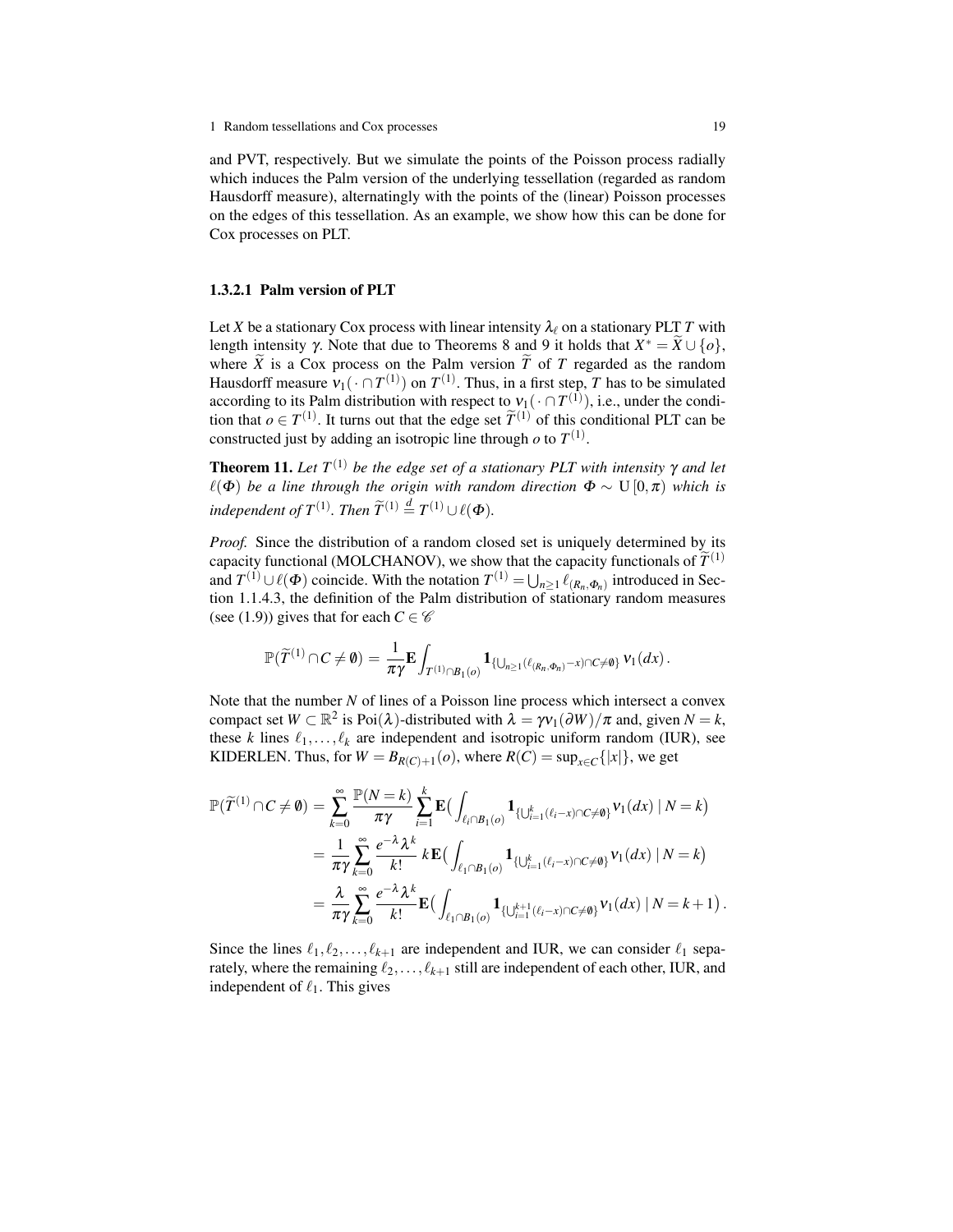20 Florian Voss, Catherine Gloaguen and Volker Schmidt

$$
\mathbb{P}(\widetilde{T}^{(1)} \cap C \neq \emptyset) = \frac{\lambda}{\pi \gamma} \mathbb{P}((T^{(1)} \cup \ell(\Phi)) \cap C \neq \emptyset) \operatorname{Ev}_1(\ell_1 \cap B_1(o))
$$
  
= 
$$
\mathbb{P}((T^{(1)} \cup \ell(\Phi)) \cap C \neq \emptyset),
$$

where in the last equality we used that  $\mathbf{E}v_1(\ell_1 \cap B_1(o)) = \pi^2/v_1(\partial W)$ , see e.g. KIDERLEN, formula (2.5).

#### 1.3.2.2 Local simulation of the typical Cox-Voronoi cell

Using Theorem 11, we are able to briefly describe the main idea of an algorithm for local simulation of the typical cell  $\mathcal{Z}_X^*$  of the Voronoi tessellation  $T_X = \{ \mathcal{Z}_{X,n} \}$ induced by the Cox process *X* on PLT.

We first put a line  $\ell(\Phi)$  with direction  $\Phi \sim U[0, \pi)$  through the origin  $o$  and then, on both half-lines of  $\ell(\Phi)$  seen from *o*, we simulate the nearest points to  $\varrho$  of a Poisson process with intensity  $\lambda_{\ell}$ . Next, we simulate independent random variables  $\Phi_1$  and  $R_1$  (=  $Y_1$ ) with  $\Phi_1 \sim U[0, 2\pi)$  and  $R_1 \sim \text{Exp}(2\gamma)$  and construct the line  $\ell_{(R_1,\Phi_1)} = \{(x,y) \in \mathbb{R}^2 : x \cos \Phi_1 + y \sin \Phi_1 = R_1\}$ . Note that  $\ell_{(R_1,\Phi_1)}$  is the closest line to the origin of a Poisson line process with length intensity γ. Then, on  $\ell_{(R_1, \Phi_1)}$ , we simulate points of a Poisson process with intensity  $\lambda_{\ell}$ . In the next step, we simulate independent random variables  $\Phi_2$  and  $Y_2$  with  $\Phi_2 \sim U[0,2\pi)$  and  $Y_2 \sim$ Exp(2 $\gamma$ ) constructing the line  $\ell_{(R_2, \Phi_2)} = \{(x, y) \in \mathbb{R}^2 : x \cos \Phi_2 + y \sin \Phi_n = R_2\},\$ where  $R_2 = R_1 + Y_2$ , and so on.

In this way, similar to the algorithm discussed in Section 1.3.1.2, we simulate points of *X* ∗ in a neighborhood of the origin until a bounded Voronoi cell at *o* can be constructed by the simulated points. Afterwards, we check for each newly simulated point if this initial cell is influenced by points with larger distances from *o* than the latest generated point. If this is not the case, we stop the algorithm. Otherwise we continue to alternatingly simulate lines and points on them respectively. For further technical details of the simulation algorithm we refer to [6].

Similar algorithms can be constructed for local simulation of the typical Voronoi cell of stationary Cox processes on PVT and PDT, respectively, see [5, 19].

## 1.4 Typical connection lengths in hierarchical network models

We now consider two Cox processes simultaneously. The leading measures of either one or both of these Cox processes are concentrated on the edge set of a stationary tessellation, where we assume that the Cox processes are jointly stationary. We discuss representation formulae which have been derived in [19] for the distribution function and density of the typical Euclidean (i.e. direct) connection length  $D^*$  between certain pairs of points, chosen at random, one from each of the Cox processes. Furthermore, the typical shortest path length *C* ∗ is considered which is needed to connect such pairs of points along the edges of the underlying tessellation. A useful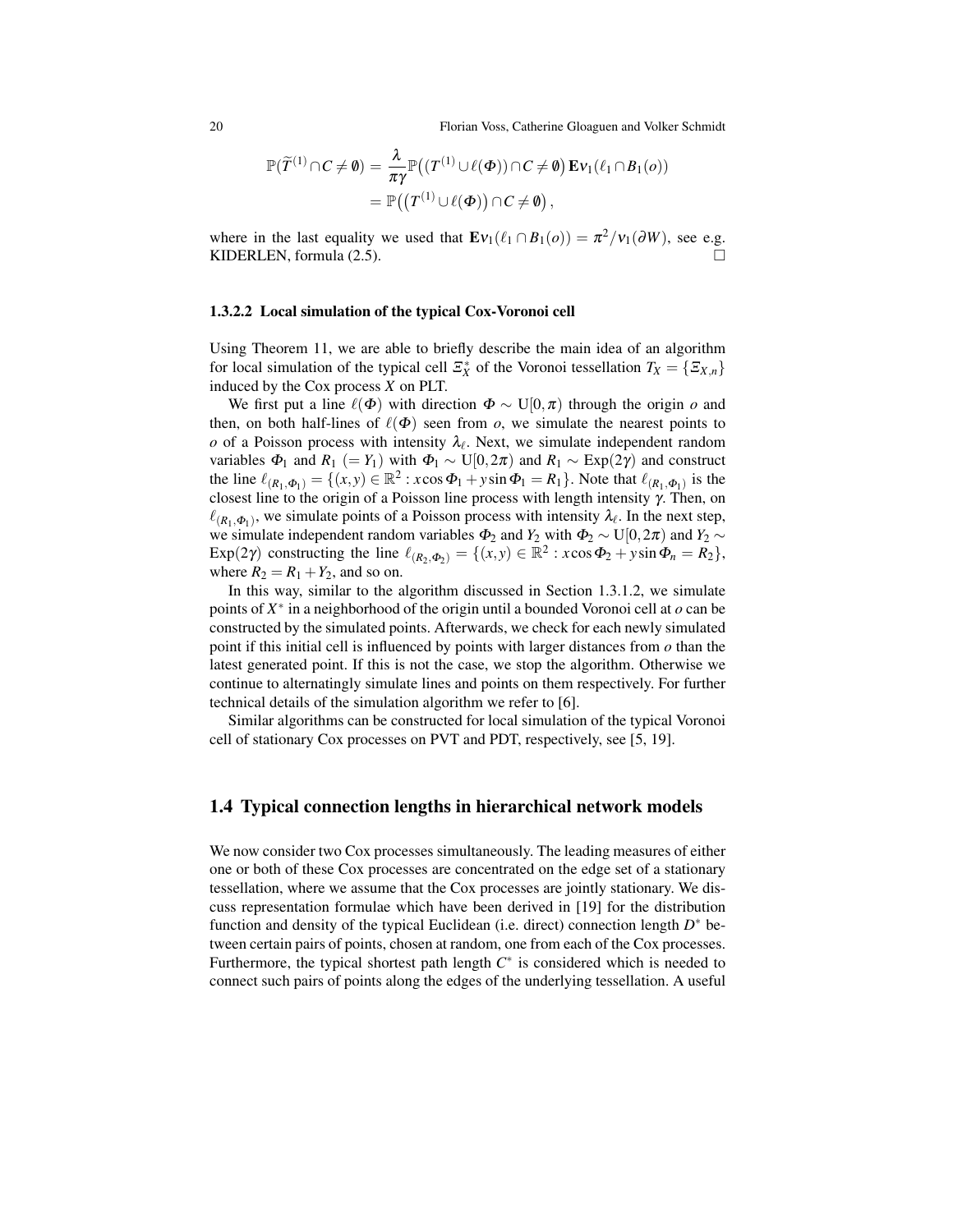tool in investigating these characteristics is Neveu's exchange formula (see e.g. [14]) for jointly stationary marked point processes, which is stated in Section 1.4.1. Then, in Section 1.4.2, we give a motivation of our investigations, where we explain how the results can be applied e.g. in econometric analysis and planning of hierarchical telecommunication networks.

## *1.4.1 Neveu's exchange formula*

Let  $X^{(1)} = \{(X_n^{(1)}, M_n^{(1)})\}$  and  $X^{(2)} = \{(X_n^{(2)}, M_n^{(2)})\}$  be jointly stationary marked point processes with mark spaces  $\mathbb{M}_1$  and  $\mathbb{M}_2$ , respectively, and let  $N_{\mathbb{M}_1,\mathbb{M}_2}$  $N_{\mathbb{M}_1} \times N_{\mathbb{M}_2}$  denote the product space of the families of simple and locally finite counting measures with marks in  $\mathbb{M}_1$  and  $\mathbb{M}_2$ , respectively, equipped with product- $\sigma$ -algebra  $\mathcal{N}_{M_1} \otimes \mathcal{N}_{M_2}$ . We then put  $Y = (X^{(1)}, X^{(2)})$  which can be regarded as a random element of  $N_{M_1,M_2}$ . Let  $\lambda_1$  and  $\lambda_2$  denote the intensities of  $X^{(1)}$  and  $X^{(2)}$ , respectively, and assume that the shift operator  $t_x$  is defined by  $t_x Y = (t_x X^{(1)}, t_x X^{(2)})$ for  $x \in \mathbb{R}^2$ . Thus,  $t_x$  shifts the points of both  $X^{(1)}$  and  $X^{(2)}$  by  $-x \in \mathbb{R}^2$ . Note that  $t_x Y \stackrel{d}{=} Y$  for each  $x \in \mathbb{R}^2$  since  $X^{(1)}$  and  $X^{(2)}$  are jointly stationary. The *Palm distributions*  $P_Y^{(i)}, i=1,2$  *on*  $\mathscr{N}_{\mathbb{M}_1}\otimes\mathscr{N}_{\mathbb{M}_2}\otimes\mathscr{B}(\mathbb{M}_i)$  *with respect to the <i>i*-th component of *Y* are probability measures defined by

$$
P_Y^{(i)}(A \times G) = \frac{1}{\lambda_i} \mathbf{E} \# \{ n : X_n^{(i)} \in [0,1)^2, M_n^{(i)} \in G, t_{X_n^{(i)}} Y \in A \}
$$
(1.14)

for  $A \in \mathcal{N}_{\mathbb{M}_1} \otimes \mathcal{N}_{\mathbb{M}_2}$  and  $G \in \mathscr{B}(\mathbb{M}_i)$ . In particular, for  $A \in \mathcal{N}_{\mathbb{M}_i}$ ,  $G \in \mathscr{B}(\mathbb{M}_i)$ , we get  $P_Y^{(1)}$  $P_Y^{(1)}(A\times \mathsf{N}_{\mathbb{M}_2}\times G)=P_X^*$  $\chi^{(1)}(A \times G)$  if  $i = 1$ , and  $P_Y^{(2)}$  $P_Y^{(2)}(N_{\mathbb{M}_1}\times A\times G)=P_X^*$  $\chi^*(2)$   $(A \times G)$  if  $i = 2$ , where  $P_v^*$  $\hat{P}_X^*(1)$  and  $\hat{P}_X^*$  $X^{(2)}$  are the ordinary Palm distributions of the marked point processes  $X^{(1)}$  and  $X^{(2)}$ , respectively, introduced in (1.2).

Note that we also use the notation  $P_v^*$  $\chi^{(i)}$  for the Palm distribution  $P_Y^{(i)}$  $Y<sup>(t)</sup>$  of the vector  $(X^{(1)}, X^{(2)})$  in order to emphasize the dependence on  $X^{(i)}$  for  $i = 1, 2$ . With the definitions and notation introduced above, and writing  $\pmb{\psi} = (\pmb{\psi}^{(1)}, \pmb{\psi}^{(2)})$  for the elements of  $N_{M_1,M_2}$ , *Neveu's exchange formula* can be stated as follows, see e.g. [11].

**Theorem 12.** For any measurable  $f : \mathbb{R}^2 \times \mathbb{M}_1 \times \mathbb{M}_2 \times \mathbb{N}_{\mathbb{M}_1, \mathbb{M}_2} \to [0, \infty)$ , it holds *that*

$$
\lambda_1 \int_{N_{\mathbb{M}_1, \mathbb{M}_2} \times \mathbb{M}_1} \int_{\mathbb{R}^2 \times \mathbb{M}_2} f(x, m_1, m_2, t_x \psi) \ \psi^{(2)}(d(x, m_2)) P_Y^{(1)}(d(\psi, m_1))
$$
  
=  $\lambda_2 \int_{N_{\mathbb{M}_1, \mathbb{M}_2} \times \mathbb{M}_2} \int_{\mathbb{R}^2 \times \mathbb{M}_1} f(-x, m_1, m_2, \psi) \ \psi^{(1)}(d(x, m_1)) P_Y^{(2)}(d(\psi, m_2)).$ 

Neveu's exchange formula given in Theorem 12 allows to express the (conditional) distribution of functionals of a vector  $(X^{(1)}, X^{(2)})$  of jointly stationary point processes, seen from the perspective of the Palm distribution  $P_{\rm v}^*$  $\chi^{(1)}(X^{(1)})$ , by the distribu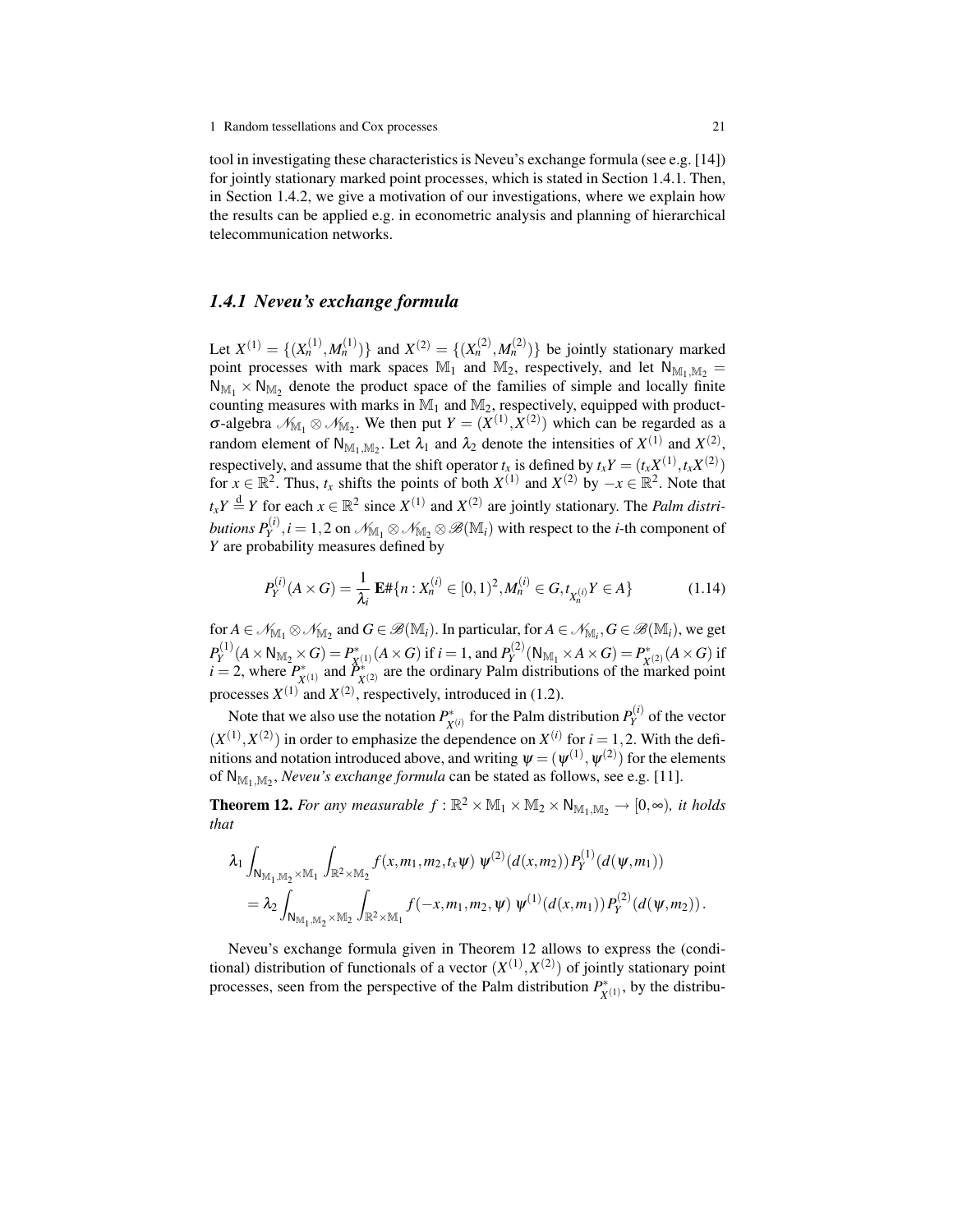tion of the same functional under  $P_v^*$  $X^{(2)}$ . This means that we can switch from the joint distribution of  $(X^{(1)}, X^{(2)})$  conditioned on  $o \in \{X_n^{(1)}\}$  to the joint distribution of  $(X^{(1)}, X^{(2)})$  conditioned on  $o \in \{X_n^{(2)}\}$ .

### *1.4.2 Hierarchical network models*

Models from stochastic geometry have been used since more than 10 years in order to describe and analyze telecommunication networks, see e.g. [1, 8, 22]. However, the infrastructure of the network, like road systems or railways, has been included into the model rather seldom.

In this section we introduce spatial stochastic models for telecommunication networks with two hierarchy levels which take the underlying infrastructure of the network into account. In particular, we model the network infrastructure, e.g. road systems or railways, by the edge set  $T^{(1)}$  of a stationary tessellation *T* with (length) intensity  $\gamma = \mathbf{E} \nu_1(T^{(1)} \cap [0,1]^2) > 0$ . The locations of both high and low level components (HLC, LLC) of the network are modelled by stationary point processes  $H = \{H_n\}$  and  $L = \{L_n\}$ , respectively, where *H* is assumed to be a Cox process on  $T^{(1)}$  whose random driving measure is given by (1.11), with linear intensity  $\lambda_{\ell} > 0$ and (planar) intensity  $\lambda = \lambda_\ell \gamma$ . Regarding the point process *L* we distinguish between two different scenarios. On the one hand, we consider the case that *L* is a stationary (planar) Poisson process with intensity  $\lambda'$  which is independent of *T* and *H*. On the other hand, we assume that *L* is a Cox process whose random driving measure is concentrated on the same edge set  $T^{(1)}$  as *H* and given by (1.11), but now with linear intensity  $\lambda_{\ell}$ . Furthermore, we assume that *L* is conditionally independent of *H* given *T*. Thus, in the latter case, the planar intensity  $\lambda'$  of *L* is given by  $\lambda' = \lambda'_{\ell} \gamma$ .

#### 1.4.2.1 Typical serving zone

Each LLC of the network is connected with one of the HLC, i.e., each point  $L_n$  of  $L$ is linked to some point  $H_n$  of  $H$ . In order to specify this connection rule, so–called serving zones are considered, which are domains associated to each HLC such that the serving zones of distinct HLC do not overlap, but their union covers the whole region considered. Then a LLC is linked to that HLC in whose serving zone it is located. In the following, we assume that the *serving zones* of HLC are given by the cells of the stationary Voronoi tessellation  $T_H = \{ \Xi_{H,n} \}$  induced by *H*. Thus, the point *L<sub>n</sub>* is linked to the point *H<sub>j</sub>* iff *L<sub>n</sub>* ∈  $\Xi_{H,j}$ , i.e., all LLC inside  $\Xi_{H,j}$  are linked to  $H_j$ , see Figure 1.7. The typical cell  $\mathbb{E}_H^*$  of  $T_H$  is called the *typical serving zone*.

However, note that more complex models for (not necessarily convex) serving zones can be considered as well, like Laguerre tessellations ([10]) or aggregated Voronoi tessellations ([18]).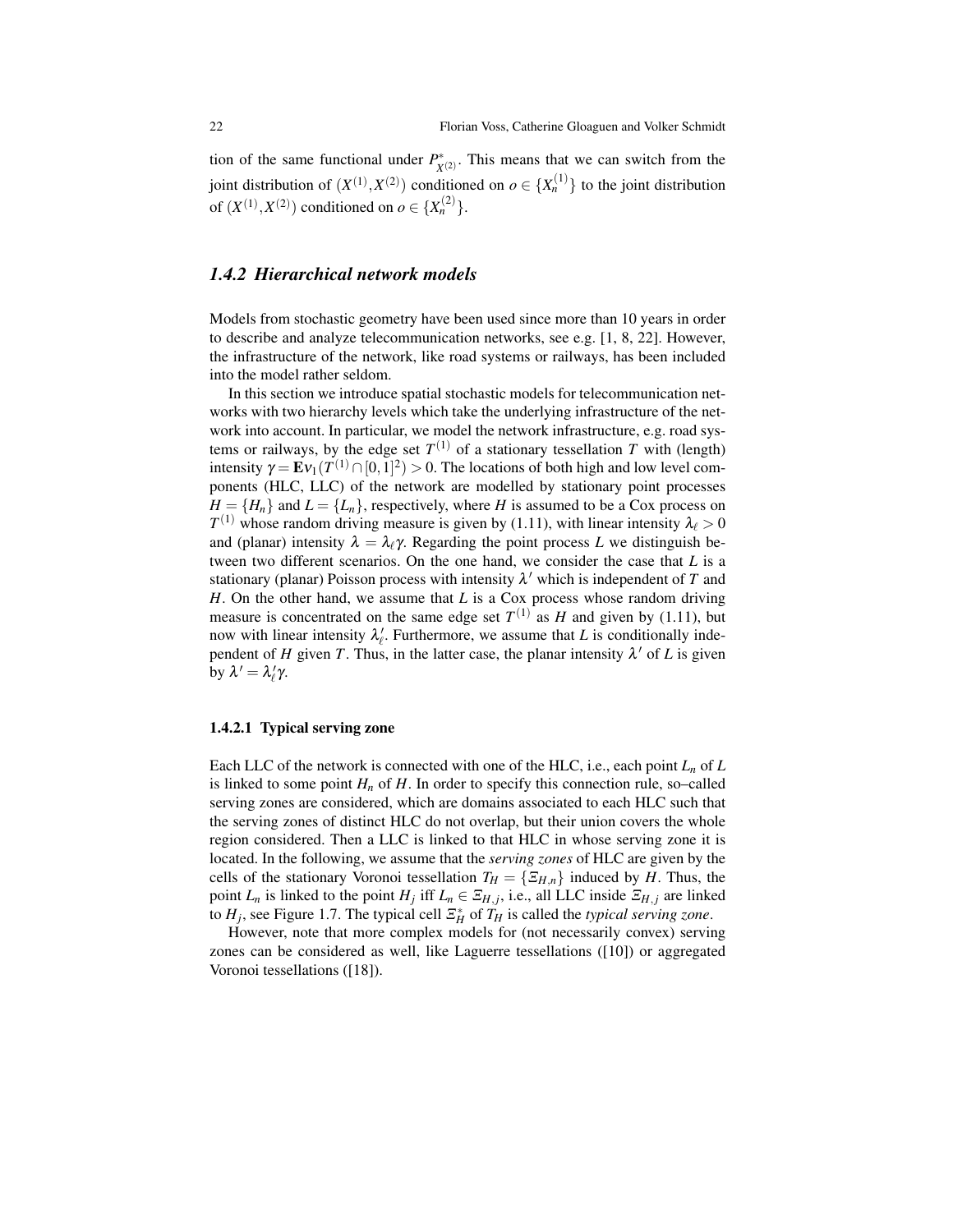

Fig. 1.7 Cox process *H* on PDT with serving zones (black) and direct connection lengths (dashed) for *L* Poisson (left) and Cox (right)

Furthermore, we define the stationary marked point process  $H_S = \{(H_n, S_{H,n}^o)\},$ where the marks are given by  $S_{H,n}^o = (T^{(1)} \cap \Xi_{H,n}) - H_n$ . Thus, each point  $H_n$  of  $H$ is marked with the segment system contained inside its serving zone. If *L* is a Cox process on *T*, then the point  $L_n$  of *L* is connected to  $H_j$  iff  $L_n \in S_{H,j}^o + H_j$ . It is easy to see that  $H_S$  is a stationary marked point process with intensity  $\lambda$  whose mark space is given by the family of finite segment systems  $\mathcal{L}^o$  which contain the origin. In particular, the typical mark  $S_H^*$  :  $\Omega \to \mathscr{L}^o$  of  $H_S$  is a random segment system which contains the origin, where  $S_H^*$  is called the *typical segment system* within the typical serving zone  $\mathcal{Z}_H^*$ , see also Section 1.3.2.

### 1.4.2.2 Typical connection lengths

So far, we introduced the four modelling components  $T$ ,  $L$ ,  $H<sub>S</sub>$  and  $T<sub>H</sub>$ . They can be used in order to define the stationary marked point process  $L_D = \{(L_n, D_n)\}\,$ , where  $D_n = |L_n - H_j|$  is the Euclidean distance between  $L_n$  and  $H_j$  provided that  $L_n \in \mathcal{Z}_{H,j}$ . We are then interested in the distribution of the typical mark *D* <sup>∗</sup> of *L<sup>D</sup>* which we call the *typical direct connection length* or, briefly, the *typical Euclidean distance*.

Realizations of the distances  $D_n$  for two different models of  $L$  are displayed in Figure 1.7, where the underlying tessellation *T* is a PDT; see also Figure 1.8. Note that realizations of the marked point process  $L<sub>D</sub>$  can be constructed from realizations of *L* and  $H_S$  if *L* is a Cox process and from realizations of *L* and  $T_H$  if *L* is a Poisson process. Hence, instead of  $L<sub>D</sub>$ , we can consider the vectors  $Y = (L, H<sub>S</sub>)$  and  $Y =$  $(L, T_H)$ , respectively, together with the Palm distribution  $P_L^*$  of *Y* with respect to the first component *L* introduced in (1.14).

Suppose now that  $(L^*, \widetilde{H}_S)$  and  $(L^*, T_{\widetilde{H}})$ , respectively, are distributed according to the Palm distribution  $P_L^*$ , where we use the notation  $\widetilde{H} = \{\widetilde{H}_n\}, \widetilde{H}_S = \{(\widetilde{H}_n, \widetilde{S}_{H,n}^o)\}\$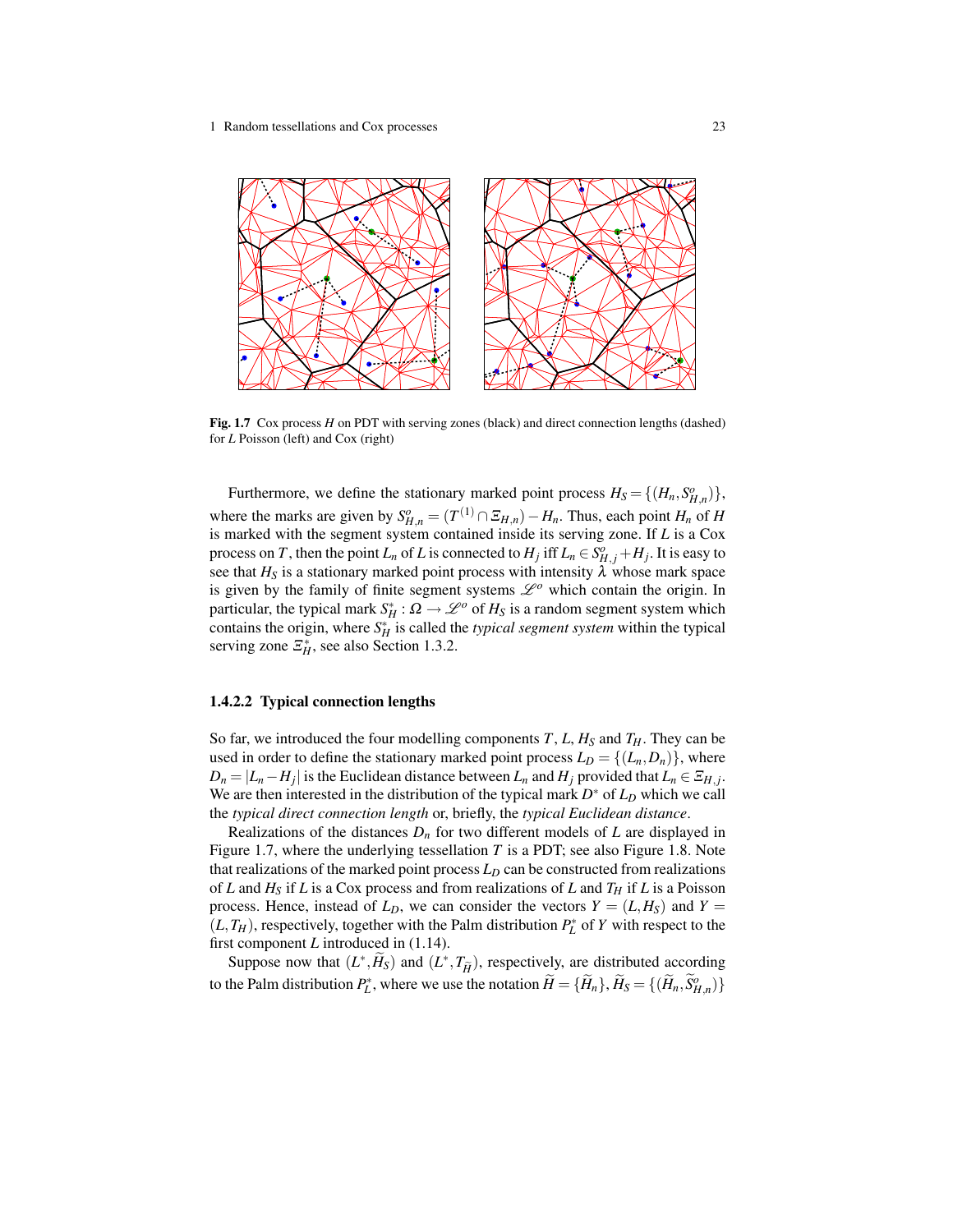

Fig. 1.8 Euclidean distances and shortest paths along the edge system.

and  $\widetilde{T}^{(1)} = \bigcup_{n \geq 1} (\widetilde{S}_{H,n}^o + \widetilde{H}_n)$ . Then  $D^*$  can be regarded as the distance from *o* to the point  $\widetilde{H}_n$  of  $\widetilde{H}$  in whose serving zone *o* is located. Note that  $L^* \setminus \{o\}$  is a stationary Poisson process resp. a Cox process on  $\tilde{T}$  if *L* is a Poisson process resp. a Cox process on *T*. In the same way we regard the vectors  $(\widetilde{L}, H_s^*)$  and  $(\widetilde{L}, T_H^*)$  which are distributed according to the Palm distributions  $P_{H_S}^*$  and  $P_{T_H}^*$ , respectively. Here we denote with  $T^{*(1)}$  the edge set of  $H_S^*$ . On the one hand, if *L* is a Cox process on *T*, then  $\tilde{L}$  is a (non-stationary) Cox process on  $T^{*(1)}$  with linear intensity  $\lambda'_l$ , which is conditionally independent of  $H^*$  given  $T^{*(1)}$ . On the other hand, if *L* is a stationary Poisson process which is independent of *T* and *H*, then  $\widetilde{L} \stackrel{d}{=} L$ .

If *L* is a Cox process on *T*, then besides  $L_D = \{(L_n, D_n)\}\)$ , we consider the point process  $L_C = \{(L_n, C_n)\}\$ , where  $C_n$  is the shortest path length from  $L_n$  to  $H_i$  along the edges of *T*, provided that  $L_n \in \mathcal{Z}_{H,j}$ , see Figure 1.8. We are interested in the distribution of the *typical shortest path length*, i.e., the typical mark *C* <sup>∗</sup> of *LC*.

# *1.4.3 Distributional properties of D* <sup>∗</sup> *and C* ∗

We show that the distribution function and density of the typical (direct) connection length  $D^*$  can be expressed as expectations of functionals of the typical serving zone and its typical segment system. Furthermore, the density of the typical shortest path length  $C^*$  is considered.

Applying Neveu's exchange formula stated in Theorem 12 we can represent the distribution function of  $D^*$  in terms of the typical Voronoi cell  $\mathcal{Z}^*_H$  of *H* if *L* is a planar Poisson process, and in terms of the typical segment system  $S_H^*$  if *L* is a Cox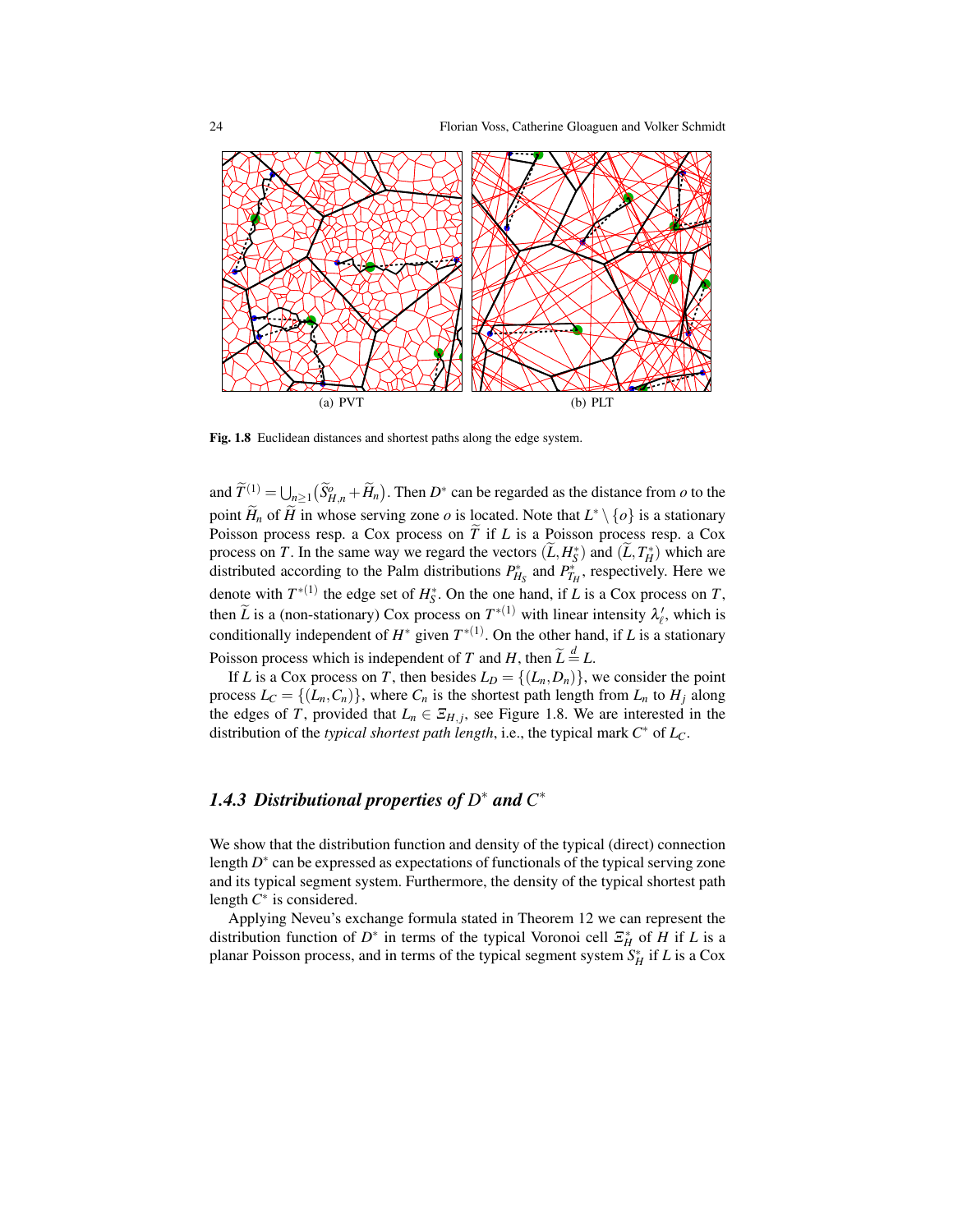process on  $T^{(1)}$ . This shows that the distribution of  $D^*$  is uniquely determined by *T<sup>H</sup>* and *HS*, respectively.

## 1.4.3.1 Distribution function of  $D^*$

Note that the representation formulae stated in Theorem 13 below do not depend on *L* at all. The random closed sets  $\mathcal{Z}_{H}^* \cap B_x(o)$  and  $S_H^* \cap B_x(o)$  occurring on the right-hand sides of (1.15) and (1.16) are illustrated in Figure 1.9.



**Fig. 1.9** Typical serving zone and its typical segment system intersected by  $B_x(o)$ .

Theorem 13. (i) *If L is a planar Poisson process that is independent of T and H, then the distribution function*  $F_{D^*}: [0, \infty) \to [0, 1]$  *of*  $D^*$  *is given by* 

$$
F_{D^*}(x) = \lambda_\ell \gamma \mathbf{E} \nu_2(\mathcal{Z}_H^* \cap B_x(o)), \qquad x \ge 0,
$$
\n(1.15)

*where*  $v_2(\mathcal{Z}_H^* \cap B_x(o))$  *denotes the area of*  $\mathcal{Z}_H^*$  *intersected with the ball*  $B_x(o) \subset \mathbb{R}^2$ . (ii) If L is a Cox processes on  $T^{(1)}$  which is conditionally independent of H given T, *then the distribution function of D*<sup>∗</sup> *is given by*

$$
F_{D^*}(x) = \lambda_\ell \mathbf{E} \mathbf{v}_1(S_H^* \cap B_x(o)), \qquad x \ge 0.
$$
 (1.16)

*Proof.* Let us first assume that *L* is a planar Poisson process with intensity  $\lambda'$  and regard the vector  $Y = (L_D, T_H)$  as a random element of  $N_{[0,\infty),\mathscr{P}^o}$ , where we use the notation  $(L_D^*, T_{\tilde{H}})$  and  $(\tilde{L}_D, T_H^*)$  introduced in Section 1.4.2.2 for the Palm versions of  $V$  distributed according to  $P^*$  and  $P^*$  respectively. For some measurable function *Y* distributed according to  $P_{L_D}^*$  and  $P_{T_H}^*$ , respectively. For some measurable function *h* :  $[0, \infty) \to [0, \infty)$  we consider  $f : \mathbb{R}^2 \times [0, \infty) \times \mathcal{P}^o \times N_{[0, \infty), \mathcal{P}^o} \to [0, \infty)$  defined by

$$
f(x, m, \xi, \psi) = \begin{cases} h(m) & \text{if } o \in \xi + x, \\ 0 & \text{otherwise.} \end{cases}
$$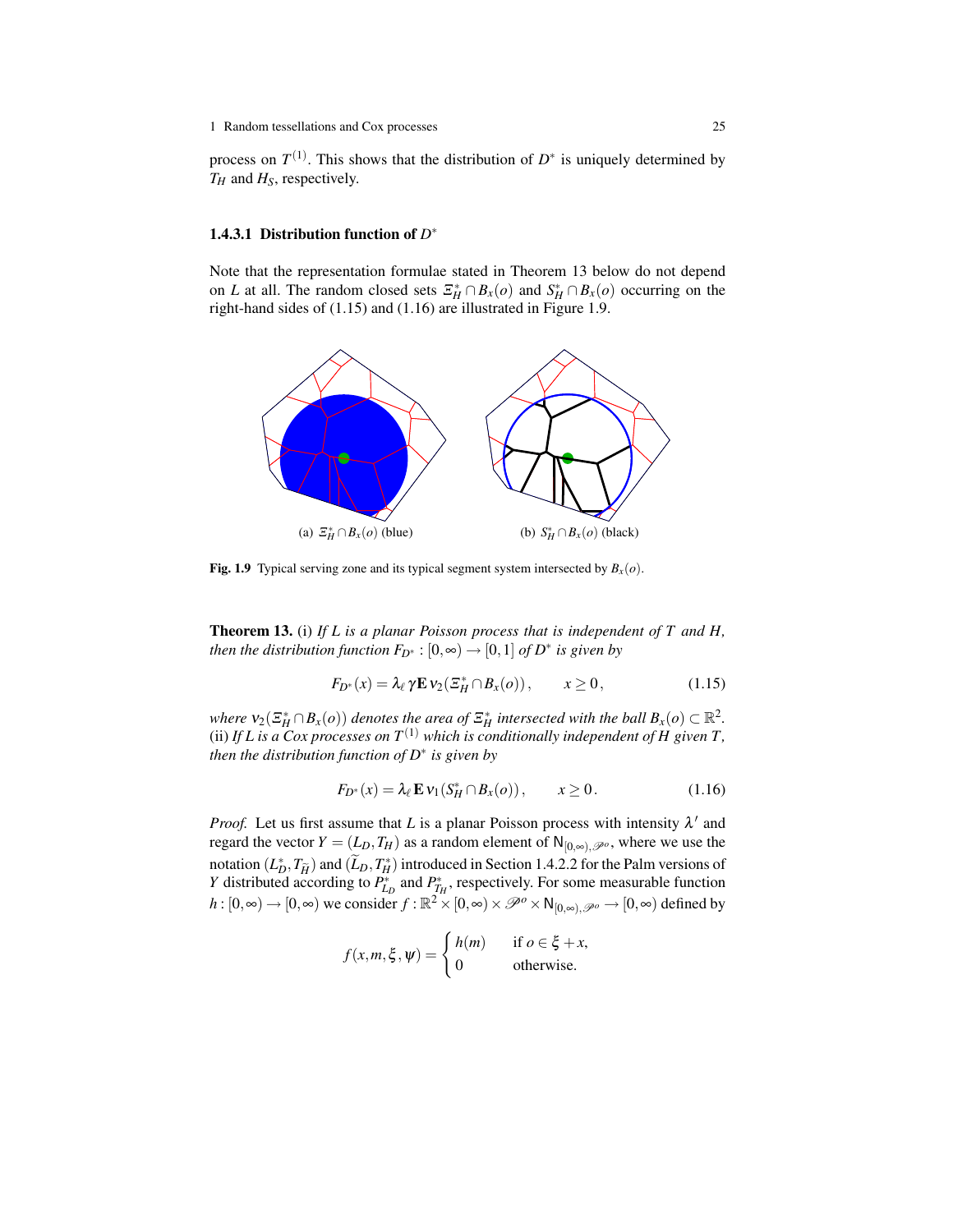Then, applying Theorem 12, we get

$$
\mathbb{E}h(D^*) = \int_{\mathsf{N}_{[0,\infty),\mathscr{P}^o}} \int_{\mathbb{R}^2 \times \mathscr{P}^o} f(x,\xi,m,\psi) \, \psi^{(2)}(d(x,\xi)) P^*_{L_D}(d(\psi,m))
$$
\n
$$
= \frac{\lambda}{\lambda'} \int_{\mathsf{N}_{[0,\infty),\mathscr{P}^o}} \int_{\mathbb{R}^2 \times [0,\infty)} f(-x,\xi,m,t_x\psi) \, \psi^{(1)}(d(x,m)) P^*_{T_H}(d(\psi,\xi))
$$
\n
$$
= \frac{\lambda}{\lambda'} \int_{\mathsf{N}_{[0,\infty),\mathscr{P}^o}} \int_{\mathbb{R}^2 \times [0,\infty)} h(|x|) \mathbf{1}_{\xi}(x) \, \psi^{(1)}(d(x,m)) P^*_{T_H}(d(\psi,\xi))
$$
\n
$$
= \frac{\lambda}{\lambda'} \mathbf{E} \Big( \mathbf{E} \Big( \sum_{\widetilde{L}_n \in \Xi_H^*} h(|\widetilde{L}_n|) \mid \Xi_H^* \Big) \Big).
$$

Since *L* and *H* are independent, we get that  $T_H^*$  and  $\tilde{L}$  are also independent and in addition that  $\widetilde{L} \stackrel{d}{=} L$ . Thus, given  $\mathbb{Z}_H^*$ , we get that  $\widetilde{L}$  is a stationary Poisson process of intensity  $\lambda'$ . Using Campbell's formula (see Theorem 1), we obtain

$$
\mathbf{E}\Big(\sum_{\widetilde{L}_n\in\Xi_H^*}h(|\widetilde{L}_n|)\mid\Xi_H^*\Big)=\lambda'\int_{\Xi_H^*}h(|u|)\,\mathsf{v}_2(du)
$$

which yields for  $h(|u|) = \mathbf{1}_{[0,x]}(|u|)$  that  $F_{D^*}(x) = \mathbf{E} \mathbf{1}_{[0,x]}(D^*) = \lambda \mathbf{E} \mathbf{v}_2(\mathbf{X}_H^* \cap B_x(o)).$ On the other hand, if  $L$  is a Cox process on  $T^{(1)}$ , then we regard the vector  $Y = (L_D, H_S)$  as a random element of N<sub>[0,∞)</sub>,  $\mathcal{L}$ <sup>o</sup>. Recall that we use the notation  $(L_D^*, \widetilde{H}_S)$  and  $(\widetilde{L}_D, H_S^*)$  for the Palm versions of *Y* with respect to the Palm distributions  $P_{L_D}^*$  and  $P_{X_S}^*$ , respectively. Similar as above, an appropriate application of Neveu's exchange formula stated in Theorem 12 yields

$$
\mathbb{E} h(D^*) = \frac{\lambda}{\lambda'} \mathbb{E} \left( \mathbb{E} \left( \sum_{\widetilde{L}_n \in S_H^*} h(|\widetilde{L}_n|) | S_H^* \right) \right).
$$

Note that  $\widetilde{L}$  is independent of  $H_S^*$  under  $P_{H_S}^*$  given  $S_H^*$ . Furthermore,  $\lambda' = \lambda'_{\ell} \gamma$  and  $\widetilde{L} \cap S_H^*$  is a Cox process whose random intensity measure is given by  $\lambda'_\ell v_1(B \cap S_H^*)$ for  $B \in \mathcal{B}(\mathbb{R}^2)$ . Thus, Campbell's formula (see Theorem 1) yields

$$
\mathbb{E}\left(\sum_{\widetilde{L}_n\in S_H^*}h(|\widetilde{L}_n|)\mid S_H^*\right)=\lambda'_\ell\int_{S_H^*}h(|u|)\,\nu_1(du)
$$

and, for  $h(|u|) = \mathbf{1}_{[0,x]}(|u|)$ , formula (1.16) follows.

## 1.4.3.2 Probability density of  $D^*$

Using Theorem 13 we can derive analogous representation formulae for the probability density of *D*<sup>∗</sup>.

$$
\Box
$$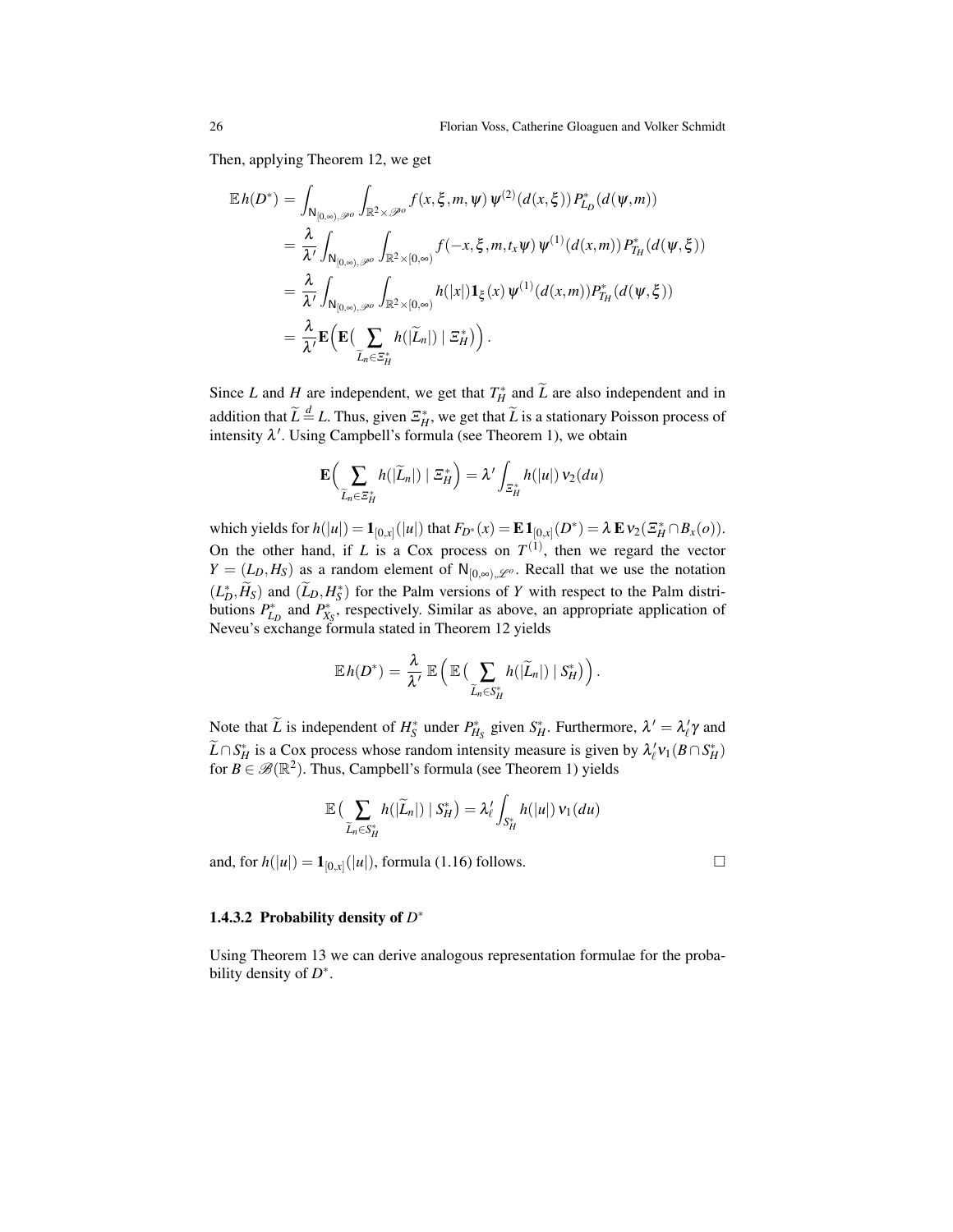1 Random tessellations and Cox processes 27

Theorem 14. (i) *If L is a planar Poisson process, which is independent of T and H, then the probability density*  $f_{D^*}: [0, \infty) \to [0, \infty)$  *of*  $D^*$  *is given by* 

$$
f_{D^*}(x) = \lambda_\ell \gamma \mathbf{E} \, \mathbf{v}_1(\Sigma_H^* \cap \partial B_x(o)), \qquad x \ge 0, \tag{1.17}
$$

*where*  $v_1(\mathcal{Z}_H^* \cap \partial B_x(o))$  *denotes the curve length of the circle*  $\partial B_x(o)$  *inside*  $\mathcal{Z}_H^*$ *.* (ii) If L is a Cox processes on  $T^{(1)}$  which is conditionally independent of H given T, *then the probability density of D*<sup>∗</sup> *is given by*

$$
f_{D^*}(x) = \lambda_\ell \mathbf{E}\left(\sum_{i=1}^{N_x^*} \frac{1}{\sin \alpha_i^*}\right), \qquad x \ge 0,
$$
 (1.18)

*where*  $N_x^* = |S_H^* \cap \partial B_x(o)|$  *is the number of intersection points of the segment system*  $S_H^*$  *with*  $\partial B_x(o)$  *and*  $\alpha_1^*, \ldots, \alpha_{N^*_x}^*$  *are the angles at the corresponding intersection points between their tangents to*  $\partial B_x(o)$  *and the intersecting segments.* 

*Proof.* Assuming that *L* is a Poisson process and using the polar decomposition of the 2-dimensional Lebesgue measure, we get from (1.15) that

$$
F_{D^*}(x) = \lambda_{\ell} \gamma \mathbf{E} \int_{\mathbb{R}^2} \mathbf{1}_{\mathcal{Z}_H^* \cap B_x(o)}(y) v_2(dy)
$$
  
=  $\lambda_{\ell} \gamma \mathbf{E} \int_0^x \int_0^{2\pi} r \mathbf{1}_{\mathcal{Z}_H^*}((r \cos t, r \sin t))) dt dr$   
=  $\int_0^x \lambda_{\ell} \gamma \mathbf{E} v_1(\mathcal{Z}_H^* \cap \partial B_r(o)) dr,$ 

i.e., (1.17) is shown. If *L* is a Cox process on  $T^{(1)}$ , then we get from (1.16) that

$$
F_{D^*}(x) = \lambda_{\ell} \mathbf{E} \, \nu_1(S_H^* \cap B_x(o))
$$
  
=  $\lambda_{\ell} \mathbf{E} \int_0^{\infty} \sum_{i=1}^{N_y^*} \frac{1}{\sin \alpha_i^*} \mathbf{1}_{[0,x]}(y) \, dy$   
=  $\int_0^x \lambda_{\ell} \mathbf{E} \Big( \sum_{i=1}^{N_y^*} \frac{1}{\sin \alpha_i^*} \Big) \, dy$ ,

decomposing the Hausdorff measure  $v_1$  similarly as in the proof of (1.17).  $\Box$ 

## 1.4.3.3 Representation formulae for  $C^*$

**Theorem 15.** Let L be a Cox processes on  $T^{(1)}$  which is conditionally independent *of H given T. Then, for any measurable function h* :  $\mathbb{R} \rightarrow [0,\infty)$  *it holds that* 

$$
\mathbf{E}h(C^*) = \lambda_{\ell} \mathbf{E} \int_{S_H^*} h(c(y)) \, \mathbf{v}_1(dy) \,, \tag{1.19}
$$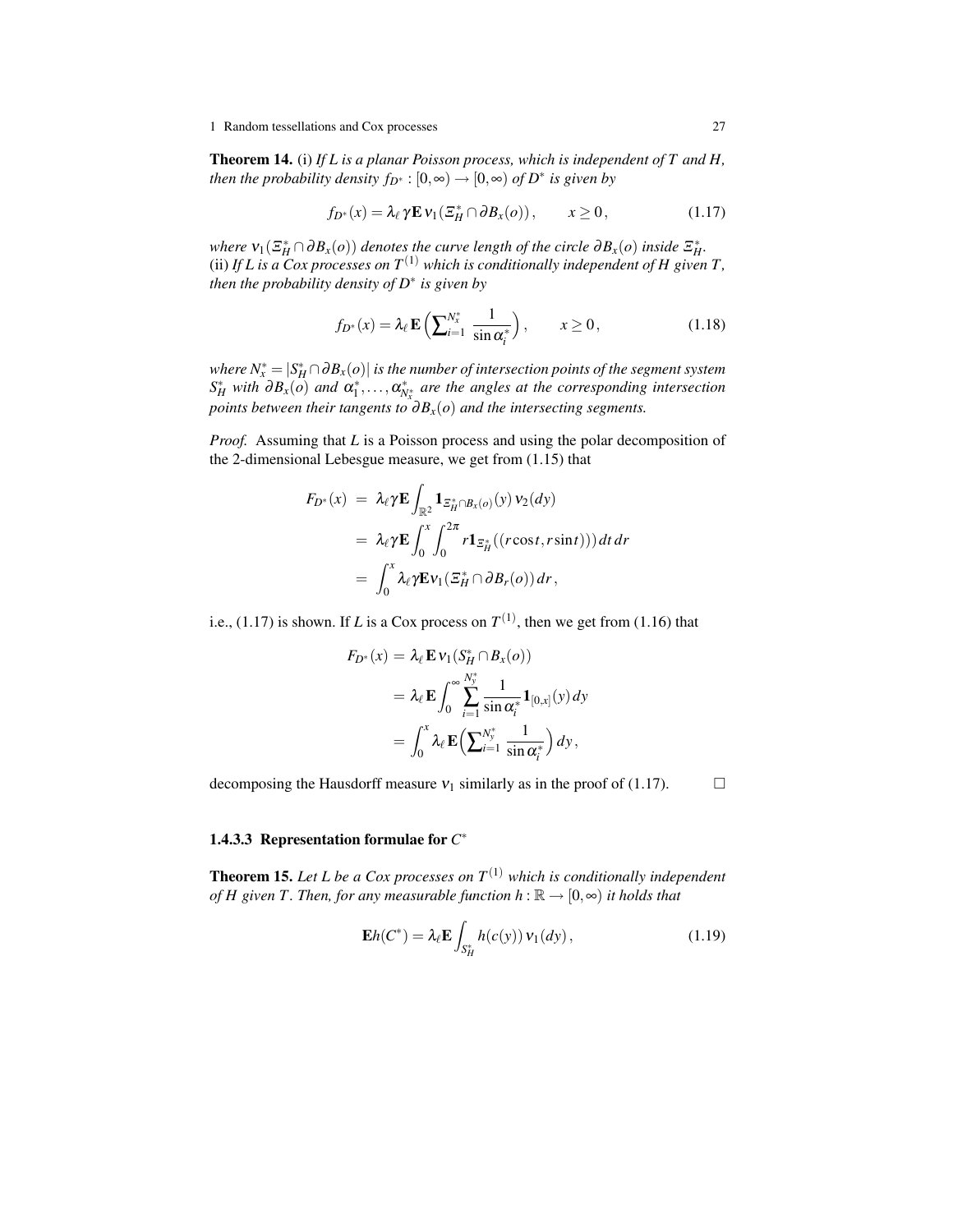*where c*(*y*) *is the shortest path length from y to o along the edges of the Palm version*  $H_S^*$  *of*  $H_S$  *and*  $S_H^*$  *is the (typical) segment system of*  $H_S^*$  *centered at o.* 

The *proof* of Theorem 15 is similar to the proof of Theorem 13. Note that formula (1.19) can be written as

$$
\mathbf{E}h(C^*) = \lambda_{\ell} \mathbf{E} \sum_{i=1}^N \int_{c(A_i)}^{c(B_i)} h(u) du,
$$

where the segment system  $S_H^*$  is decomposed into line segments  $S_1, \ldots, S_N$  with endpoints  $A_1, B_1, \ldots, A_N, B_N$  such that  $S_H^* = \bigcup_{i=1}^N S_i$ ,  $v_1(S_i \cap S_j) = 0$  for  $i \neq j$ , and  $c(A_i) < c(B_i) = C(A_i) + v_1(S_i)$ . Furthermore, putting  $h(x) = \mathbf{1}_B(x)$  for any Borel set  $B \subset \mathbb{R}$ , we get that  $\mathbb{P}(C^* \in B) = \int_B \lambda_\ell \mathbf{E} \sum_{i=1}^N \mathbf{1}_{[c(A_i),c(B_i))}(u) du$ . Thus, the following formulae for the probability density  $f_{\mathcal{C}^*}: \mathbb{R} \to [0, \infty)$  of  $\mathcal{C}^*$  are obtained:

$$
f_{C^*}(x) = \begin{cases} 2\lambda_\ell & \text{if } x = 0, \\ \lambda_\ell \mathbf{E} \sum_{i=1}^N \mathbf{1}_{[c(A_i),c(B_i))}(x) & \text{if } x > 0. \end{cases}
$$
(1.20)

## 1.5 Scaling limits

In this section we assume that *L* is a Cox process on  $T^{(1)}$  with random driving measure given by (1.11). We investigate the asymptotic behavior of the distributions of the typical connection lengths  $D^*$  and  $C^*$  as the parameters of the stochastic network model introduced in Section 1.4.2 tend to some extremal values. The resulting limit theorems for the distributions of  $D^*$  and  $C^*$  can be used in order to derive parametric approximation formulae for the distribution of  $C^*$ , see Section 1.6.

# *1.5.1 Asymptotic behavior of D* ∗

We consider the asymptotic behavior of the distribution of  $D^* = D^*(\gamma, \lambda_\ell)$  if the scaling factor  $\kappa = \gamma/\lambda_\ell$  introduced in Section 1.2.2 tends to  $\infty$ , where we assume that  $\gamma \rightarrow \infty$  and  $\lambda_{\ell} \rightarrow 0$  such that  $\lambda_{\ell} \gamma = \lambda$  is fixed. This means that the planar intensity  $\lambda$  of *H* is constant, but the edge set of  $T_\gamma$  gets unboundedly dense as  $\kappa \to \infty$ ; see Figure 1.10 for realizations of the network model for extremely small and large values of  $\kappa$ . In particular, we show that  $D^*$  converges in distribution to the (random) Euclidean distance *Z* from the origin to the nearest point of a stationary Poisson process in  $\mathbb{R}^2$  with intensity  $\lambda$ .

**Theorem 16.** *Let T be ergodic and*  $Z \sim$  Wei( $\lambda \pi$ , 2) *for some*  $\lambda > 0$ *. If*  $\kappa \rightarrow \infty$ *, where*  $\gamma \rightarrow \infty$  and  $\lambda_\ell \rightarrow 0$  such that  $\lambda = \gamma \lambda_\ell$ , then

$$
D^*(\gamma, \lambda_\ell) \stackrel{\rm d}{\to} Z. \tag{1.21}
$$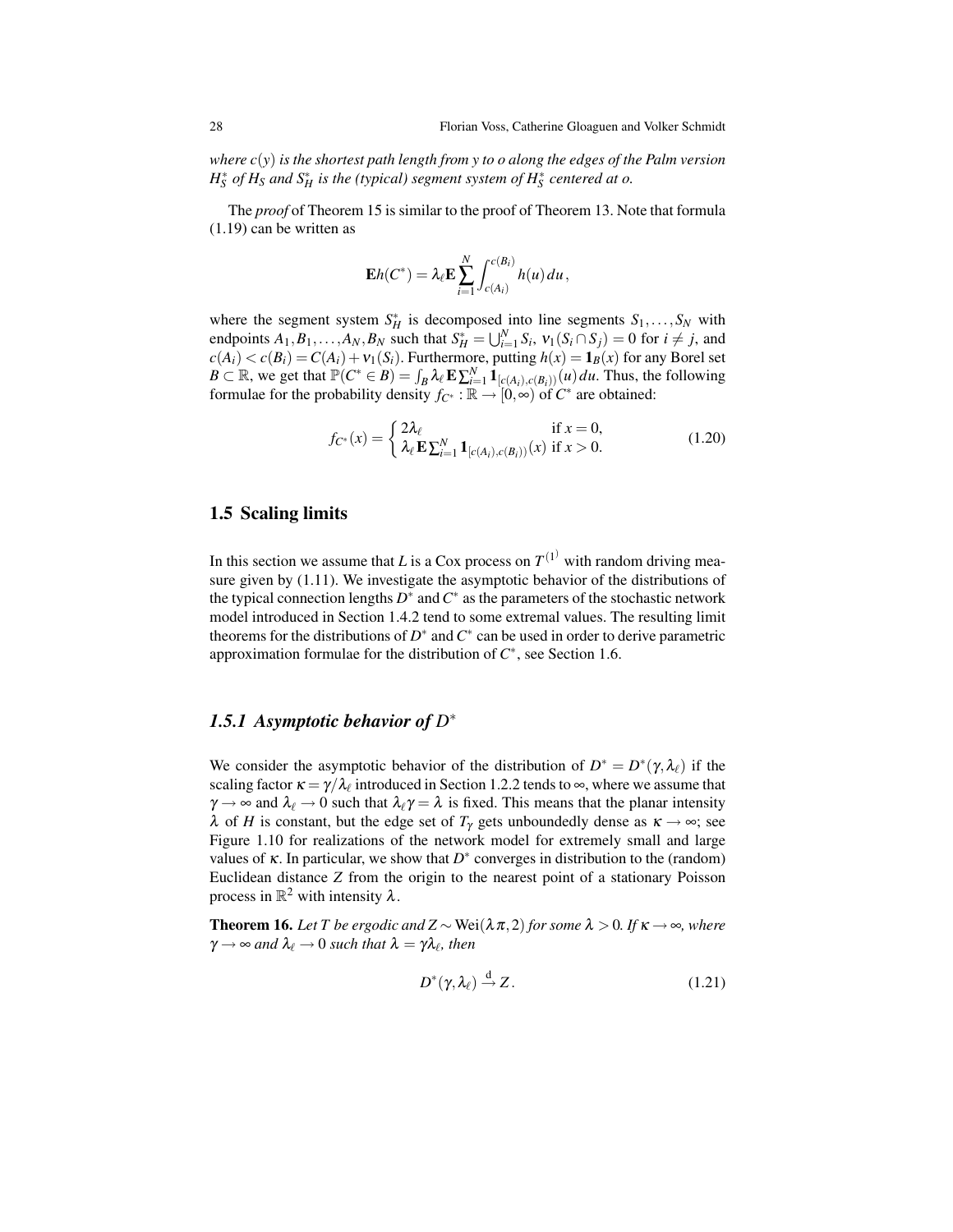

Fig. 1.10 Realizations of the network model for extreme values of  $\kappa$ 

In the *proof* of Theorem 16 given below, we use two classical results regarding weak convergence of point processes, which are stated separately in Section 1.5.1.1. For further details on weak convergence of point processes, see e.g. [3, 9, 12].

#### 1.5.1.1 Weak convergence of point processes

A sequence of point processes  $X^{(1)}, X^{(2)}, \ldots$  in  $\mathbb{R}^2$  is said to *converge weakly* to a point process  $\overline{X}$  in  $\mathbb{R}^2$  iff

$$
\lim_{m \to \infty} \mathbb{P}(X^{(m)}(B_1) = i_1, \dots, X^{(m)}(B_k) = i_k) = \mathbb{P}(X(B_1) = i_1, \dots, X(B_k) = i_k)
$$

for any  $k \ge 1$ ,  $i_1, \ldots, i_k \ge 0$  and for any continuity sets  $B_1, \ldots, B_k \in \mathscr{B}_0(\mathbb{R}^2)$  of X, where  $B \in \mathcal{B}(\mathbb{R}^2)$  is called a *continuity set* of *X* if  $\mathbb{P}(X(\partial B) > 0) = 0$ . If the sequence  $X^{(1)}, X^{(2)}, \ldots$  converges weakly to *X*, we briefly write  $X^{(m)} \Longrightarrow X$ .

Now let  $X = \{X_n\}$  be an arbitrary ergodic point process in  $\mathbb{R}^2$  with intensity  $\lambda \in (0, \infty)$ . Then the following limit theorem for independently thinned and appropriately re-scaled versions of *X* can be shown. For each  $p \in (0,1)$ , let  $X^{(p)}$  denote the point process which is obtained from *X* by an independent thinning, where each point  $X_n$  of *X* survives with probability *p* and is removed with probability  $1 - p$ independently of the other points of *X*. Furthermore, assume that  $Y^{(p)}$  is a re-scaled version of the thinned process  $X^{(p)}$ , which is defined by  $Y^{(p)}(B) = X^{(p)}(B/\sqrt{p})$  for each  $B \in \mathscr{B}(\mathbb{R}^2)$ . Thus, for each  $p \in (0,1)$ , the point processes  $Y^{(p)}$  and X are both stationary with the same intensity  $\lambda$  since  $EY^{(p)}([0,1)^2) = EX^{(p)}([0,1/\sqrt{p})^2) = \lambda$ .

Theorem 17. *Let Y be a stationary Poisson process in* R <sup>2</sup> *with intensity* λ*. Then,*

$$
Y^{(p)} \Longrightarrow Y \qquad \text{as } p \to 0. \tag{1.22}
$$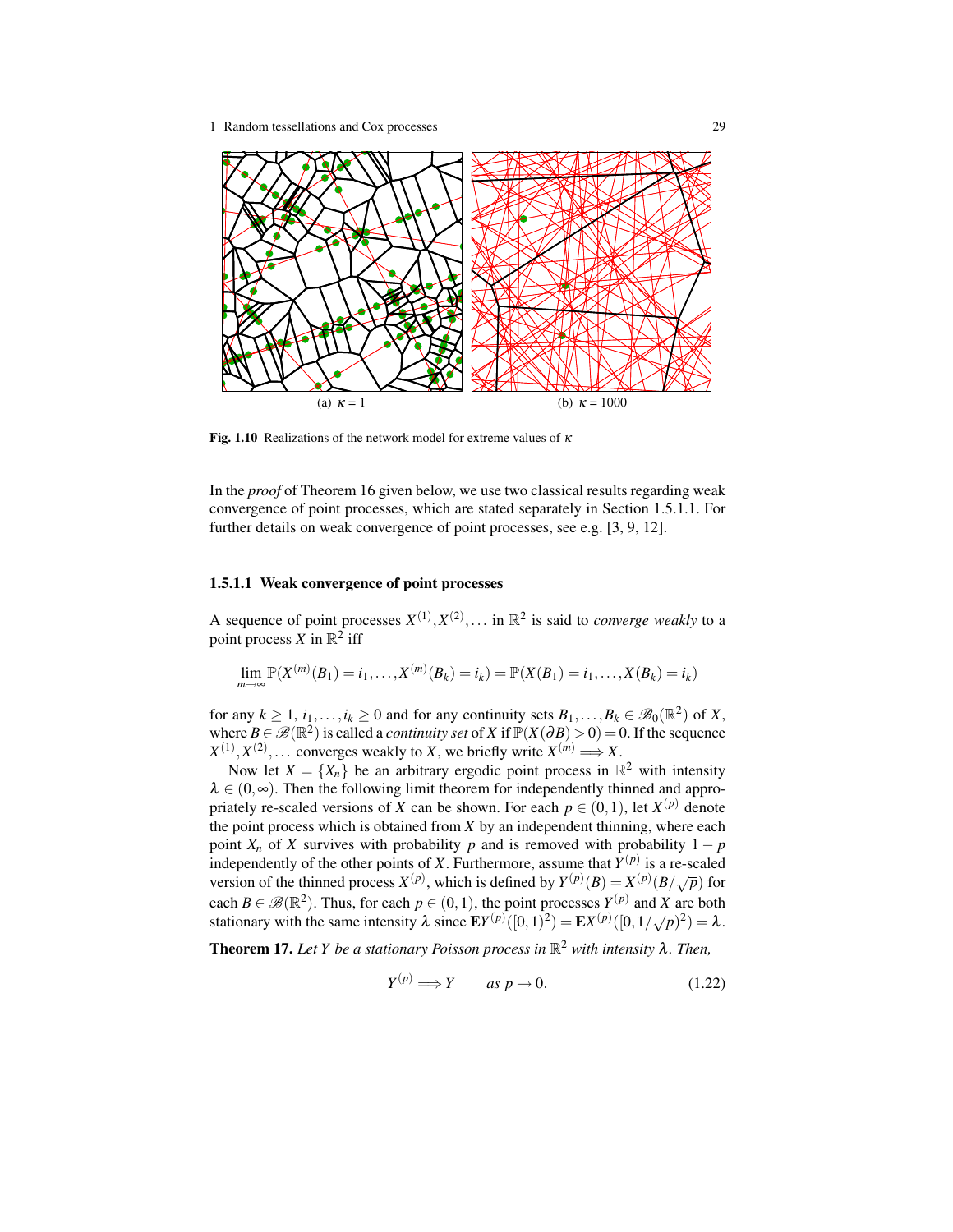For a *proof* of this result, see e.g. Section 11.3 of [3] or Theorem 7.3.1 in [12].

Intuitively, the statement of Theorem 1.22 can be explained as follows. The dependence between the points of *X* in two sets  $A, B \in \mathscr{B}_0(\mathbb{R}^2)$  decreases with increasing distance between *A* and *B*. Thus, if the point process is thinned independently only points far away of each other survive with high probability which in the limit yields a point process with complete spatial randomness, that is a Poisson process.

The following continuity property with respect to weak convergence of Palm distributions of stationary point processes holds.

**Theorem 18.** Let X,  $X^{(1)}, X^{(2)}, \ldots$  be stationary point processes in  $\mathbb{R}^2$  with intensi*ties*  $\lambda$ ,  $\lambda_1, \lambda_2, \ldots$ , *respectively. If*  $\lambda_m = \lambda$  *for all*  $m \geq 1$  *and in addition*  $X^{(m)} \Longrightarrow X$  $as m \rightarrow \infty$ , then the Palm versions  $X^{(1)*}, X^{(2)*}, \ldots$  of  $X^{(1)}, X^{(2)}, \ldots$  converge weakly *to the Palm version X*<sup>∗</sup> *of X, i.e.,*

$$
X^{(m)*} \Longrightarrow X^* \qquad as \; m \to \infty. \tag{1.23}
$$

For a *proof* of Theorem 18, see e.g. Proposition 10.3.6 in [12].

### 1.5.1.2 Proof of Theorem 16

We now are able to prove Theorem 16 using the auxiliary results stated above, where we first show that the Cox process  $H$  on  $T^{(1)}$  converges weakly to a stationary Poisson process with intensity  $\lambda$  if  $\kappa \to \infty$  provided that  $\lambda_\ell \gamma = \lambda$  is constant. This result is then used in order to investigate the asymptotic behavior of the typical Euclidean distance  $D^* = |\widetilde{H}_0|$ , where  $\widetilde{H}_0$  denotes that point of  $\widetilde{H} = {\widetilde{H}_n}$  which is closest to the origin (see Section 1.4.2.2).

**Lemma 1.** *If*  $\kappa = \gamma/\lambda_{\ell} \rightarrow \infty$ *, where*  $\lambda_{\ell}\gamma = \lambda$  *for some constant*  $\lambda \in (0,\infty)$ *, then*  $H \Longrightarrow Y$ , where *Y* is a stationary Poisson process in  $\mathbb{R}^2$  with intensity  $\lambda$ .

*Proof.* For each  $\gamma > 1$ , let  $H = H(\gamma)$  be the Cox process on the scaled version  $T_{\gamma}$  of T with linear intensity  $\lambda_\ell$ , where  $\lambda_\ell = \lambda/\gamma$  for some constant  $\lambda \in (0, \infty)$ . Then the Cox process  $H(γ)$  can be obtained from  $H(1)$  by an independent thinning with survival probability  $p = 1/\gamma$  followed by a re-scaling with the scaling factor  $\sqrt{1/\gamma}$ , i.e.,  $H(\gamma) \stackrel{d}{=} H(1)^{(p)}$ . Furthermore, the Cox process  $H(1)$  is ergodic since the underlying tessellation *T* and hence the random intensity measure of *H*(1) is ergodic. Thus we can apply Theorem 17 which yields  $H(\gamma) \Longrightarrow Y$  as  $\gamma \to \infty$ .

**Lemma 2.** Let  $Z \sim \text{Wei}(\lambda \pi, 2)$  for some  $\lambda > 0$ . Then  $D^* \stackrel{d}{\rightarrow} Z$  as  $\kappa \to \infty$  provided *that*  $\gamma \rightarrow \infty$  *and*  $\lambda_{\ell} \rightarrow 0$  *such that*  $\lambda_{\ell} \gamma = \lambda$ *.* 

*Proof.* Assume that  $H^* = H^*(\gamma)$  is the Palm version of the stationary point process  $H = H(\gamma)$ . Furthermore, assume that *Y* is a stationary Poisson process in  $\mathbb{R}^2$  with intensity  $\lambda$ . Then the distribution of  $Y \cup \{o\}$  is equal to the Palm distribution of *Y* due to Slivnyak's theorem. Thus, Lemma 1 and Theorem 18 yield that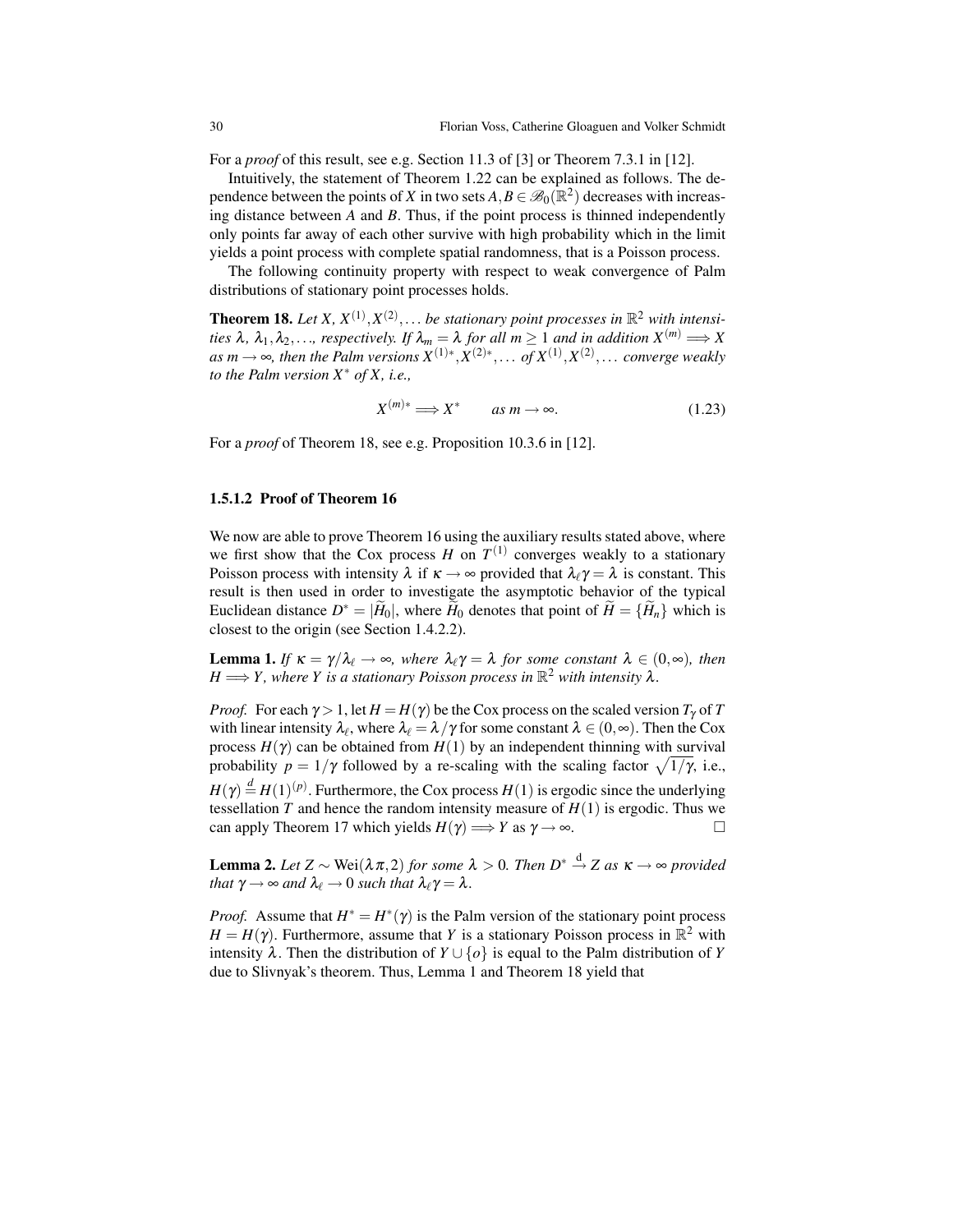1 Random tessellations and Cox processes 31

$$
H^*(\gamma) \Longrightarrow Y \cup \{o\} \tag{1.24}
$$

if  $\gamma \to \infty$  and  $\lambda_\ell \to 0$  with  $\lambda_\ell \gamma = \lambda$ . Since both *L* and *H* are Cox processes on  $T_\gamma^{(1)}$ conditionally independent given  $T_\gamma$ , we get that  $\widetilde{H} \cup \{o\}$  and the Palm version  $H^*$ of *H* have the same distributions. This is a consequence of Slivnyak' theorem for stationary Cox processes, see Theorem 8. Thus, using  $(1.24)$ , for each  $r > 0$  we get

$$
\lim_{\gamma \to \infty} \mathbb{P}(|\widetilde{H}_0| > r) = \lim_{\gamma \to \infty} \mathbb{P}(\widetilde{H}(B_r(o)) = 0)
$$
  
\n
$$
= \lim_{\gamma \to \infty} \mathbb{P}((\widetilde{H} \cup \{o\})(B_r(o)) = 1)
$$
  
\n
$$
= \lim_{\gamma \to \infty} \mathbb{P}(H^*(B_r(o)) = 1)
$$
  
\n
$$
= \mathbb{P}((Y \cup \{o\})(B_r(o)) = 1)
$$
  
\n
$$
= \mathbb{P}(Y(B_r(o)) = 0).
$$

Hence,  $\lim_{\gamma \to \infty} \mathbb{P}(|\widetilde{H}_0| > r) = \mathbb{P}(Y(B_r(o)) = 0) = \exp(-\lambda \pi r^2)$  for each  $r > 0$ , which shows that  $D^* = |\widetilde{H}_0| \stackrel{d}{\rightarrow} Z \sim \text{Wei}(\lambda \pi, 2)$ .

# *1.5.2 Asymptotic behavior of C* ∗

The results presented in the preceding section can be extended to further cost functionals of the stochastic network model introduced in Section 1.4.2. For instance, if *T* is isotropic, mixing and  $\mathbf{E}v_1^2(\partial \mathcal{Z}^*) < \infty$ , where  $v_1^2(\partial \mathcal{Z}^*)$  denotes the circumference of the typical cell  $\mathcal{Z}^*$  of *T*, then it can be shown that

$$
C^* \stackrel{\text{d}}{\rightarrow} \xi Z \tag{1.25}
$$

as  $\kappa = \gamma/\lambda_\ell \to \infty$  provided that  $\lambda = \gamma \lambda_\ell$  is fixed. Here,  $Z \sim \text{Wei}(\lambda \pi, 2)$  and  $\xi \in$ [1,∞) is some constant which depends on type of the underlying tessellation *T*. In the proof of  $(1.25)$ , the result of Theorem 16 is used. This is then combined with fact that under the additional conditions on *T* mentioned above, one can show that *C* <sup>∗</sup> −ξ*D* ∗ converges in probability to 0. Moreover, it can be shown that

$$
C^* \stackrel{\rm d}{\rightarrow} Z' \tag{1.26}
$$

as  $\kappa = \gamma/\lambda_\ell \to 0$ , where  $\lambda_\ell$  is fixed and  $Z' \sim \text{Exp}(2\lambda_\ell)$ . For further details, see [20].

## 1.6 Monte Carlo methods and parametric approximations

The representation formulae  $(1.15) - (1.17)$  can easily be used to obtain simulationbased approximations for the distribution function and probability density of *D* ∗ ,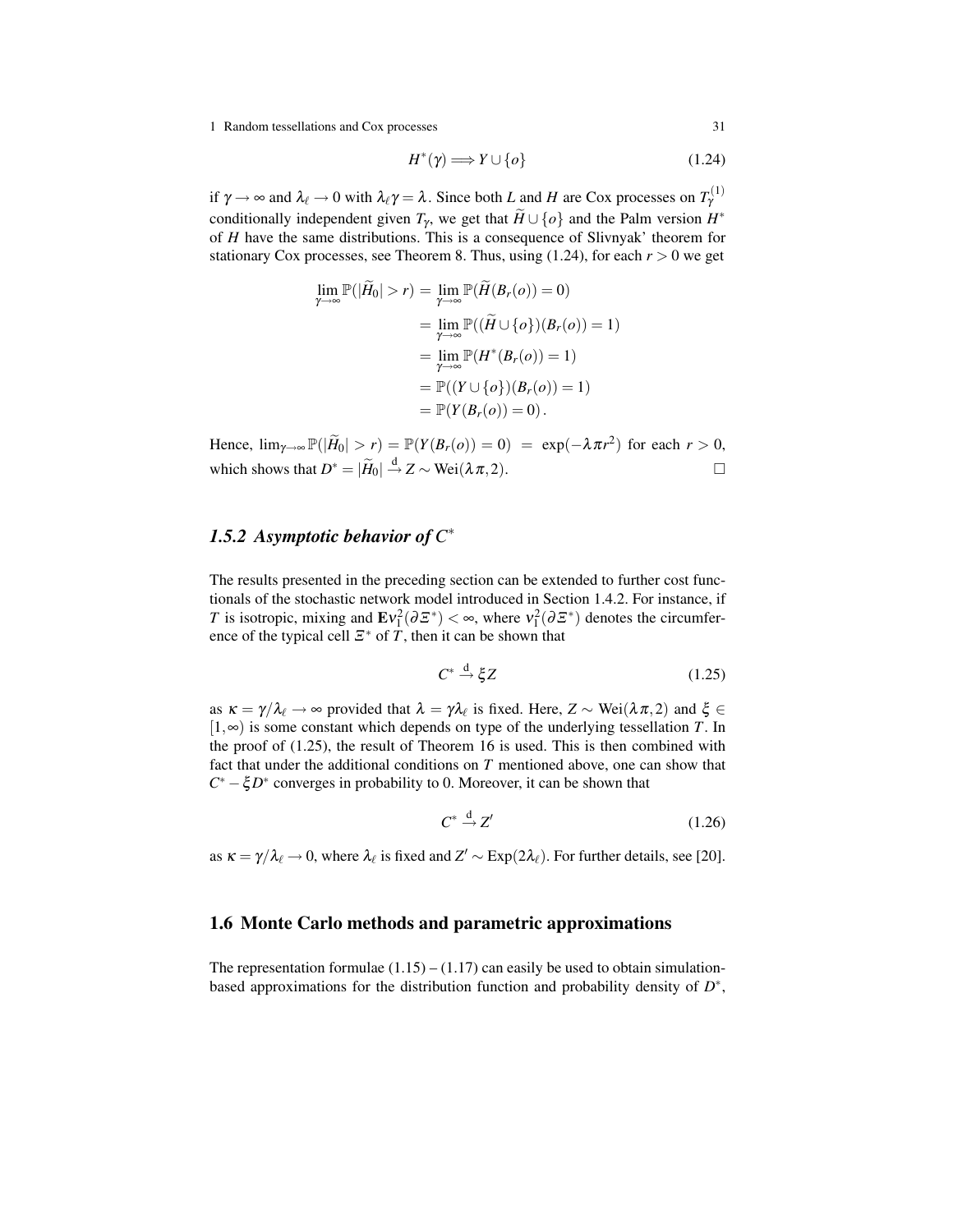see Section 1.6.1. These estimates can be computed based on samples of  $\mathcal{Z}_{H}^{*}$  and  $S_H^*$  which are generated by Monte Carlo simulation, using algorithms like those discussed in Section 1.3.2.2. Note that we do not have to simulate any points of *L*.

Similarly, we can use formula (1.20) to get a Monte Carlo estimator for the density of  $C^*$ . However, note that the density formula (1.18) for  $D^*$  is not suitable in this context, because it would lead to an estimator which is numerically instable.

Moreover, the scaling limits for  $C^*$  stated in  $(1.25)$  and  $(1.26)$  can be used in order to determine parametric approximation formulae for the density of *C* ∗ , which are surprisingly accurate for a wide range of (non-extremal) model parameters, see Section 1.6.2.

## *1.6.1 Simulation-based estimators*

Assume that  $\mathcal{Z}_{H,1}^*$ ,  $\ldots$ ,  $\mathcal{Z}_{H,n}^*$  and  $S_{H,1}^*$ ,  $\ldots$ ,  $S_{H,n}^*$  are *n* independent copies of  $\mathcal{Z}_H^*$  and  $S_H^*$ , respectively. If *L* is a stationary Poisson process in  $\mathbb{R}^2$ , then we can use (1.15) and (1.17) to define the estimators for  $F_{D^*}(x)$  and  $f_{D^*}(x)$  by

$$
\widehat{F}_{D^*}(x;n) = \frac{\lambda_\ell \gamma}{n} \sum_{i=1}^n v_2(\Xi_{H,i}^* \cap B_x(o)) \tag{1.27}
$$

and

$$
\widehat{f}_{D^*}(x;n) = \frac{\lambda_\ell \gamma}{n} \sum_{i=1}^n v_1(\mathcal{Z}_{H,i}^* \cap \partial B_x(o)), \qquad (1.28)
$$

respectively. If *L* is a Cox process on  $T^{(1)}$ , then we can use (1.16) to define an estimator for  $F_{D^*}(x)$  by

$$
\widehat{F}_{D^*}(x;n) = \frac{\lambda_{\ell}}{n} \sum_{i=1}^n v_1(S_{H,i}^* \cap B_x(o)).
$$
\n(1.29)

Similarly, using formula (1.20), we can define an estimator for  $f_{C^*}(x)$  by

$$
\widehat{f}_{C^*}(x;n) = \frac{\lambda_\ell}{n} \sum_{j=1}^n \sum_{i=1}^{N_j} \mathbf{1}_{[c(A_i^{(j)}),c(B_i^{(j)}))}(x,\tag{1.30}
$$

where the independent copies  $S_{H,1}^*$ , ...,  $S_{H,n}^*$  of  $S_H^*$  are decomposed into the line segments  $S_1^{(j)}$  $\binom{(j)}{1}, \ldots, S_{N_j}^{(j)}$  $\binom{(\mathit{i})}{N_{\mathit{j}}}$  with endpoints  $A_1^{(\mathit{j})}$  $_1^{(j)},B_1^{(j)}$  $\binom{(j)}{1}, \ldots, A_{N_j}^{(j)}$  $\binom{(j)}{N_j}, \widetilde{B_{N_j}}$  $N_j$ . It is not difficult to see that the estimators given in  $(1.27) - (1.30)$  are unbiased and in addition strongly consistent for fixed  $x \ge 0$ . However, if *L* is a Cox process, then it is not recommended to construct an estimator  $f_{D^*}(x; n)$  for  $f_{D^*}(x)$  based on equation (1.18) by just omitting the expectation in (1.18). This estimator is numerically unstable since infinitely small angles can occur. In this case, it is better to first compute the distribution function  $F_{D^*}(x; n)$  using formula (1.29) and afterwards considering difference quotients obtained from this estimated distribution function as estimator  $\hat{f}_{D^*}(x; n)$  for  $f_{D^*}(x)$ , see [21]. Some examples of estimated densities are shown in Figures 1.11 and 1.12,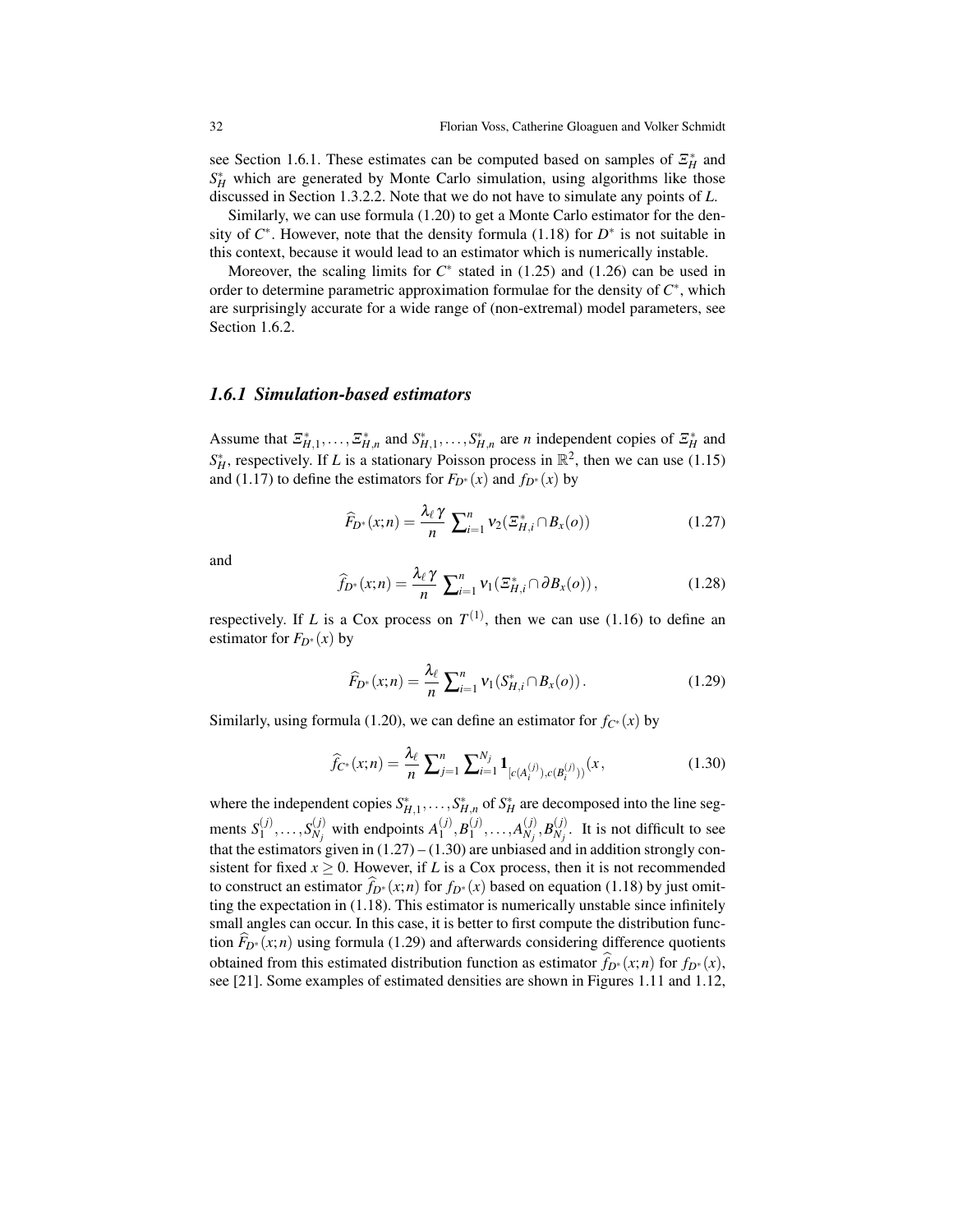

Fig. 1.11 Estimated density of  $D^*$  if *L* is a stationary Poisson process in  $\mathbb{R}^2$ 



Fig. 1.12 Estimated density of  $D^*$  if *L* is a Cox process on  $T^{(1)}$ 

together with the corresponding (scaling) limit as  $\kappa = \gamma/\lambda_{\ell} \to \infty$  with  $\lambda_{\ell} \gamma (= \lambda)$ fixed., i.e. the density of the Wei $(\lambda \pi, 2)$ -distribution.

## *1.6.2 Parametric approximation formulae*

For practical applications it is useful to have parametric approximation formulae for the distribution of  $C^*$ , where the parameters depend on the model type of  $T$  and the scaling factor κ. Therefore, the problem arises to fit suitable classes of parametric densities to the densities of *C* <sup>∗</sup> which have been computed by the simulationbased algorithm discussed in Section 1.6.1. In [7] truncated Weibull distributions were used for this purpose since the scaling limits for the distribution of  $C^*$ , i.e. the exponential and Weibull distributions mentioned in Section 1.5.2, belong to this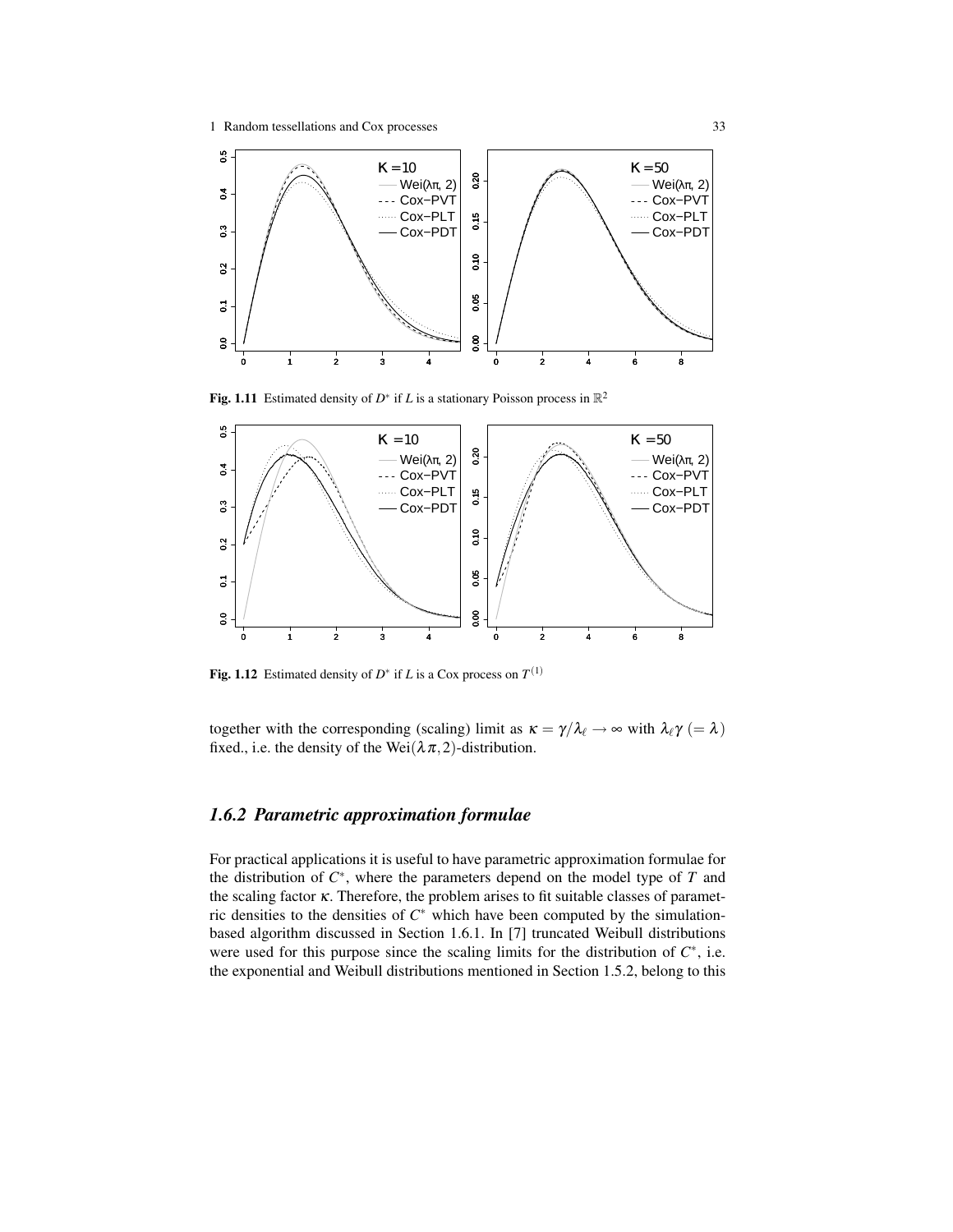

Fig. 1.13 (a) Typical serving zone for  $\kappa = 1000$  and (b) parametric density of  $C^*$  for PVT fitted to infrastructure data (solid line), compared to histogram of connection lengths estimated from real network data, showing that the assumption of direct physical connections (dashed line) is incorrect.

parametric family. It turned out that the fitted densities approximate the estimated densities surprisingly well for different types of *T* and for a wide range of κ. These parametric densities can be used in order to efficiently analyze and plan telecommunication networks. In a first step, a suitable tessellation model has to be fitted to real infrastructure data. Afterwards, the scaling factor  $\kappa$  must be estimated computing length intensity of the infrastructure and the number of HLC in the network per unit area. Then the distribution of the typical shortest path length *C* ∗ is directly available via the parametric densities in order to analyze connection lengths of existing or planned telecommunication networks. In Figure 1.13 the parametric density chosen in this way is compared to a histogram of connection lengths of real network data of Paris. One can see that there is a quite good fit, see [7] for details and further results.

## References

- 1. F. Baccelli and B. Blaszczyszyn *Stochastic Geometry and Wireless Networks*. NOW Publishers, Delft 2009.
- 2. R. Cowan. Properties of ergodic random mosaic processes. *Mathematische Nachrichten*, 97:89–102, 1980.
- 3. D.J. Daley and D. Vere-Jones. *An Introduction to the Theory of Point Processes*, volume I and II. Springer, New York, 2005/2008.
- 4. F. Fleischer, C. Gloaguen, H. Schmidt, V. Schmidt, and F. Schweiggert. Simulation algorithm of typical modulated Poisson-Voronoi cells and application to telecommunication network modelling. *Japan Journal of Industrial and Applied Mathematics*, 25(3):305–330, 2008.
- 5. F. Fleischer, C. Gloaguen, V. Schmidt, and F. Voss. Simulation of the typical Poisson-Voronoi-Cox-Voronoi cell. *Journal of Statistical Computation and Simulation*, 79(7):939– 957, 2009.